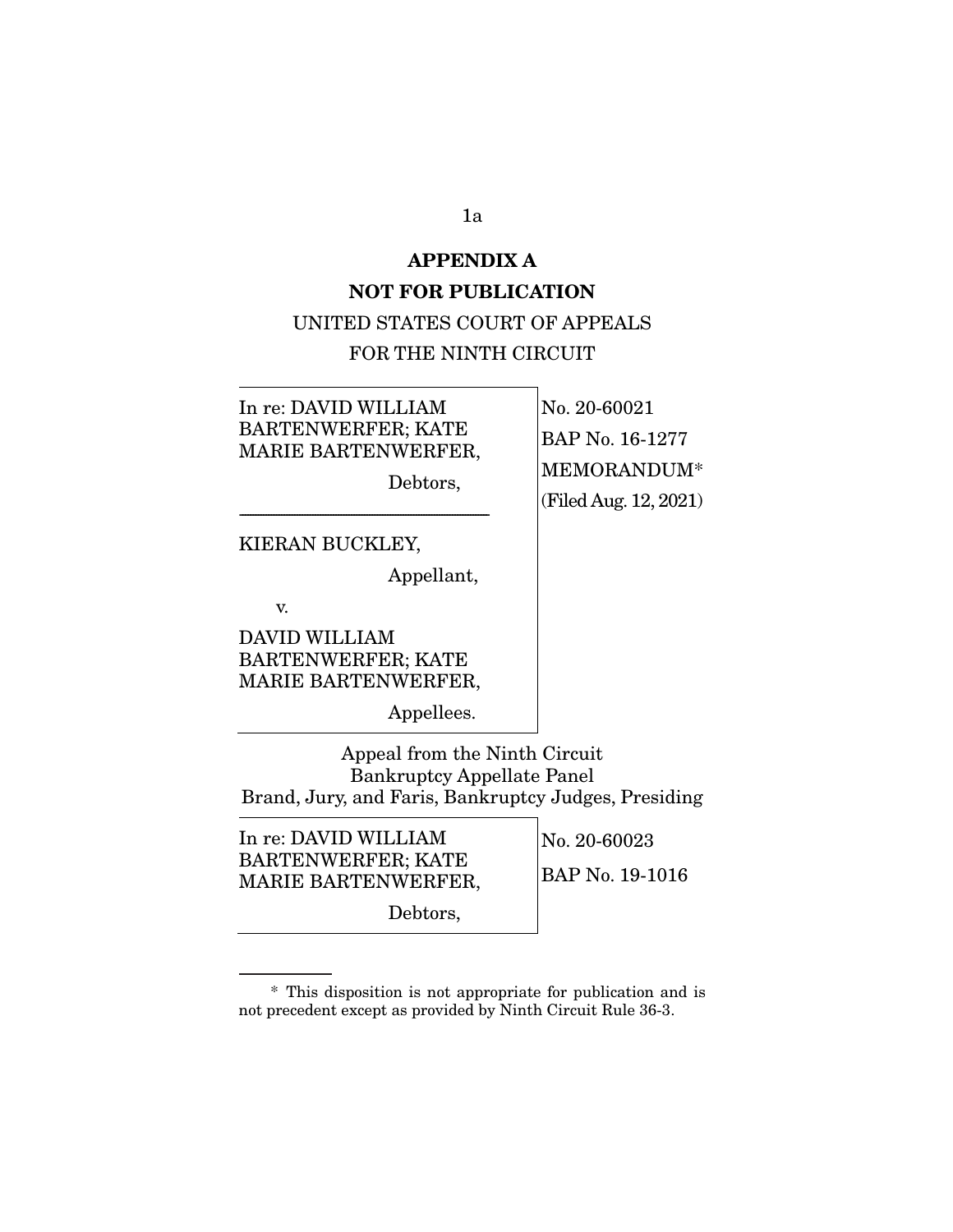------------------------------------------------------------------------------------------------ KIERAN BUCKLEY, Appellant, v. DAVID WILLIAM BARTENWERFER; KATE MARIE BARTENWERFER, Appellees. Appeal from the Ninth Circuit Bankruptcy Appellate Panel Taylor, Faris, and Brand, Bankruptcy Judges, Presiding In re: DAVID WILLIAM BARTENWERFER; KATE MARIE BARTENWERFER, Debtors, ------------------------------------------------------------------------------------------------ DAVID WILLIAM BARTENWERFER; KATE MARIE BARTENWERFER, Appellants, v. KIERAN BUCKLEY, Appellee. No. 20-60024 BAP No. 16-1277

Appeal from the Ninth Circuit Bankruptcy Appellate Panel Brand, Jury, and Faris, Bankruptcy Judges, Presiding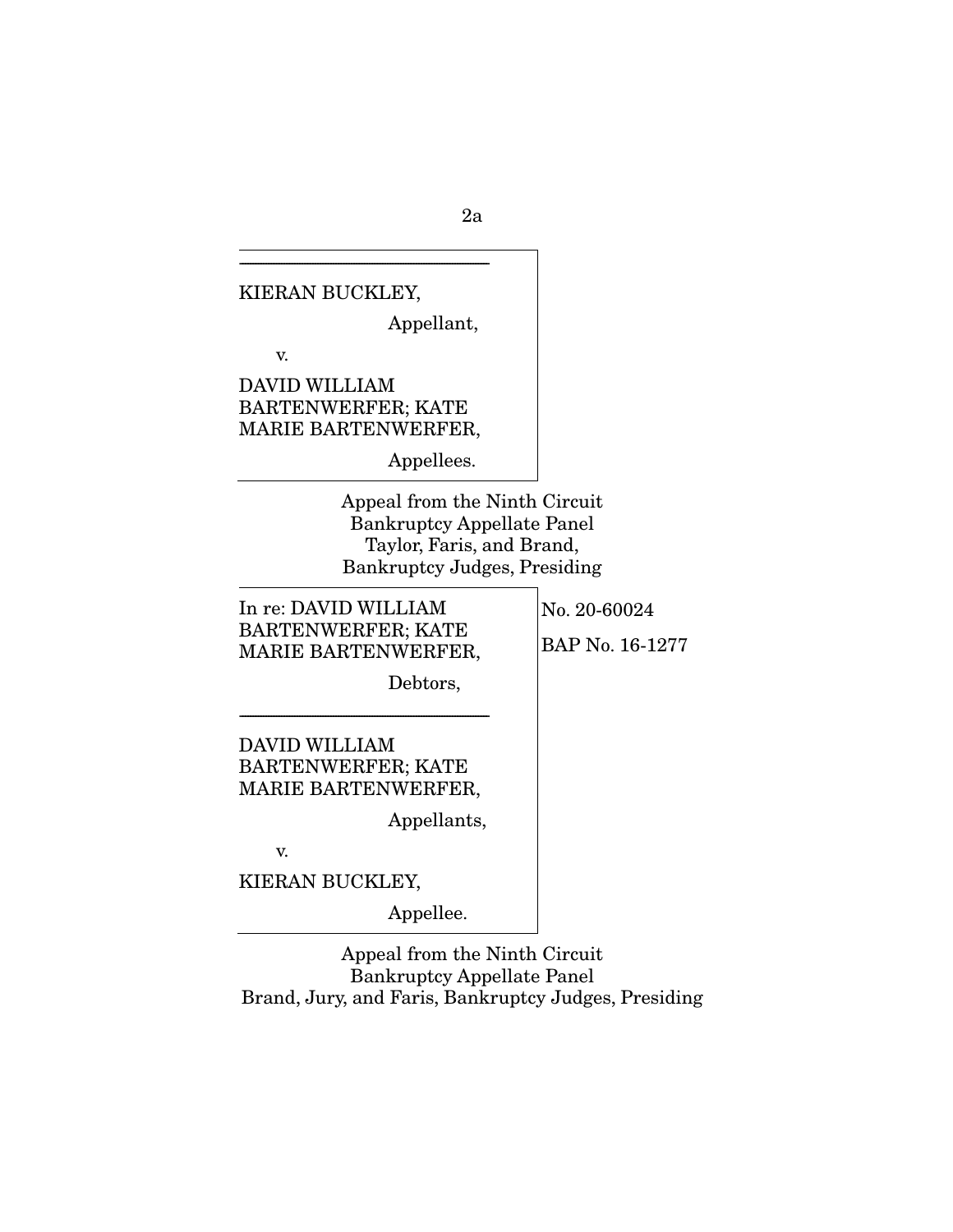#### Argued and Submitted July 29, 2021 San Francisco, California

Before: McKEOWN and NGUYEN, Circuit Judges, and HUCK,\*\* District Judge.

 As partners, David and Kate Bartenwerfer renovated a house in San Francisco, California and sold it to Kieran Buckley. Shortly after the sale, Buckley alleged defects in the house and sued the Bartenwerfers in California state court for (1) breach of contract, (2) negligence, (3) nondisclosure of material facts, (4) negligent misrepresentation, and (5) intentional misrepresentation. The jury found in Buckley's favor on his breach of contract, negligence, and nondisclosure of material facts claims and against him on his remaining claims and awarded him damages. The Bartenwerfers filed for bankruptcy.

 In the bankruptcy court, Buckley initiated an adversary proceeding against the Bartenwerfers, arguing that the state court judgment against the Bartenwerfers could not be discharged in bankruptcy under 11 U.S.C.  $\S 523(a)(2)(A)$ , which provides that a debtor cannot discharge debt that was obtained through fraud. The bankruptcy court agreed and held that the portion of the state court judgment that was traceable to Buckley's nondisclosure claim was nondischargable. The bankruptcy court found that the Bartenwerfers intended to deceive Buckley and held

 <sup>\*\*</sup> The Honorable Paul C. Huck, United States District Judge for the U.S. District Court for Southern Florida, sitting by designation.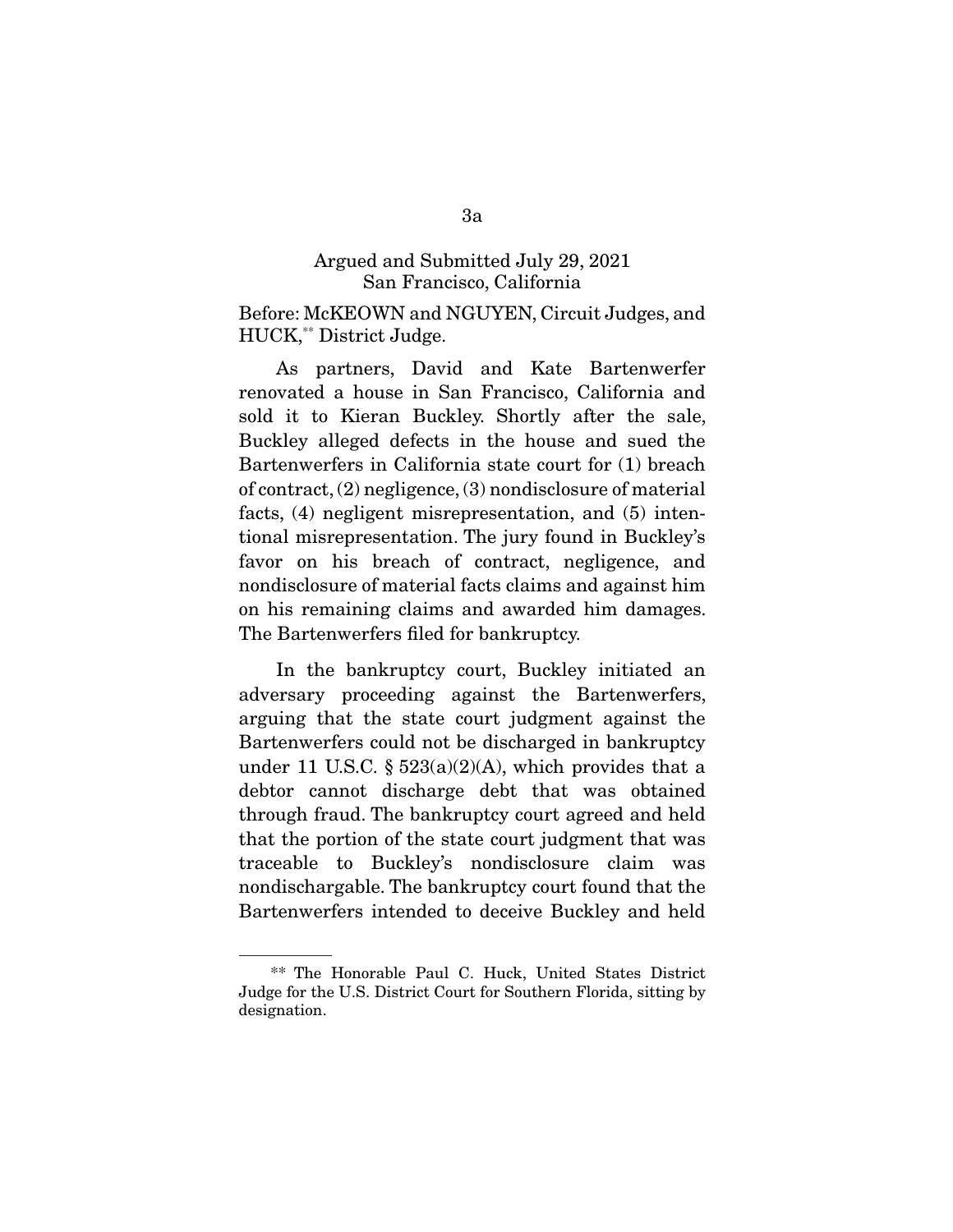that Mr. Bartenwerfer had actual knowledge of the false representations made to Buckley and that Mr. Bartenwerfer's fraudulent conduct could be imputed onto Mrs. Bartenwerfer because of their partnership relationship. Additionally, the bankruptcy court declined to apply collateral estoppel in favor of the Bartenwerfers based on the jury's findings of no intentional fraud. On appeal, the Ninth Circuit Bankruptcy Appellate Panel ("BAP") affirmed the bankruptcy court's collateral estoppel ruling, but, adopting the Eight Circuit's "knew or should have known" standard from *Walker v. Citizens State Bank*, 726 F.2d 452 (8th Cir. 1984), remanded the imputed liability finding and instructed the bankruptcy court to determine whether Mrs. Bartenwerfer "knew or should have known" of Mr. Bartenwerfer's fraud. On remand, after an evidentiary hearing, the bankruptcy court held that Mr. Bartenwerfer's fraud could not be imputed onto Mrs. Bartenwerfer because she did not know of the fraud. The BAP affirmed.

 Buckley appeals the BAP's decision affirming the bankruptcy court's nondischargeability judgment in favor of Mrs. Bartenwerfer. On cross-appeal, the Bartenwerfers argue that collateral estoppel should apply to bar Buckley's  $\S 523(a)(2)(A)$  claim. We have jurisdiction under 28 U.S.C. § 158(d), and we affirm in part and reverse in part.

 We begin with the Bartenwerfers' cross-appeal. The Bartenwerfers argue that collateral estoppel applies because the state court jury found in their favor on Buckley's intentional misrepresentation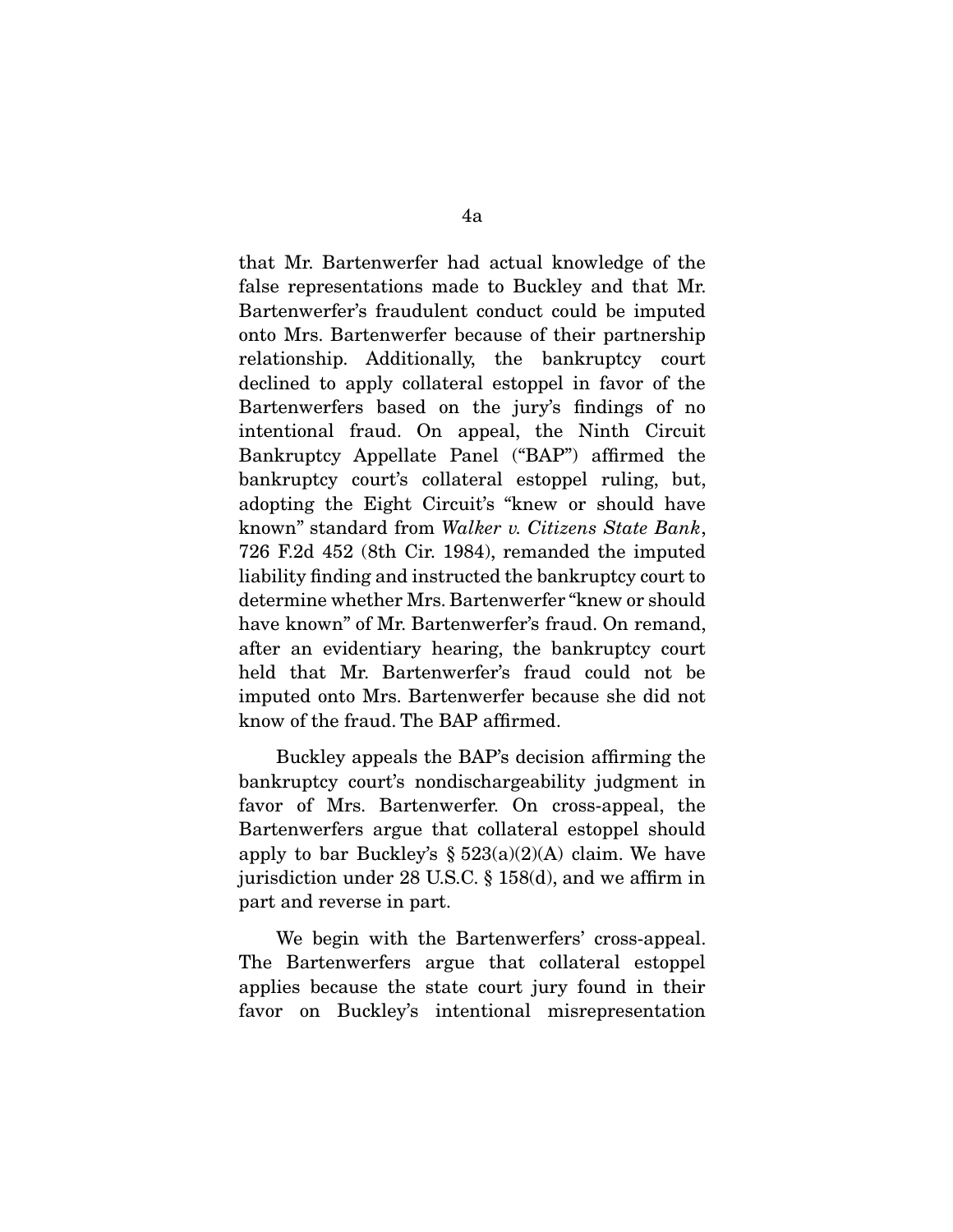claim. The jury found in favor of Buckley on his nondisclosure of material facts claim against the Bartenwerfers, but not on his intentional misrepresentation claim. These two findings are conflicting, or at least ambiguous, which weigh against applying collateral estoppel. *See In re Kelly*, 182 B.R. 255, 258 (B.A.P. 9th Cir. 1995) ("Any reasonable doubt as to what was decided by a prior judgment should be resolved against allowing the collateral estoppel effect."), *aff 'd*, 100 F.3d 110 (9th Cir. 1996). We affirm on this issue.

 In his appeal, Buckley argues that the bankruptcy court erred by failing to apply binding Supreme Court and Ninth Circuit precedent to the question of whether to impute Mr. Bartenwerfer's fraud onto his partner, Mrs. Bartenwerfer, and by holding that the fraud was not imputed. Buckley is correct. Applying basic partnership principles,

if, in the conduct of partnership business, . . . one partner makes false or fraudulent misrepresentations of fact to the injury of innocent persons, . . . his partners cannot escape pecuniary responsibility therefor upon the ground that such misrepresentations were made without their knowledge. This is especially so when . . . the partners, who were not themselves guilty of wrong, received and appropriated the fruits of the fraudulent conduct of their associate in business.

*Strang v. Bradner*, 114 U.S. 555, 561 (1885); *see also In re Cecchini*, 780 F.2d 1440, 1444 (9th Cir. 1986)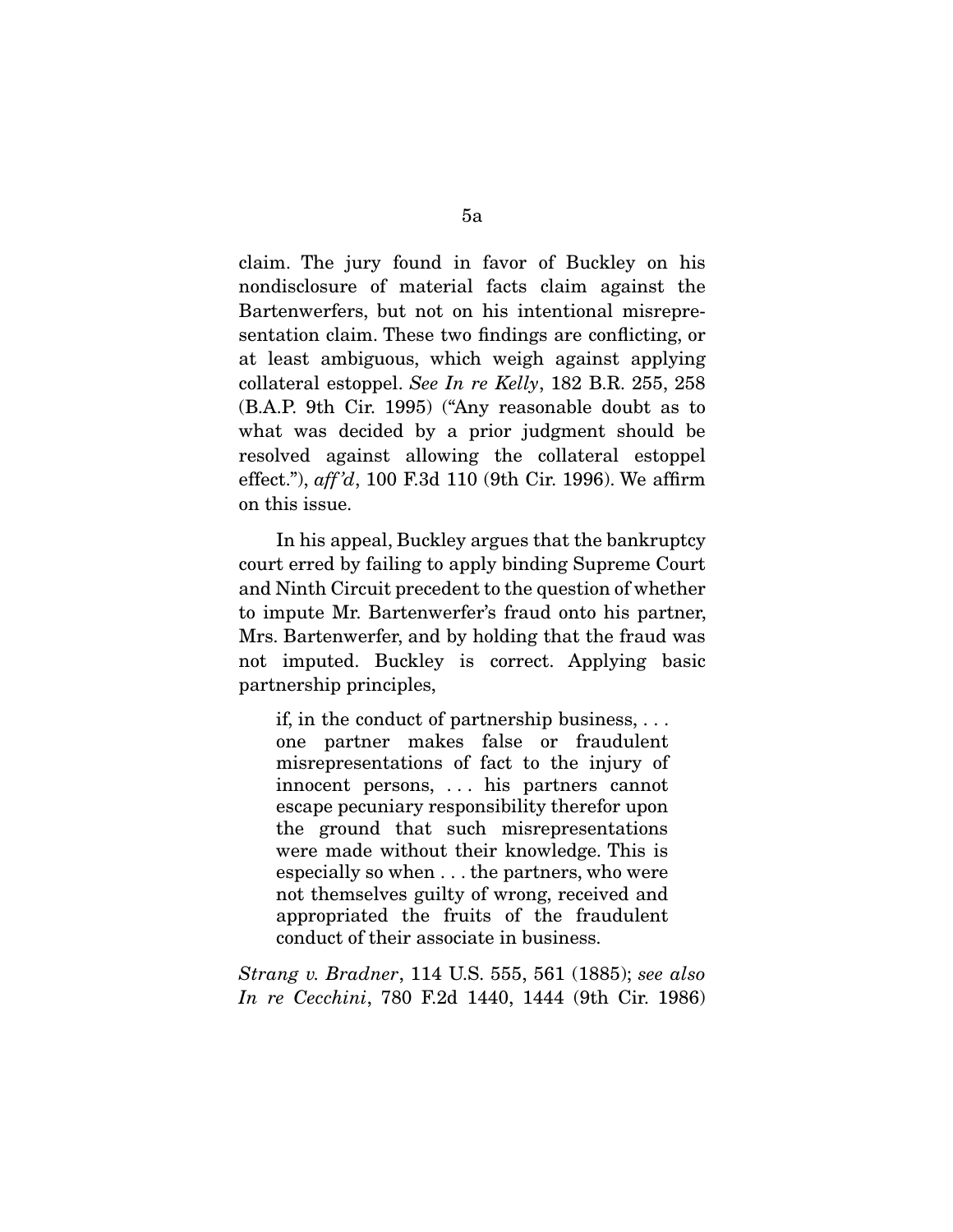(holding a partner responsible for a tortfeasor/ partner's fraud when the fraud was performed "on behalf of the partnership and in the ordinary course of the business of the partnership"), *overruled in other part by Kawaauhau v. Geiger*, 523 U.S. 57 (1998). Mrs. Bartenwerfer's debt is nondischargeable regardless of her knowledge of the fraud. By rejecting *Strang* and *Cecchini*, in favor of the "knew or should have known" standard, the bankruptcy court applied the incorrect legal standard for imputed liability in a partnership relationship. We reverse the bankruptcy court's judgment regarding imputed liability against Mrs. Bartenwerfer under  $\S$  523(a)(2)(A), and we remand to the bankruptcy court with instructions to enter judgment in favor of Buckley and against Mrs. Bartenwerfer.

 We need not address the remaining issues raised on Buckley's direct appeal.

# **AFFIRMED IN PART; REVERSED IN PART AND REMANDED.**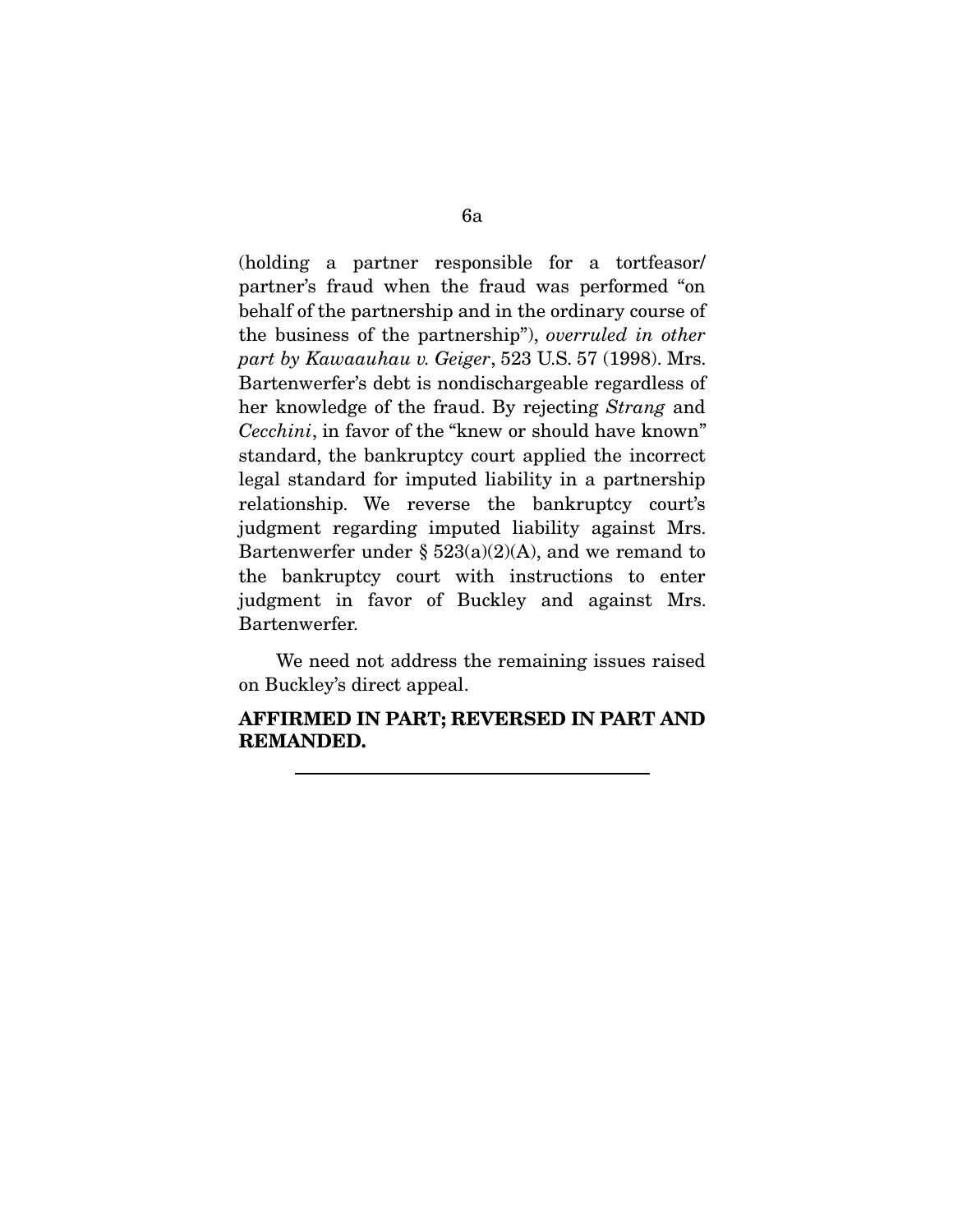#### **APPENDIX B**

# **NOT FOR PUBLICATION UNITED STATES BANKRUPTCY APPELLATE PANEL OF THE NINTH CIRCUIT**

 $\mathcal{L}$ 

| In re:                                                                   | BAP No.                                               |
|--------------------------------------------------------------------------|-------------------------------------------------------|
| DAVID WILLIAM<br><b>BARTENWERFER</b> and<br><b>KATE MARIE</b>            | NC-19-1016-TaFB<br>NC-19-1025-TaFB<br>(Cross Appeals) |
| BARTENWERFER,                                                            | Bk. No. 3:13-bk-30827                                 |
| Debtors.                                                                 | Adv. No.<br>$3:13$ -ap-031850                         |
| KIERAN BUCKLEY,<br>Appellant/Cross-Appellee,                             | MEMORANDUM*                                           |
| $\mathbf{v}$ .                                                           |                                                       |
| DAVID WILLIAM<br><b>BARTENWERFER; KATE</b><br><b>MARIE BARTENWERFER,</b> |                                                       |
| Appellees/Cross-Appellants.                                              |                                                       |

Argued and Submitted on March 26, 2020

Filed – April 23, 2020

Appeal from the United States Bankruptcy Court for the Northern District of California

 <sup>\*</sup> This disposition is not appropriate for publication. Although it may be cited for whatever persuasive value it may have, *see* Fed. R. App. P. 32.1, it has no precedential value, *see* 9th Cir. BAP Rule 8024-1.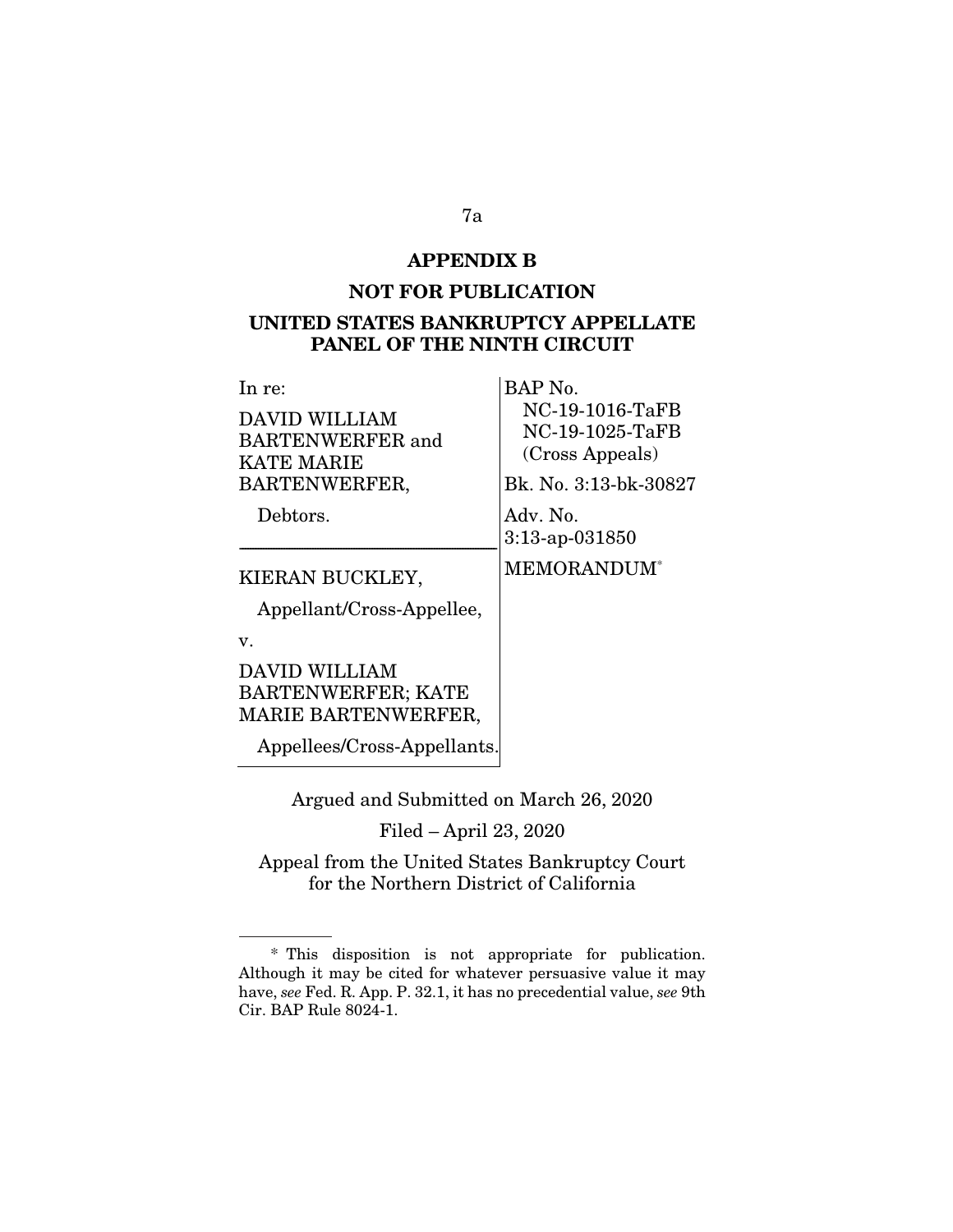Honorable Hannah L. Blumenstiel, Bankruptcy Judge, Presiding

-----------------------------------------------------------------------

Appearances: Janet Marie Brayer argued on behalf of appellant/cross-appellee; Iain A. Macdonald of Macdonald Fernandez LLP argued on behalf of appellees/cross-appellants.

Before: TAYLOR, FARIS, and BRAND, Bankruptcy Judges.

-----------------------------------------------------------------------

## **INTRODUCTION**

In earlier cross-appeals,<sup>1</sup> we reviewed the bankruptcy court's judgment determining that the debt from a state court judgment owed to Kieran Buckley was excepted from the discharge of David and Kate Bartenwerfer ("Debtors") under §  $523(a)(2)(A).^2$ While we affirmed the exception to Mr. Bartenwerfer's discharge, we vacated the portion of the judgment excepting the debt from Mrs. Bartenwerfer's discharge because the bankruptcy court imputed Mr. Bartenwerfer's fraud to her for purposes of  $\S 523(a)(2)(A)$ without finding that she "knew or had reason to know" of his fraud, as required by *Sachan v. Huh (In re Huh)*, 506 B.R. 257 (9th Cir. BAP 2014) (en banc). We remanded for findings in that regard.

8a

<sup>1</sup> BAP Nos. NC-16-1277-BJuF and NC-16-1299-BJuF.

<sup>2</sup> Unless specified otherwise, chapter and section references are to the Bankruptcy Code, 11 U.S.C. §§ 101–1532, and "Civil Rule" references are to the Federal Rules of Civil Procedure.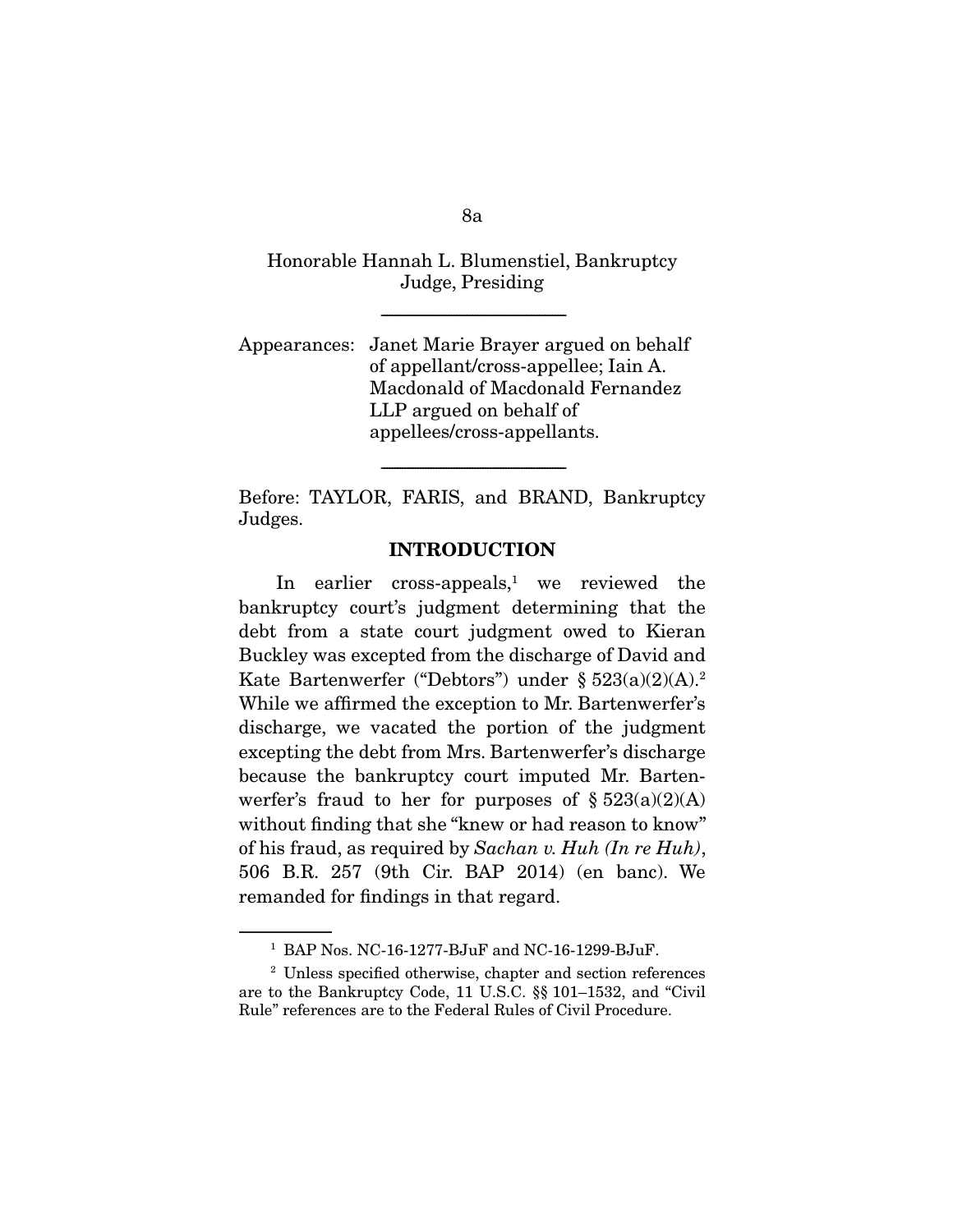On remand, the bankruptcy court found that Mrs. Bartenwerfer did not "know or have reason to know" of her husband's fraud, and, thus, it could not impute his fraudulent intent to her. And it declined to address Mr. Buckley's alternative theory of her direct liability for fraud. It entered judgment in favor of Mrs. Bartenwerfer.

 Both sides appealed. Mr. Buckley requests reversal. He argues that the bankruptcy court erred by interpreting our mandate as precluding it from considering Mrs. Bartenwerfer's direct liability, by declining to enter judgment against Mrs. Bartenwerfer on imputed and direct liability bases, and in its conduct of the trial. We only agree insofar as we hold that our mandate did not preclude the bankruptcy court from deciding whether she was directly liable for fraud. Nevertheless, we AFFIRM because the bankruptcy court's findings sufficiently support the judgment.<sup>3</sup>

#### **FACTS**

#### **A. Prepetition Events**

 Prepetition, Debtors purchased a home in San Francisco, California ("Property") to remodel and sell at a profit. They lived elsewhere during the remodel. Unemployed, Mr. Bartenwerfer assumed full responsibility for managing the remodel and supervising the

<sup>&</sup>lt;sup>3</sup> Debtors cross-appealed, arguing that the bankruptcy court abused its discretion in reopening the record. Because we affirm, we do not consider the cross-appeal.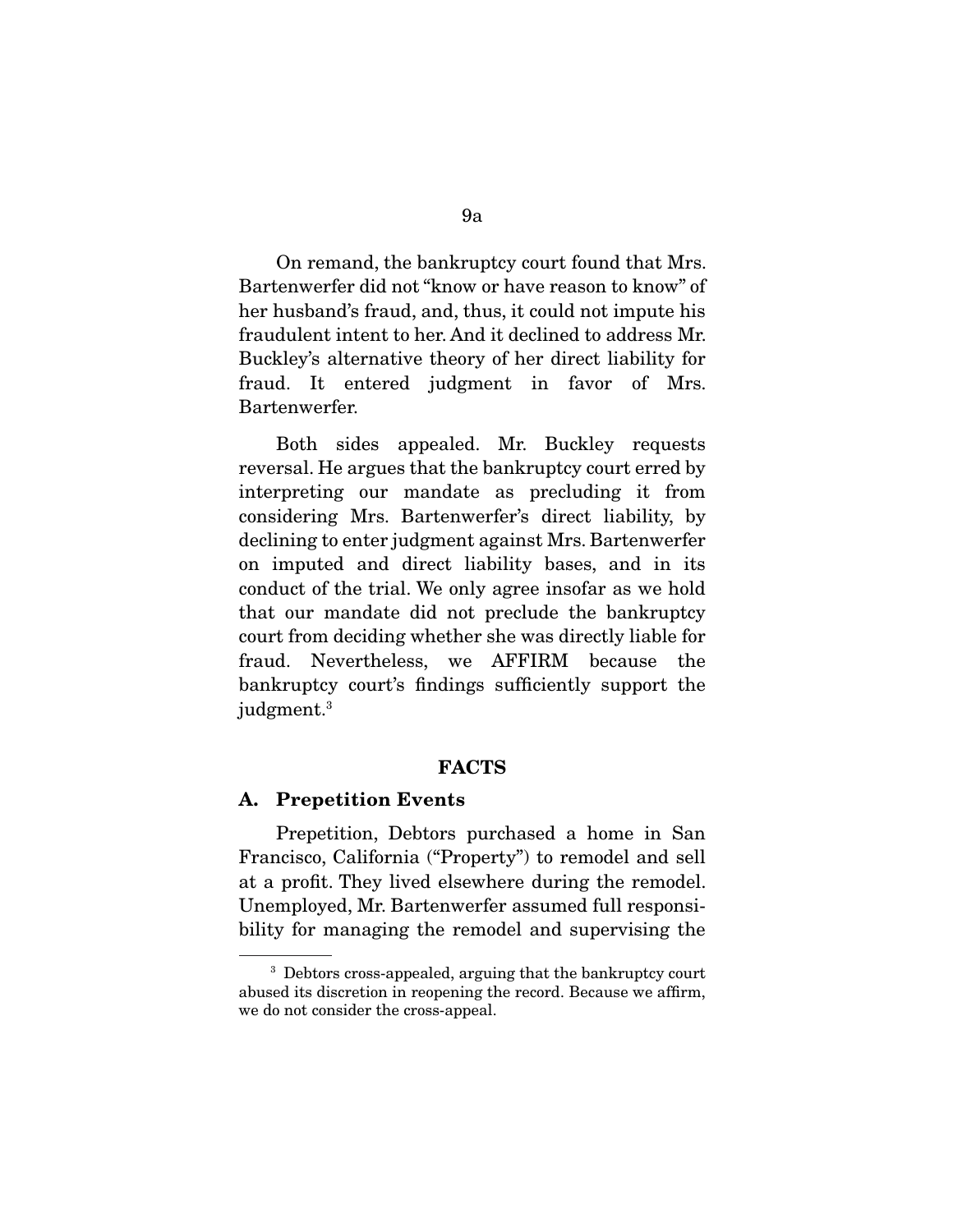contractors and subcontractors. And he did so even though he lacked construction experience or a contractor's license.

 After the remodel, Debtors sold the Property to Mr. Buckley. In connection with the sale, they signed a Cal. Civ. Code § 1102 *et seq*. transfer disclosure statement and a supplement thereto (collectively, the "TDS"), that purported to detail the Property's physical condition. The TDS, however, contained false representations regarding, *inter alia*, water leaks, defective window conditions, open permit issues, and fire escape noncompliance ("Defects").

 Mr. Buckley discovered the Defects after the sale. Thus, he sued Debtors in state court on various theories including intentional fraud or deceit and willful failure to disclose information in the TDS.

 After a 19-day trial, the jury found in Mr. Buckley's favor on his failure to disclose claims and others that facially would not support a nondischargeability claim. As to the failure to disclose determination, the jury found: (1) Debtors did not disclose information that they "knew or reasonably should have known" about the Defects; (2) Mr. Buckley did not know and could not have reasonably discovered the Defects; (3) Debtors knew or reasonably should have known that he did not know and could not have reasonably discovered the Defects; (4) the Defects affected the Property's value; (5) Mr. Buckley was harmed; and (6) Debtors' failure to disclose the Defects was a substantial factor in causing his harm.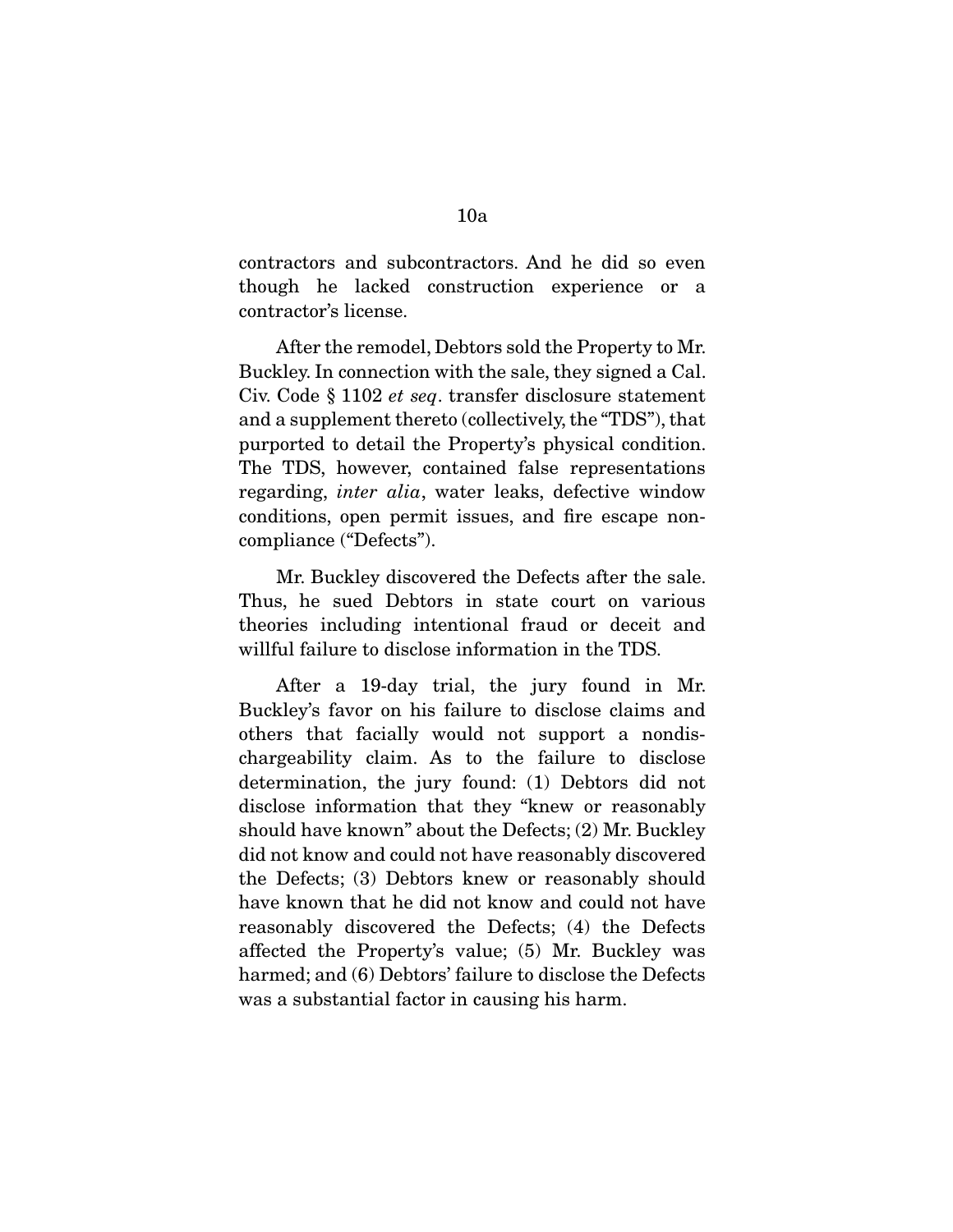The jury awarded Mr. Buckley damages for, *inter alia*, nondisclosure of the Defects but awarded him \$0 for "intentional fraud" and no punitive damages. The state court entered judgment accordingly.

# **B. The Adversary Complaint and Pretrial Motions**

 Then Debtors filed their chapter 7 bankruptcy, and Mr. Buckley filed a  $\S 523(a)(2)(A)$  adversary complaint to except from their discharge the debt owed to him under the state court judgment. Mr. Buckley alleged that Debtors knowingly failed to disclose information that they knew was material to him with the intent to induce him to purchase the Property in reliance on the nondisclosures. He alleged that he justifiably relied on the nondisclosures and suffered damages as found by the jury.

 Mr. Buckley and Debtors filed cross-motions for summary judgment, each arguing that the doctrine of issue preclusion entitled them to judgment as a matter of law. The bankruptcy court denied the motions because it could not determine from the record whether a finding of actual fraud was necessary to the state court judgment—the jury could have found Debtors liable on Mr. Buckley's failure to disclose claim on the basis of actual fraud *or* something requiring a lower scienter standard.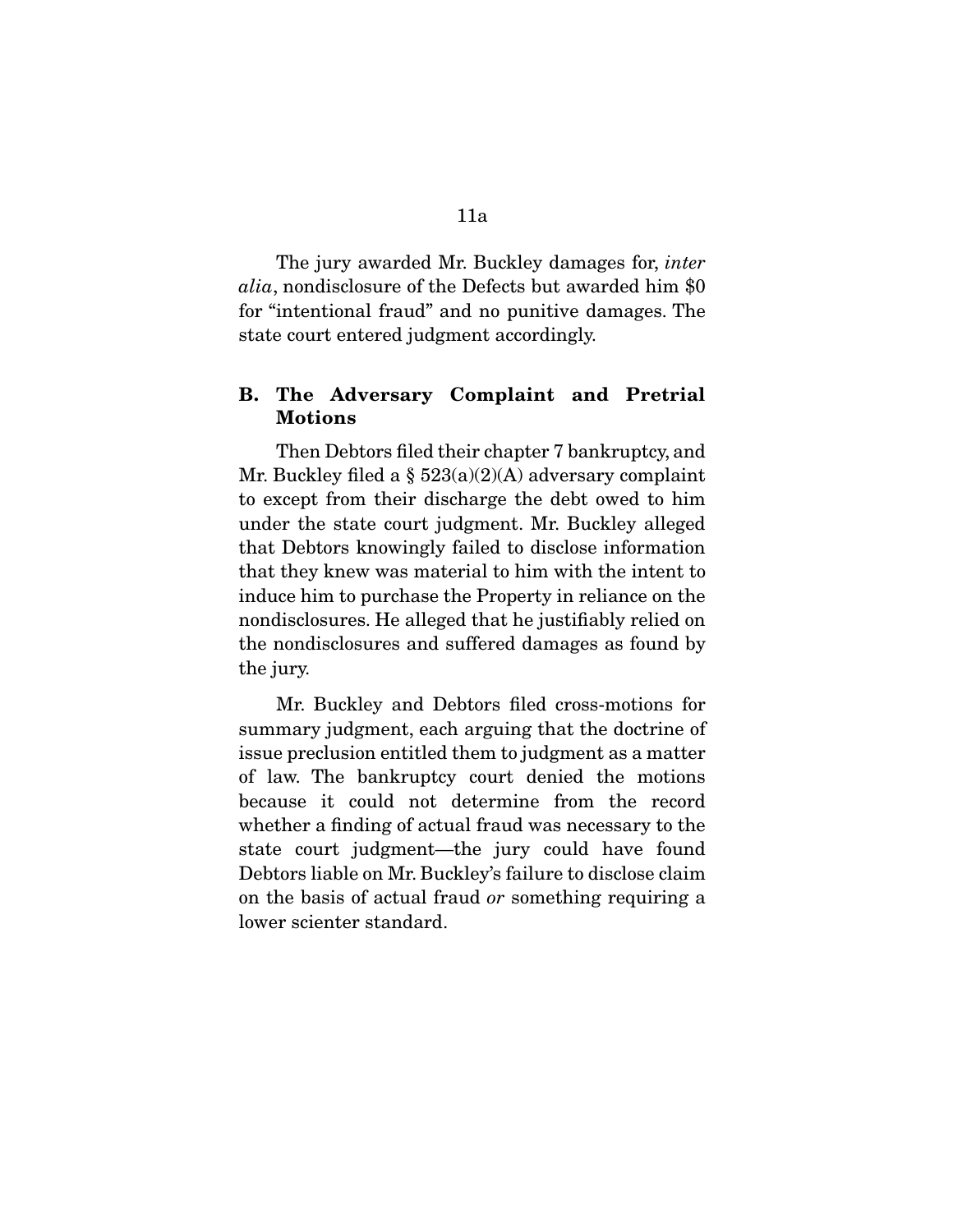#### **C. The Adversary Trial**

 The bankruptcy court held a two-day trial to determine the sole disputed issue of whether Debtors fraudulently failed to disclose the Defects to Mr. Buckley ("Trial").

 Once Mr. Buckley rested his case-in-chief, Debtors moved for judgment on partial findings under Civil Rule 52(c) as to Mrs. Bartenwerfer. They asserted that there was no evidence that she knew of the Defects and intentionally failed to disclose them or that she knew anything represented in the TDS was false. In the absence of such evidence, they posited that Mr. Buckley was relying on an agency theory in which she could nevertheless be held vicariously liable for the fraud of her agent, Mr. Bartenwerfer. But they contended that she could not be held so liable, arguing that Mr. Buckley failed to prove: (1) the existence of an agency relationship; and (2) any culpable conduct by Mrs. Bartenwerfer.

 The bankruptcy court denied Debtors' motion on the sole basis that there was an agency relationship between Debtors arising from their partnership in the remodel project.

#### **D. The Judgment I**

 After the Trial, the bankruptcy court entered its memorandum decision, *Buckley v. Bartenwerfer (In re Bartenwerfer)*, 549 B.R. 222 (Bankr. N.D. Cal. 2016)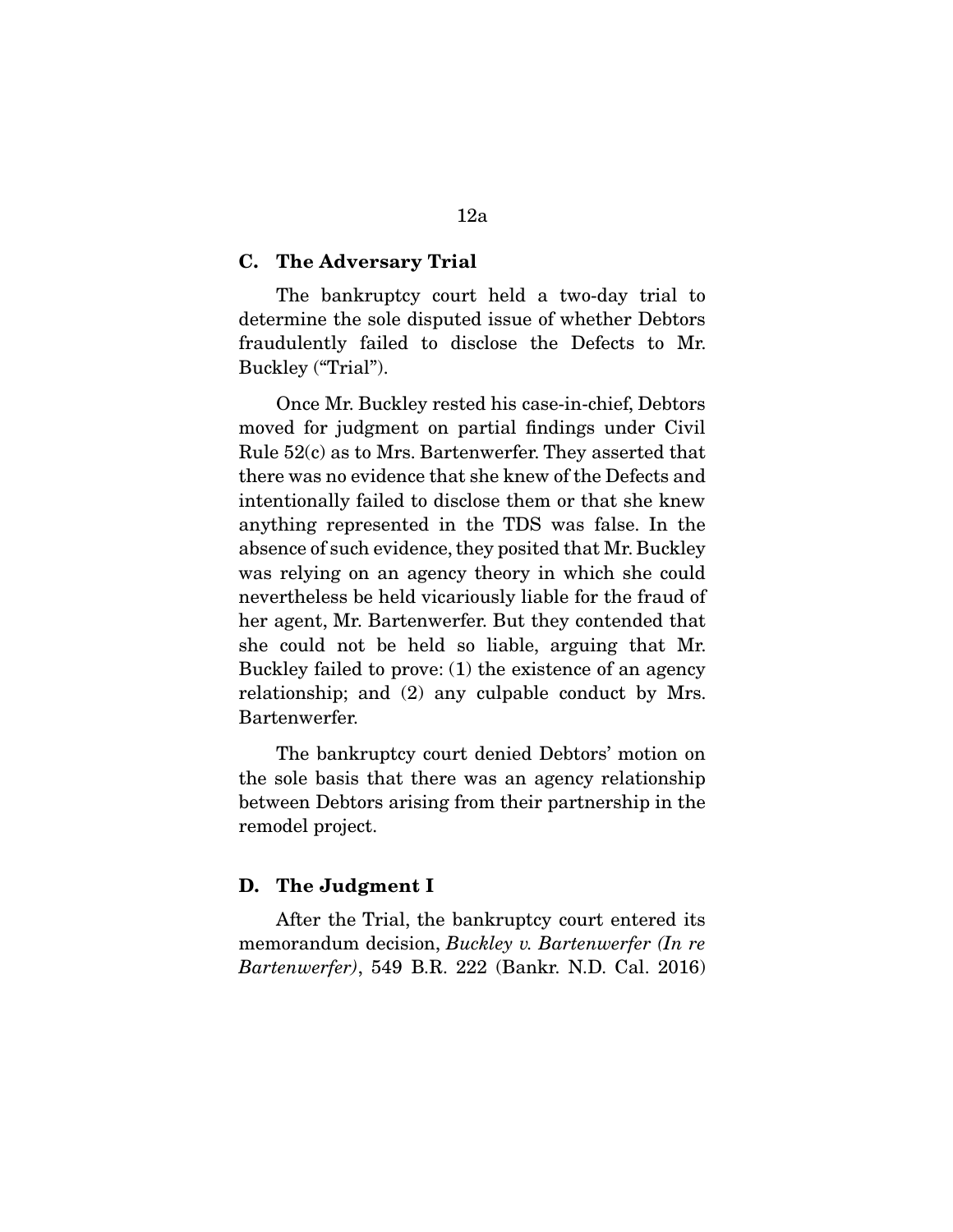("*Bartenwerfer I*"), finding in favor of Mr. Buckley and against Debtors on Mr. Buckley's § 523(a)(2)(A) claim.

 It found that Debtors had the requisite knowledge and intent to deceive Mr. Buckley by failing to disclose the Defects in the TDS. *Id.* at 229. It issued extensive findings regarding Mr. Bartenwerfer's actual knowledge of the falsity of the TDS representations and his lack of credibility. *Id.* at 229-32. But it did not do the same with regard to Mrs. Bartenwerfer. It simply: (1) observed in a footnote that Mr. Bartenwerfer's fraudulent conduct could be imputed to her based on Debtors' partnership in the remodel project; and (2) found that the misrepresentations belong to her because she signed the TDS. *Id.* at 225 n.3 & 227.

 Accordingly, the bankruptcy court entered a judgment in favor of Mr. Buckley and against Debtors. It later amended the amount of the judgment to add attorneys' fees and interest ("Judgment I").

#### **E. The First Cross-Appeals**

 Cross-appeals followed.4 We affirmed the Judgment I as to Mr. Bartenwerfer because there was ample evidence in the record that he knowingly and intentionally concealed the Defects from Mr. Buckley. *Bartenwerfer v. Buckley (In re Bartenwerfer)*, BAP Nos. NC-16-1277-BJuF, NC-16-1299-BJuF, 2017 WL

<sup>4</sup> The attorneys' fees and interest included in the Judgment I were part of these cross-appeals but are not at issue in the current cross-appeals.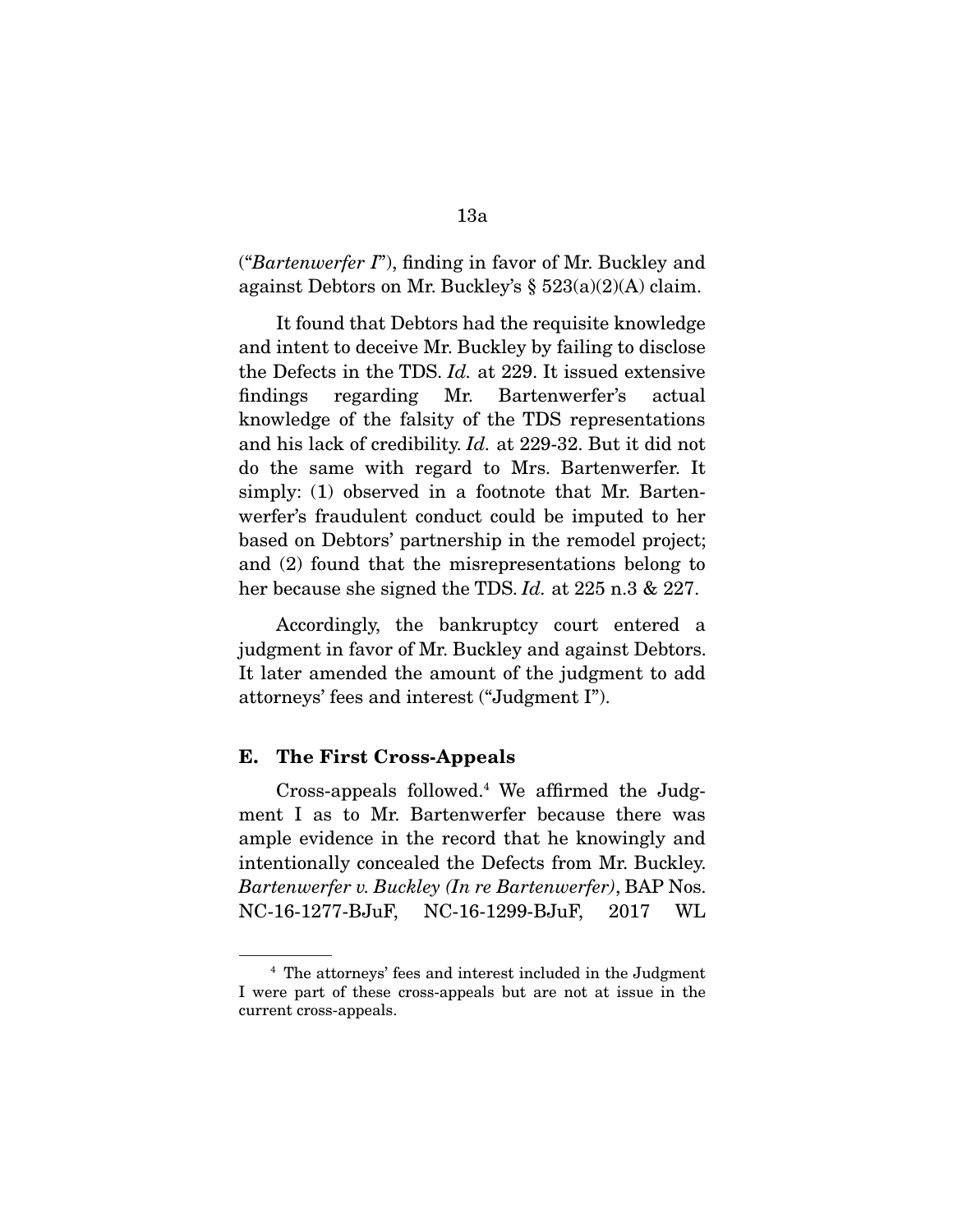6553392, at \*10 (9th Cir. BAP Dec. 22, 2017) ("*Bartenwerfer II*"). However, as to Mrs. Bartenwerfer, while we agreed with the bankruptcy court's agency finding, we concluded that it erred by imputing Mr. Bartenwerfer's fraudulent intent to her on the sole basis of agency. *Id.* at \*9. Therefore, we vacated Judgment I, in part, and remanded for further findings, as follows:

To deny Mrs. Bartenwerfer's Civil Rule 52(c) motion, the court had to also find that she "knew or had reason to know" of Mr. Bartenwerfer's fraudulent omissions. *Sachan v. Huh (In re Huh)*, 506 B.R. 257, 271–72 (9th Cir. BAP 2014) (en banc). The court made no such finding. Accordingly, we REMAND this issue for further findings as to Mrs. Bartenwerfer's actual knowledge.

In addition, because the bankruptcy court appears to have imposed judgment against Mrs. Bartenwerfer solely on the basis of her agency relationship with Mr. Bartenwerfer, we VACATE the portion of the Second Amended 523 Judgment determining that Buckley's debt was nondischargeable under  $\S$  523(a)(2)(A) as to Mrs. Bartenwerfer.

*Id.* at \*10.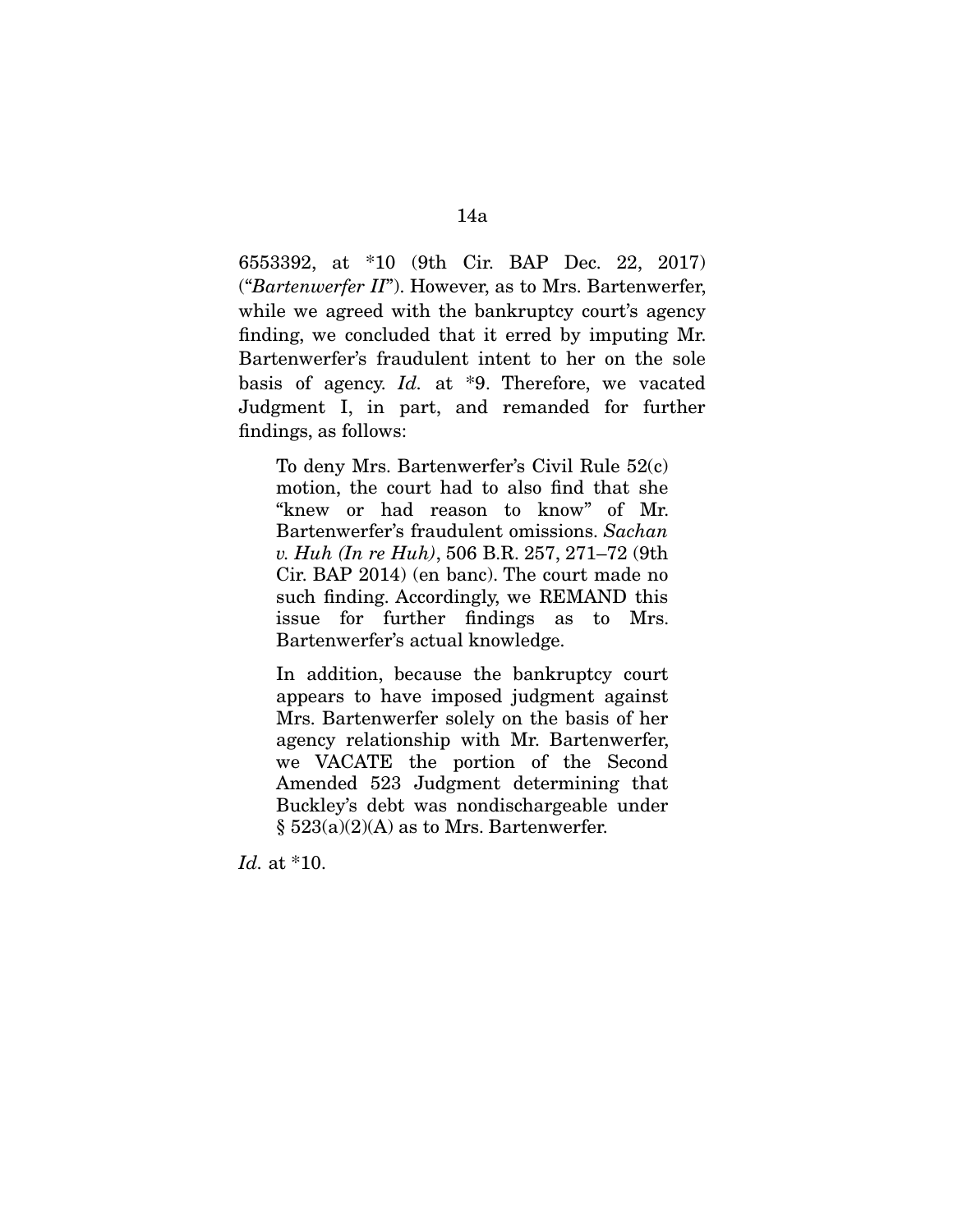#### **F. The Hearing on Remand**

On remand,<sup>5</sup> the bankruptcy court reopened the record and held an evidentiary hearing to determine Mrs. Bartenwerfer's knowledge of the fraud ("Hearing"). During the Hearing, Mr. Buckley extensively examined Mrs. Bartenwerfer, which did nothing for his case. She testified repeatedly that Debtors treated the remodel as Mr. Bartenwerfer's job while she worked elsewhere. Consequently, she testified, she was absent from the Property, did not engage the professionals handling the remodel, was unaware of the day-to-day activities at the Property, and was not involved in obtaining permits. She testified she lacked access to, or knowledge of, sources of information concerning the remodel, including where or how to access the budget, plans, permits, and other documents for the remodel.

 She also testified that she played a minimal role in preparing the TDS; she merely verified whatever information she could by visually inspecting the Property and relied on her husband to confirm the accuracy of everything else disclosed in the TDS. She acknowledged that she did not take any steps to confirm what he told her but also testified that she had no reason to question what he said.

<sup>5</sup> Before we issued our mandate, both parties appealed to the Ninth Circuit. *See* Nos. 18-60001 and 18-60007. They voluntarily dismissed these appeals.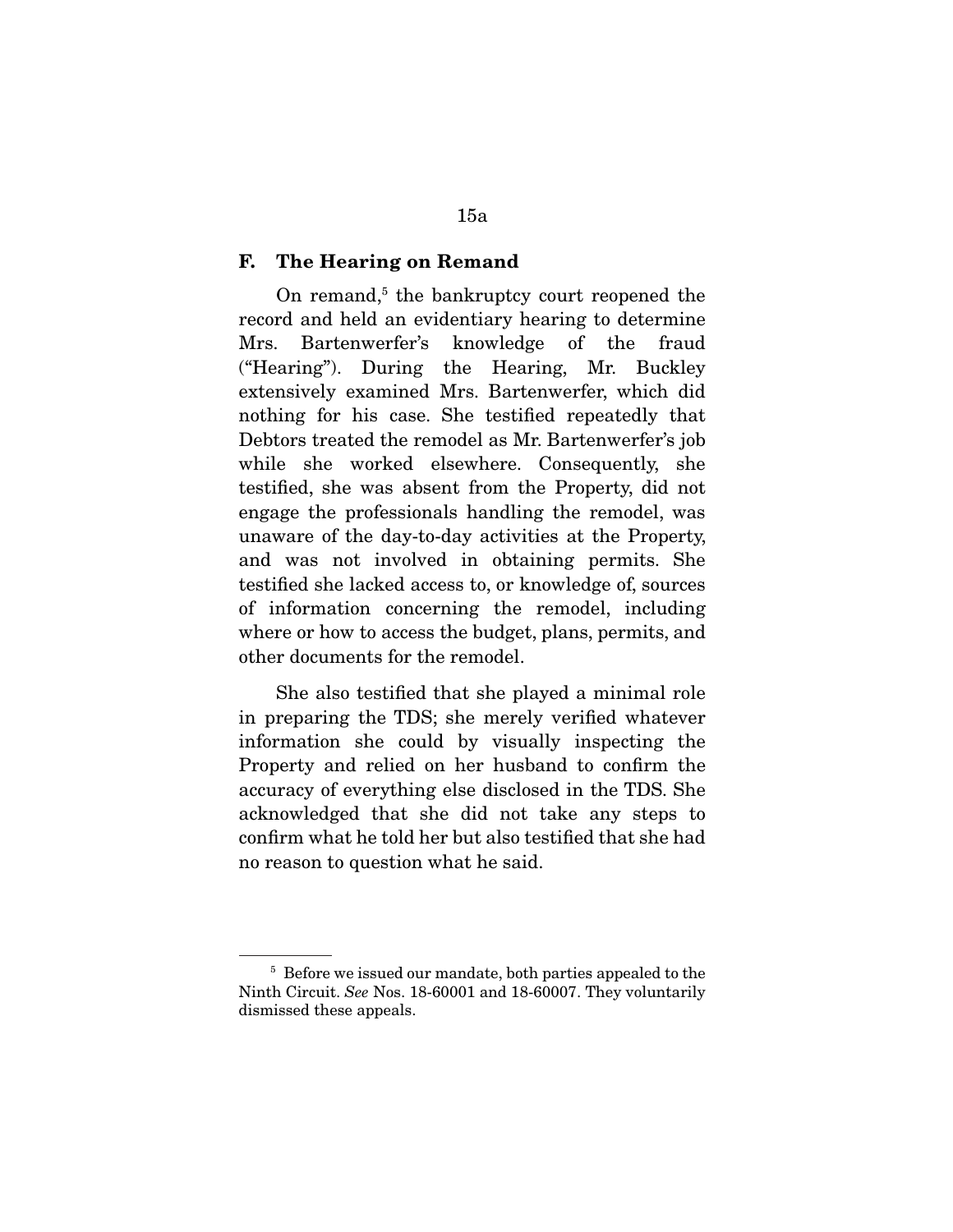#### **G. The Judgment II**

 After the Hearing, the bankruptcy court issued a memorandum decision, *Buckley v. Bartenwerfer (In re Bartenwerfer)*, 596 B.R. 675 (Bankr. N.D. Cal. 2019) ("*Bartenwerfer III*"). Therein, it defined the remand issue as "limited to whether Mrs. Bartenwerfer knew or should have known of her husband's fraud, such that it can be imputed to her for purposes of section 523(a)(2)(A)." *Id*. at 682. After noting that the parties "no longer seriously dispute[d] that Mrs. Bartenwerfer had no actual knowledge of Mr. Bartenwerfer's fraud," it addressed what it characterized as the only remaining dispute on remand: "whether she 'should have known' of his fraud." *Id*. at 681.

 Addressing this issue, it found that Mr. Buckley failed to prove that Mrs. Bartenwerfer knew of but ignored any facts that would require investigation into Mr. Bartenwerfer's conduct, and it concluded that Mr. Bartenwerfer's fraud could not be imputed to her. *Id*. at 686.

 It declined to address arguments that it perceived as beyond the scope of the remanded issue, including Mr. Buckley's argument that Mrs. Bartenwerfer could be held directly liable for the misrepresentations.

 On January 7, 2019, the bankruptcy court entered judgment in favor of Mrs. Bartenwerfer and against Mr. Buckley ("Judgment II"). These timely crossappeals followed.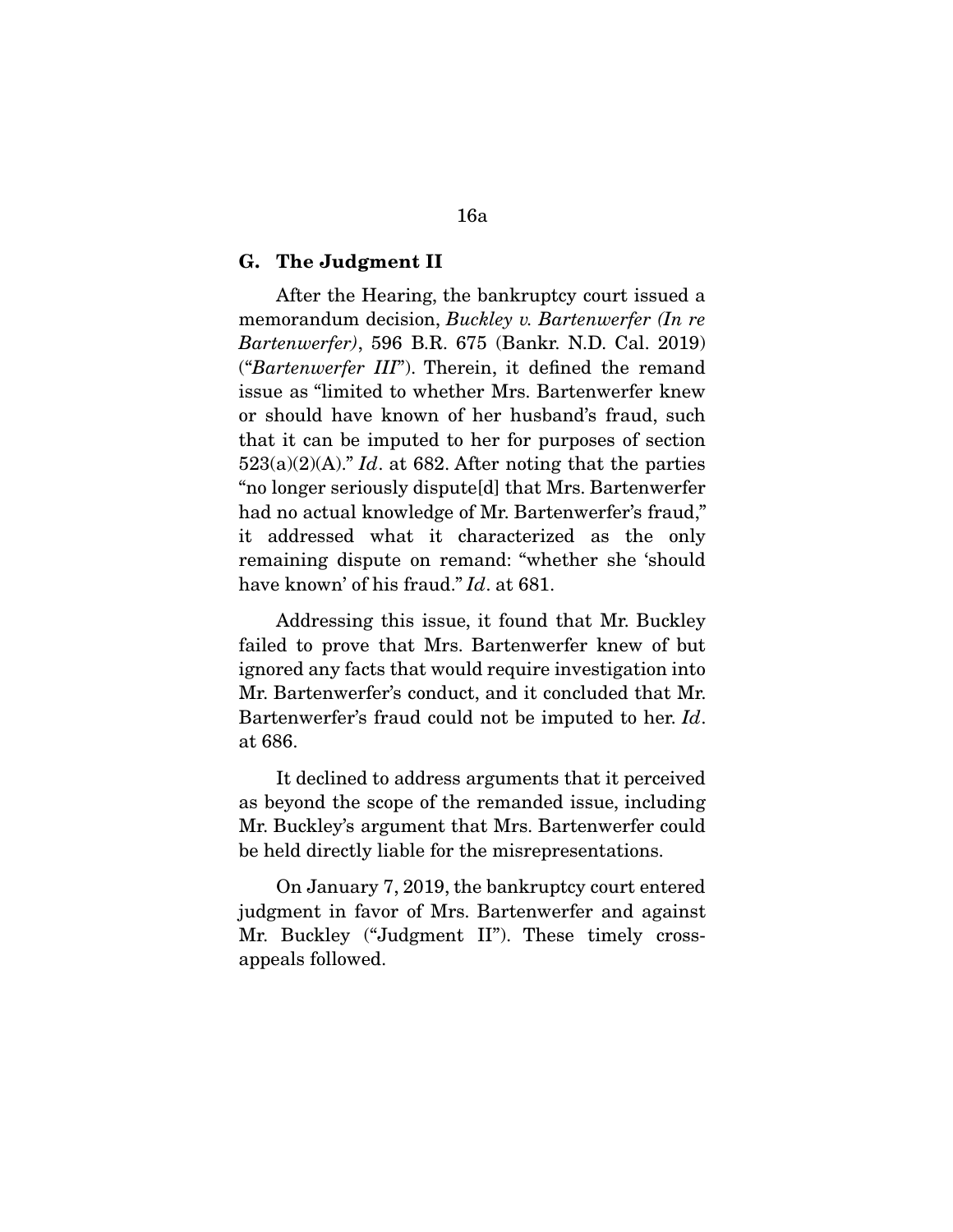#### **JURISDICTION**

 The bankruptcy court had jurisdiction under 28 U.S.C.  $\S$  1334 and 157(b)(2)(I). We have jurisdiction under 28 U.S.C. § 158.

#### **ISSUES**

 Did the bankruptcy court err by not imputing Mr. Bartenwerfer's fraud to Mrs. Bartenwerfer for purposes of  $\S$  523(a)(2)(A)?

 Did the bankruptcy court abuse its discretion by not ruling on whether Mrs. Bartenwerfer was directly liable for fraud for purposes of  $\S 523(a)(2)(A)$ ?

 Did the bankruptcy court abuse its discretion in its conduct of the Hearing?

#### **STANDARDS OF REVIEW**

 We review the bankruptcy court's findings of fact for clear error and its conclusions of law de novo. *Carrillo v. Su (In re Su)*, 290 F.3d 1140, 1142 (9th Cir. 2002). A finding of fact is clearly erroneous if it is illogical, implausible, or without support in the record. *Retz v. Samson (In re Retz)*, 606 F.3d 1189, 1196 (9th Cir. 2010). "Where there are two permissible views of the evidence, the factfinder's choice between them cannot be clearly erroneous." *Anderson v. City of Bessemer City*, 470 U.S. 564, 574 (1985). When factual findings are based on credibility determinations, we must give even greater deference to the bankruptcy court's findings. *Id.* at 575.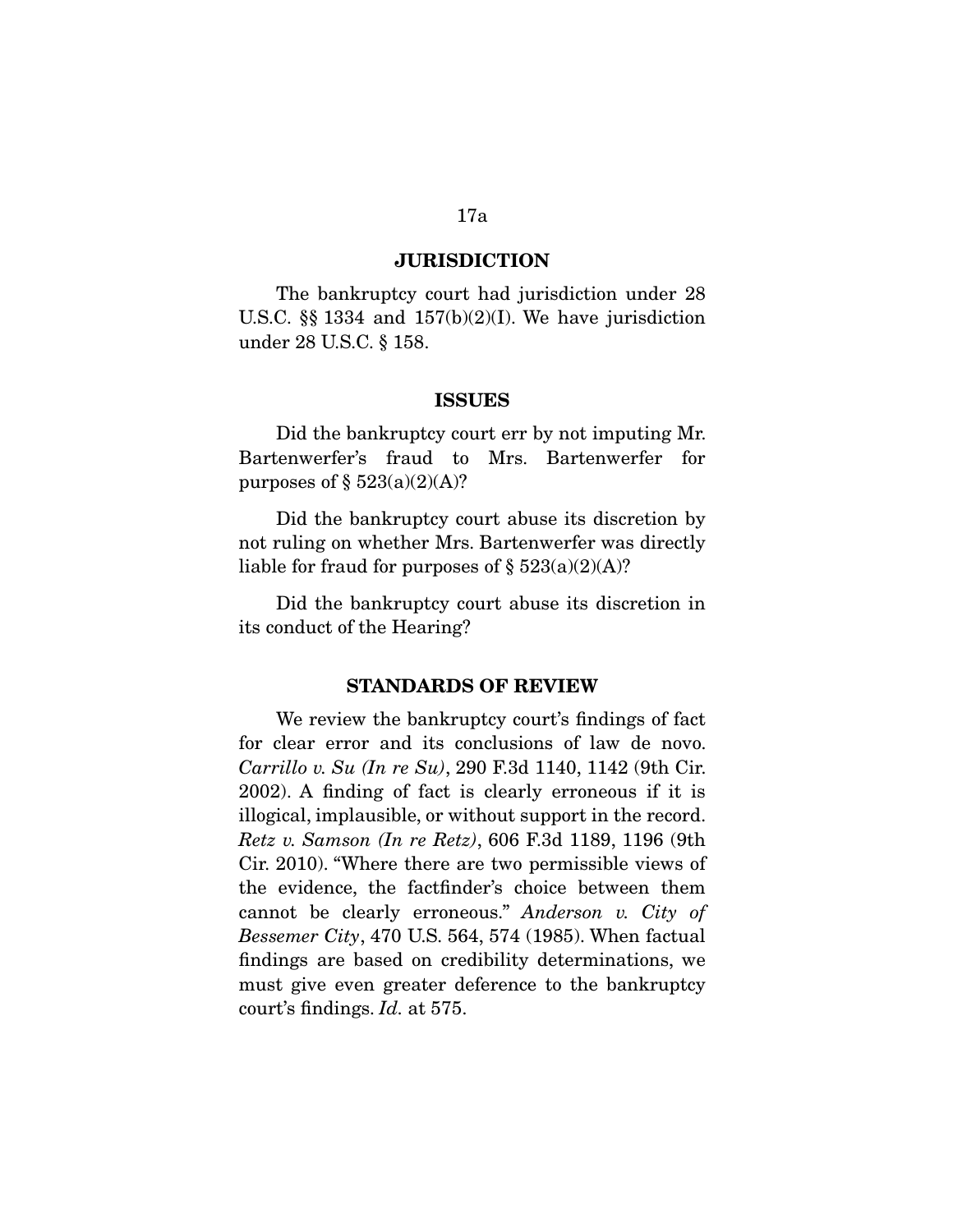We review the bankruptcy court's evidentiary rulings for an abuse of discretion. *See Lee-Benner v. Gergely (In re Gergely)*, 110 F.3d 1448, 1452 (9th Cir. 1997). A bankruptcy court abuses its discretion if it applies the wrong legal standard, misapplies the correct legal standard, or if its factual findings are illogical, implausible, or without support in the record. *See TrafficSchool.com, Inc. v. Edriver Inc.*, 653 F.3d 820, 832 (9th Cir. 2011).

 We review de novo whether the bankruptcy court complied with our mandate on remand. *de Jong v. JLE-04 Parker, L.L.C. (In re de Jong)*, 588 B.R. 879, 888 (9th Cir. BAP 2018), *aff 'd*, 793 F. App'x 659 (9th Cir. 2020). We review the bankruptcy court's decision to consider an issue on remand that the mandate does not foreclose for an abuse of discretion. *Id*.

 We may affirm on any basis supported by the record. *Shanks v. Dressel*, 540 F.3d 1082, 1086 (9th Cir. 2008).

#### **DISCUSSION**

# **A. The bankruptcy court did not err in its determination that Mr. Bartenwerfer's fraud cannot be imputed to Mrs. Bartenwerfer.**

 Mr. Buckley contends that the bankruptcy court erred by failing to impute Mr. Bartenwerfer's fraud to Mrs. Bartenwerfer for purposes of  $\S 523(a)(2)(A)$ . We disagree; the bankruptcy court identified and appropriately applied the applicable legal standard in *Bartenwerfer III*.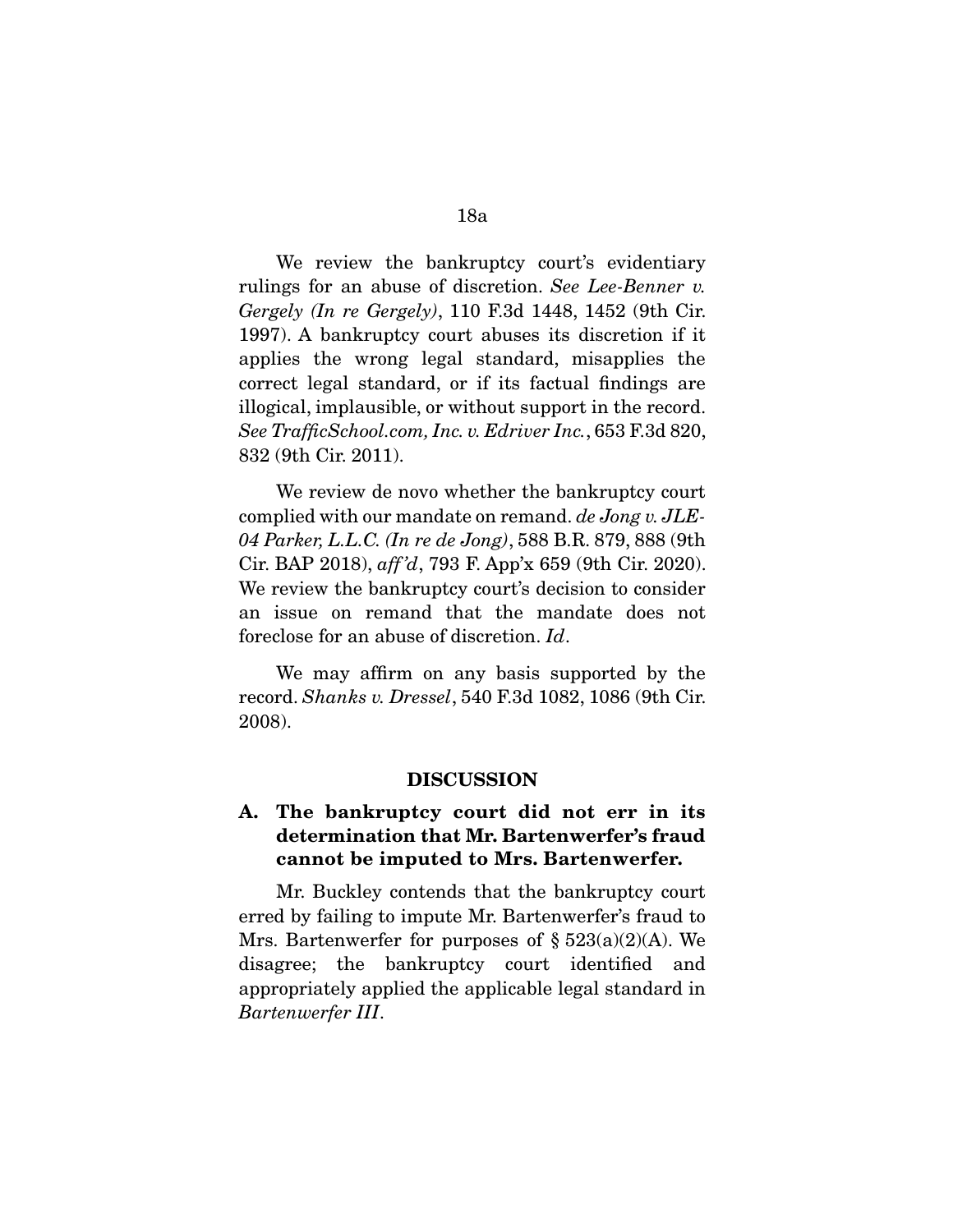The bankruptcy court correctly indicated that *In re Huh*, 506 B.R. at 266 adopted the rule announced in *Walker v. Citizens State Bank (In re Walker)*, 726 F.2d 452 (8th Cir. 1984), for determining whether to impute liability, as follows: "imputation of an agent's fraud to the agent's principal requires proof of the principal's culpability, i.e., that the principal knew or should have known of the agent's fraud." *Bartenwerfer III*, 596 B.R. at 683. As *Huh* does not set forth efforts Mrs. Bartenwerfer *must* have taken to avoid a finding that she "should have known" of her agent's fraud, the bankruptcy court appropriately consulted cases where courts imputed liability under the *Huh* and *Walker "*should have known" rule for guidance in determining if she "should have known" of Mr. Bartenwerfer's fraud. It noted commonalities among these cases: "[i]n each of the foregoing cases, the debtor knew of—but ignored facts and circumstances that should have prompted him to investigate the truth of representations made by his agent" and "the debtor's willful refusal to pay minimal attention to the activities of their agents amounted to reckless indifference." *Id.* at 685.

 The bankruptcy court then distinguished these cases, finding Mrs. Bartenwerfer's conduct reasonable with respect to the representations made in the TDS. Id. at 686. Specifically, it found that she credibly testified that she visually confirmed whatever information she could and asked Mr. Bartenwerfer to confirm the veracity of the other disclosures. *Id.* at 679. It found that her reliance on his knowledge to make the disclosures was neither reckless nor unreasonable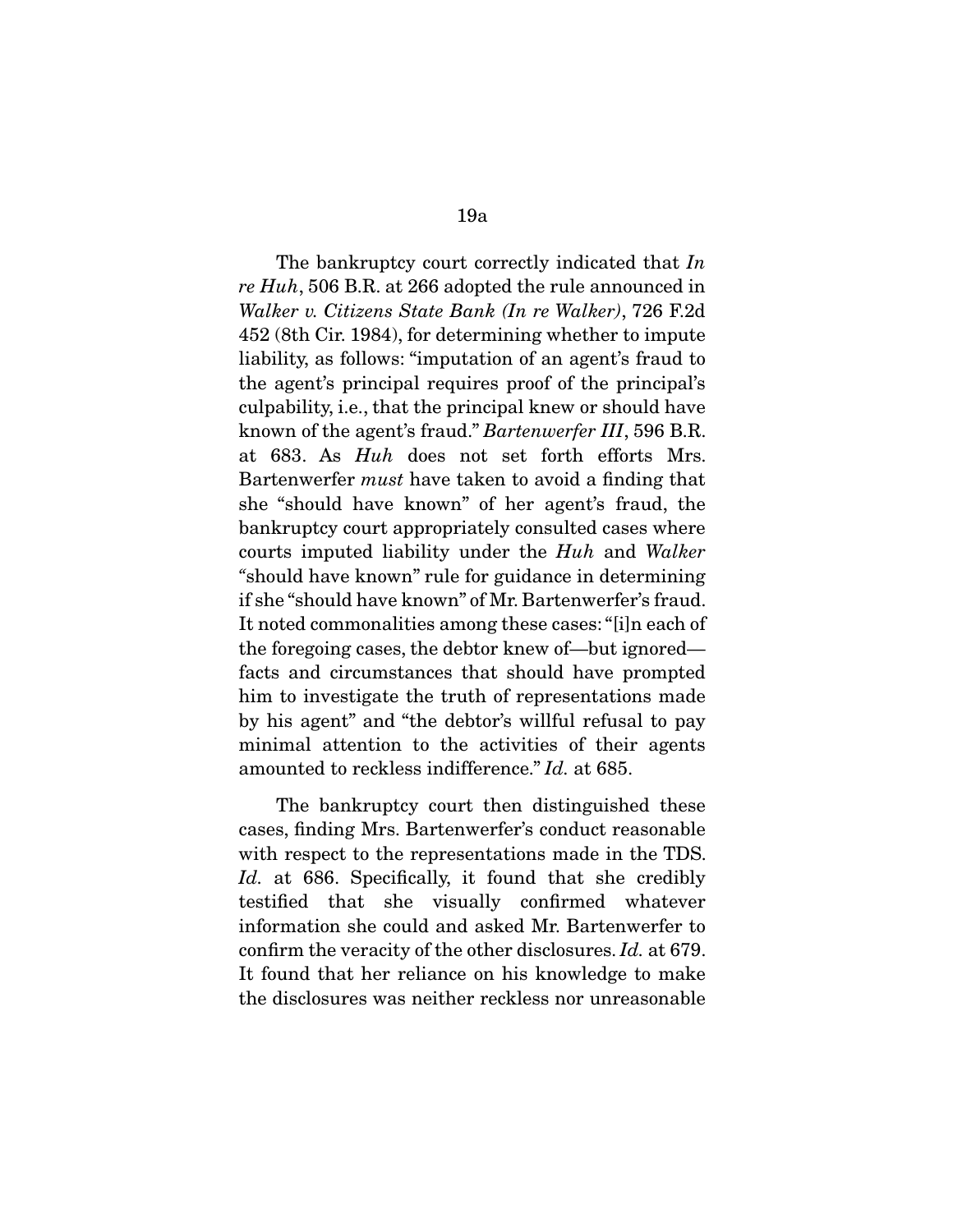given that it was his full-time job to supervise the construction in her physical absence. *Id.* at 686.

 We find no error in the bankruptcy court's findings, especially in light of the special deference we must give its credibility determinations. *See Leon v. IDX Sys. Corp.*, 464 F.3d 951, 958 (9th Cir. 2006).

# **B. The bankruptcy court did not commit reversible error by declining to rule on whether Mrs. Bartenwerfer was directly liable for fraud.**

 Mr. Buckley also contends that the bankruptcy court erred by failing to hold Mrs. Bartenwerfer directly liable for fraud. He argues she can be held directly liable because she allegedly showed reckless indifference to the facts that she represented in the TDS. To demonstrate her reckless indifference, he claims that she failed to examine sources of knowledge that lay at her hand and that she signed the TDS certifying that the representations were true and correct to the best of her knowledge with no reasonable ground to believe that they were true. And Mr. Buckley contends, in the alternative, that the bankruptcy court could have held her directly liable for fraud under California common law, statutory law, and contractual law imposing a duty to disclose.

 When confronted with such arguments, the bankruptcy court simply stated: "[t]he court respectfully declines to address arguments beyond the Remanded Issue. The BAP did not invite the parties to offer or this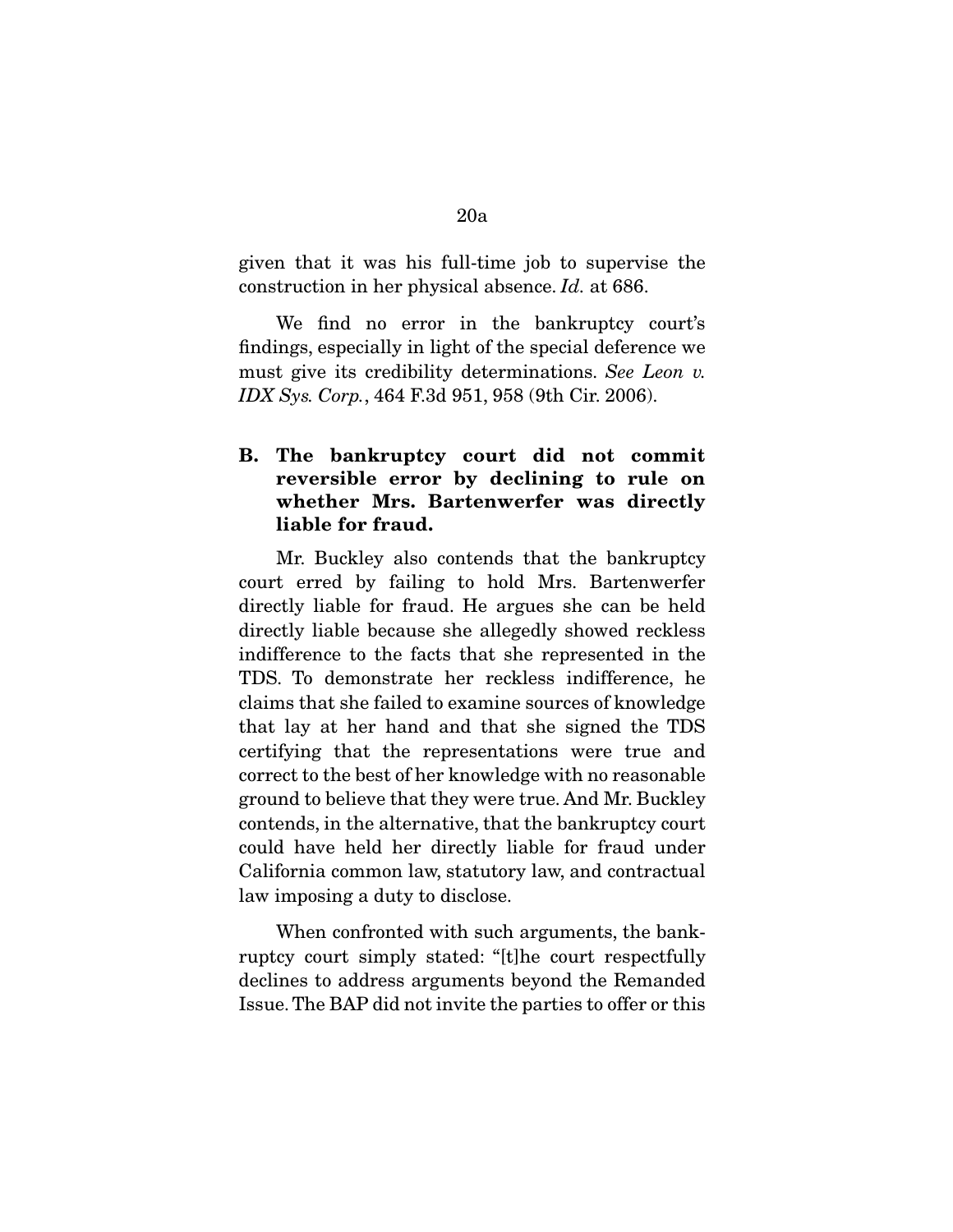court to consider new theories relating to Mrs. Bartenwerfer's knowledge or intent." *Bartenwerfer III*, 596 B.R. at 682. Accordingly, as a threshold issue, we must address whether the bankruptcy court had the discretion to determine whether Mrs. Bartenwerfer was directly liable for fraud and, if so, whether it was obliged to do so. This requires us to first consider the extent to which our mandate was binding on the bankruptcy court.

# **1. Our mandate did not preclude the bankruptcy court from deciding whether Mrs. Bartenwerfer was directly liable for fraud.**

 Under the "rule of mandate," on remand, a trial court cannot vary or examine the appellate court's mandate for any purpose other than executing it. *Stacy v. Colvin*, 825 F.3d 563, 568 (9th Cir. 2016). It "commits 'jurisdictional error' if it takes actions that contradict the mandate." *Id*. But the rule of mandate does not preclude a trial court from deciding anything not foreclosed by the mandate. *Id.* "[A]ny issue not expressly or impliedly disposed of on appeal is available for consideration by the trial court on remand." *Id.* (internal quotation marks and citation omitted).

 We remanded for the bankruptcy court to issue further findings regarding Mrs. Bartenwerfer's intent, *and* we vacated Judgment I, because the bankruptcy court appeared to have denied her Civil Rule 52(c) motion *and* found her liable for fraud on the sole basis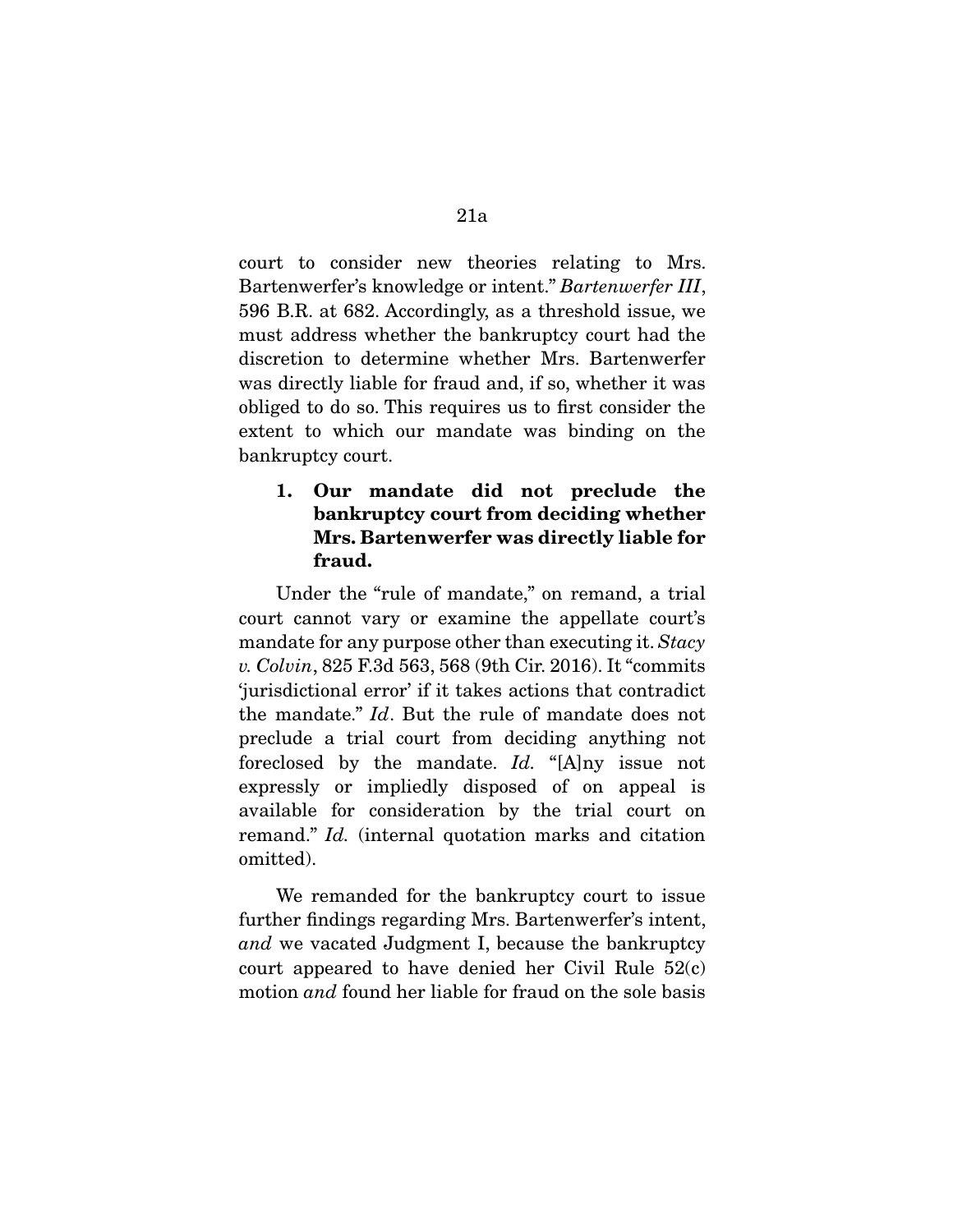of the existence of an agency relationship between Debtors without examining whether she "knew or should have known" of Mr. Bartenwerfer's fraud. *See Bartenwerfer II*, 2017 WL 6553392, at \*10. Neither of the parties argued, nor did we conclude, that the bankruptcy court ruled on whether Mrs. Bartenwerfer could be held directly liable for fraud. Therefore, we did not expressly or impliedly dispose of the issue in *Bartenwerfer II.* Thus, it was available for consideration by the bankruptcy court on remand so long as Mr. Buckley had not waived the issue. We conclude that he did not.

# **2. Mr. Buckley did not waive the issue of Mrs. Bartenwerfer's direct liability for fraud.**

 Mr. Buckley did not limit his theory of Mrs. Bartenwerfer's liability to imputed liability in his complaint and trial brief. Neither document even mentions imputed liability. While Debtors posited during the Trial that he was relying on an agency theory to establish her liability, he argued that he needed to prove either that she knew or should have known of Mr. Bartenwerfer's fraud *or* that "she was recklessly indifferent" to the facts. Despite this, as discussed *supra*, the bankruptcy court appeared to have imposed the initial judgment against Mrs. Bartenwerfer solely on the basis of Debtors' agency relationship.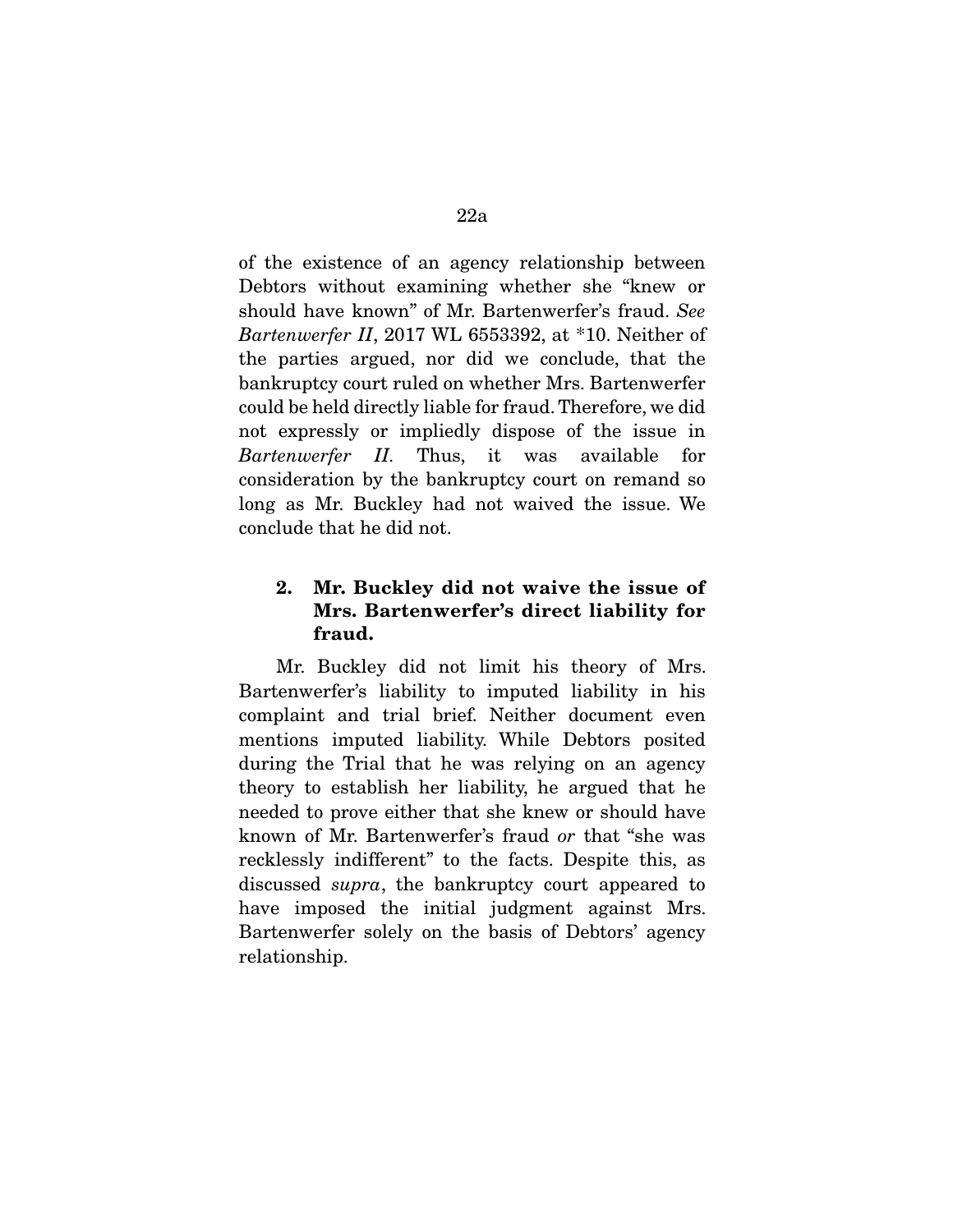This brings us to the first cross-appeals. In his appellate briefing, Mr. Buckley defended the bankruptcy court's Judgment I and denial of Debtors' Civil Rule 52(c) motion without arguing that the bankruptcy court could have, and should have, alternatively found Mrs. Bartenwerfer directly liable for fraud. *See* BAP No. NC-16-1277-BJuF, ECF No. 19. Neither did he include the issue in his cross-appeal of the Judgment I. *Id.* He could have done so. *See St. John v. United States*, 951 F.2d 232, 233 n.1 (9th Cir. 1991). But he was not required to do so to preserve his argument in this appeal. *See In re de Jong*, 588 B.R. at 892.

# **3. The bankruptcy court abused its discretion in declining to rule on Mrs. Bartenwerfer's direct liability for fraud, but the error is harmless.**

 As Mr. Buckley preserved the issue of Mrs. Bartenwerfer's direct liability for fraud and the issue was never addressed by the bankruptcy court or on appeal, the bankruptcy court was incorrect in its conclusion that it could not and need not decide the issue. Thus, it misapprehended its powers and applied an incorrect legal standard on remand.

 But we need not vacate Judgment II and remand for additional findings regarding Mrs. Bartenwerfer's intent because Judgment II is sufficiently supported by the record. *See Shanks*, 540 F.3d at 1086. While Mr. Buckley asserts that Mrs. Bartenwerfer failed to examine accessible sources of knowledge, knew that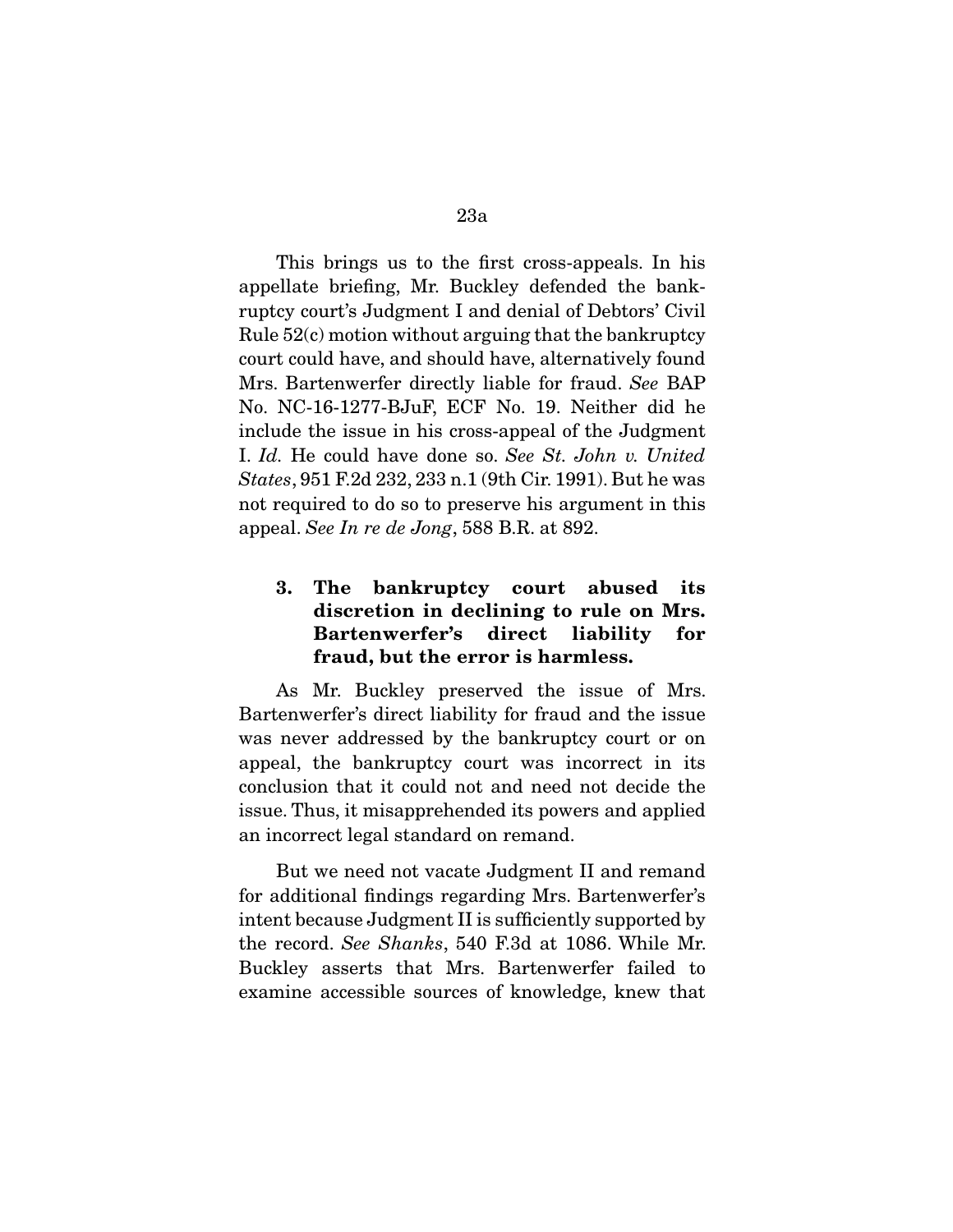the status of the permits as disclosed on the TDS was inaccurate, and knew of other defects not disclosed on the TDS, the evidence at Trial indicated that she did not have such access or knowledge of such facts. The bankruptcy court found that she consistently and credibly testified that she verified what she could in the TDS and relied on Mr. Bartenwerfer to confirm anything that she did not know in completing the TDS. It found that her conduct was reasonable "and certainly not reckless" with respect to the representations made in the TDS, notwithstanding any specialized knowledge she may have had regarding TDS documents at the time as a real estate broker. These findings are inconsistent with Mr. Buckley's theory of Mrs. Bartenwerfer's direct liability for fraud. Her actions and attitude toward the truth were simply not found to be "reckless" or "indifferent," but reasonable. And the record supports the bankruptcy court's view of the evidence as set forth in its findings.

 Accordingly, we affirm the bankruptcy court's conclusion that Mrs. Bartenwerfer is not liable for fraud for purposes of  $\S 523(a)(2)(A)$ . We do so notwithstanding Mr. Buckley's objections to the bankruptcy court's conduct of the Hearing, which we will now address.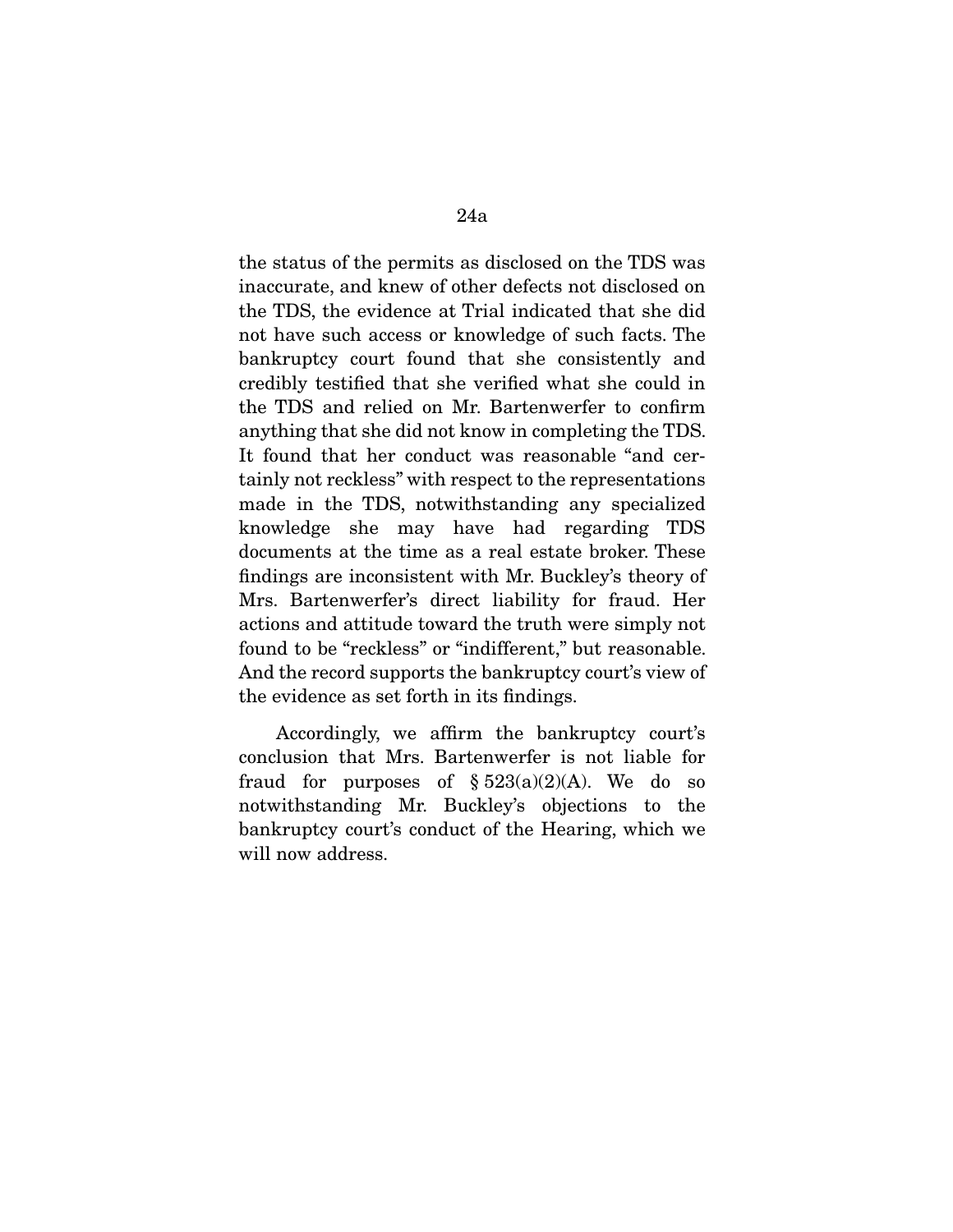# **C. The bankruptcy court did not abuse its discretion in denying Mr. Buckley rebuttal time.**

 By way of background, *at the parties' suggestion*, the bankruptcy court ordered the remanded issue of Mrs. Bartenwerfer's knowledge to be addressed through briefing. Mr. Buckley then changed his mind and requested that the bankruptcy court reopen the record should it find the record lacking as to her knowledge. The bankruptcy court entered an order ("Scheduling Order") reopening the record for the limited evidentiary hearing on Mrs. Bartenwerfer's knowledge.

 The Scheduling Order provided that each side would be limited to 90 minutes of time on the record and could only introduce new exhibits (that were not already admitted during the Trial) if solely for impeachment or rebuttal. At a status conference before the Hearing, the bankruptcy court reiterated these time and exhibit limitations and explained that Mr. Buckley could reserve part of his 90 minutes for rebuttal. Mr. Buckley's counsel agreed that 90 minutes would be adequate.

 Despite the narrow scope of the Hearing and the bankruptcy court's clear instructions regarding its time and exhibit limitations, Mr. Buckley attempted to present extraneous evidence for purposes other than impeachment or rebuttal and to consume more time than he was allotted. Rather than save any time for rebuttal as explicitly authorized by the bankruptcy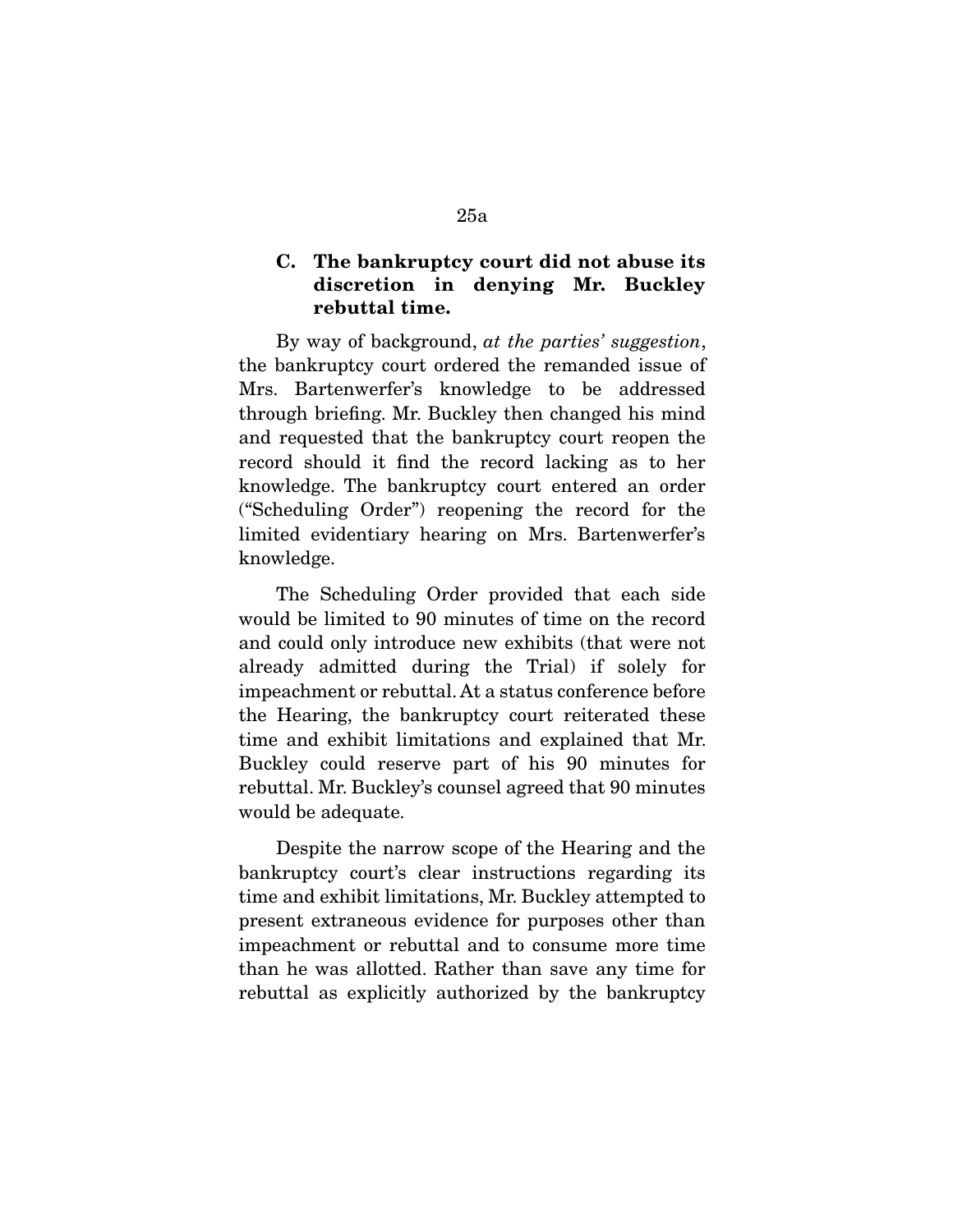court, he consumed his entire 90 minutes, plus an additional five minute extension, in his case-in-chief. Now he complains that the bankruptcy court should have allowed him even more time to rebut Mrs. Bartenwerfer's cross-examination testimony because she allegedly provided "false testimony" during crossexamination pertaining to whether she was on title to the Property and received proceeds from the sale of the Property.

 Courts have broad discretion to impose time. *See Navellier v. Sletten*, 262 F.3d 923, 941 (9th Cir. 2001). The bankruptcy court in this case did not abuse its discretion. Mr. Buckley had no time for rebuttal due to his poor time management during the Hearing and not by fault of the bankruptcy court. And if any of Mrs. Bartenwerfer's testimony was indeed false, the bankruptcy court apparently did not rely on such evidence in reaching its decision, as such evidence was relevant only to the resolved issue of Debtors' agency relationship. *See Bartenwerfer III*, 596 B.R. at 682.

# **D. The bankruptcy court appropriately limited the introduction of additional evidence for impeachment and rebuttal purposes.**

 Mr. Buckley further complains that the bankruptcy court improperly prohibited him from refreshing Mrs. Bartenwerfer's recollection with a writing as permitted by Fed. R. Evid. 612. We disagree; the bankruptcy court merely limited the universe of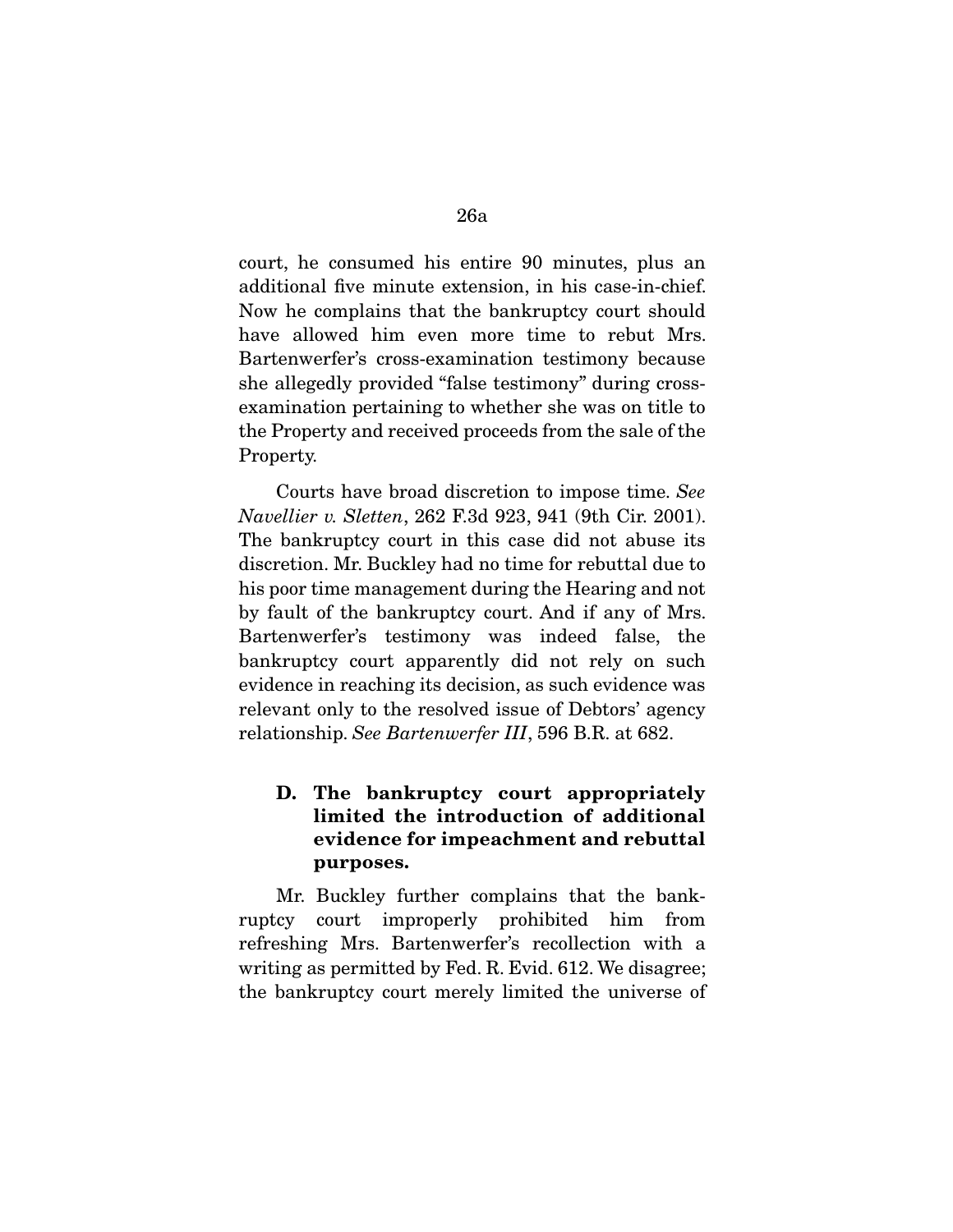exhibits to those admitted during the Trial and any additional exhibits to the extent used for impeachment and rebuttal purposes. Mr. Buckley was free to impeach Mrs. Bartenwerfer with her prior testimony or the exhibits admitted during the Trial, at which he had a full opportunity to prove his case against her.

## **E. The bankruptcy court appropriately weighed discovery responses.**

 At the Hearing, Mrs. Bartenwerfer testified that she was unaware of the Defects. Mr. Buckley attempted to impeach her testimony by confronting her with her contradictory interrogatory responses, executed under penalty of perjury as true of her own knowledge. The bankruptcy court addressed the conflict between her testimony and discovery responses, as follows:

She claimed that she intended her responses—which were clearly drafted as hers and hers alone—to be interpreted as both hers and Mr. Bartenwerfer's. This feeble explanation does nothing for her credibility.

 All of that said, the court believes that Mrs. Bartenwerfer told the truth on the stand.

#### *Id.* at 681.

 Mr. Buckley asserts that the bankruptcy court was obliged to accept her discovery responses over her testimony for two reasons. First, he argues that her testimony is akin to a self-serving declaration contrary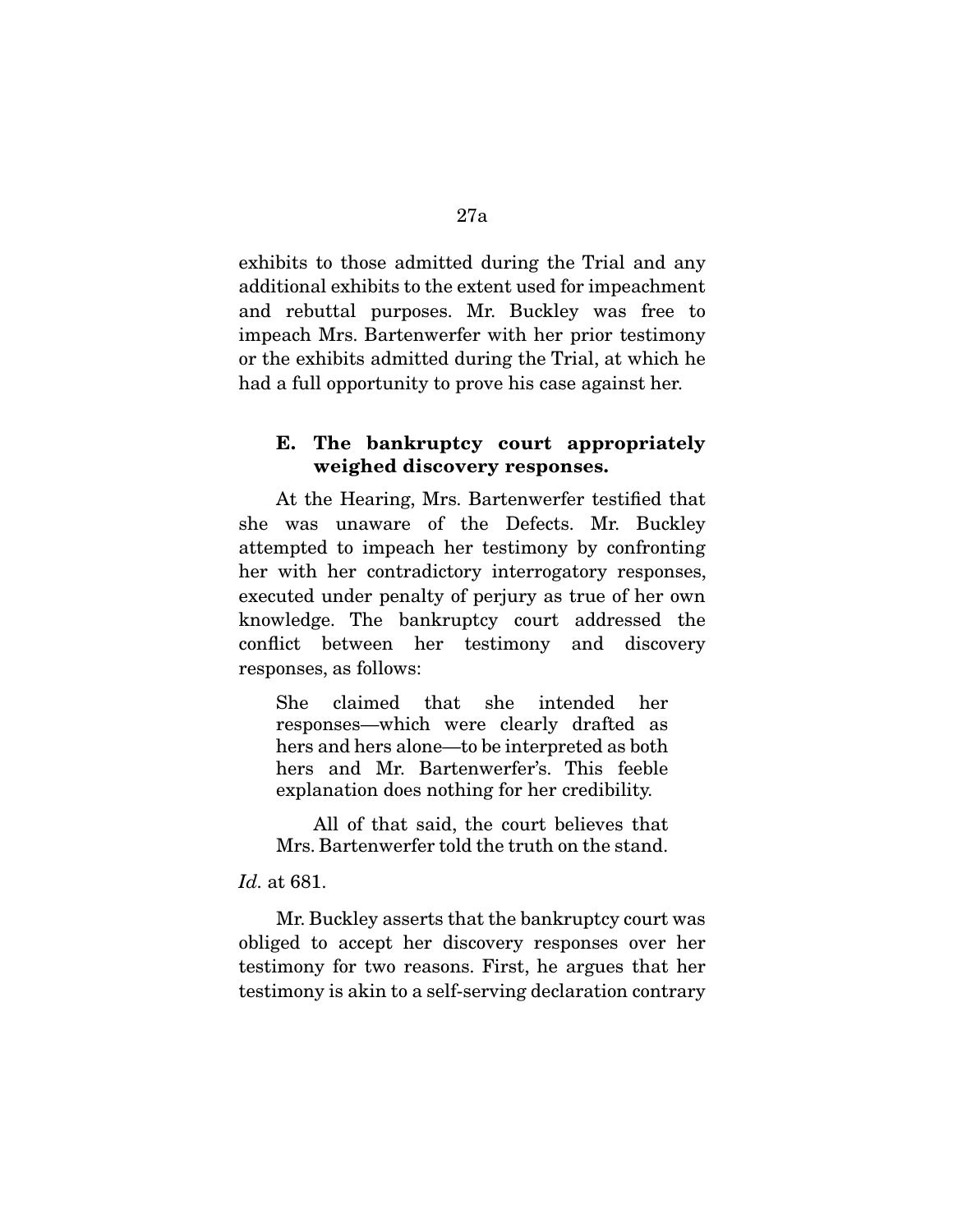to prior sworn testimony that is proffered in an attempt to defeat a summary judgment motion in violation of the "sham affidavit" doctrine. *See Radobenko v. Automated Equip. Corp.*, 520 F.2d 540, 544 (9th Cir. 1975) ("When confronted with the question of whether a party should be allowed to create his own issue of fact by an affidavit contradicting his prior deposition testimony . . . [the purported issues of fact created by a plaintiff 's contradictory declaration] are sham issues which should not subject the defendants to the burden of a trial."). But this is not a summary judgment case. Mr. Buckley has failed to cite authority holding that the "sham affidavit" doctrine compels a trial court to reject a witness's trial testimony in the face of contradictory discovery responses.

 Even if the doctrine applied, an affidavit is not considered a "sham" if: (1) it merely elaborates, explains, or clarifies prior testimony; or (2) the witness was confused when giving the prior testimony and is providing an explanation for the confusion. *See Messick v. Horizon Indus., Inc.*, 62 F.3d 1227, 1231 (9th Cir. 1995)*; Pac. Ins. Co. v. Kent*, 120 F. Supp. 2d 1205, 1213 (C.D. Cal. 2000).

 Next, citing to Civil Rules 26(e) and 37(c)(1), Mr. Buckley argued in his reply brief and at oral argument that the bankruptcy court should not have considered Mrs. Bartenwerfer's testimony because it improperly modified her discovery responses. He waived this argument by failing to object to her testimony during the Hearing and by failing to include this argument in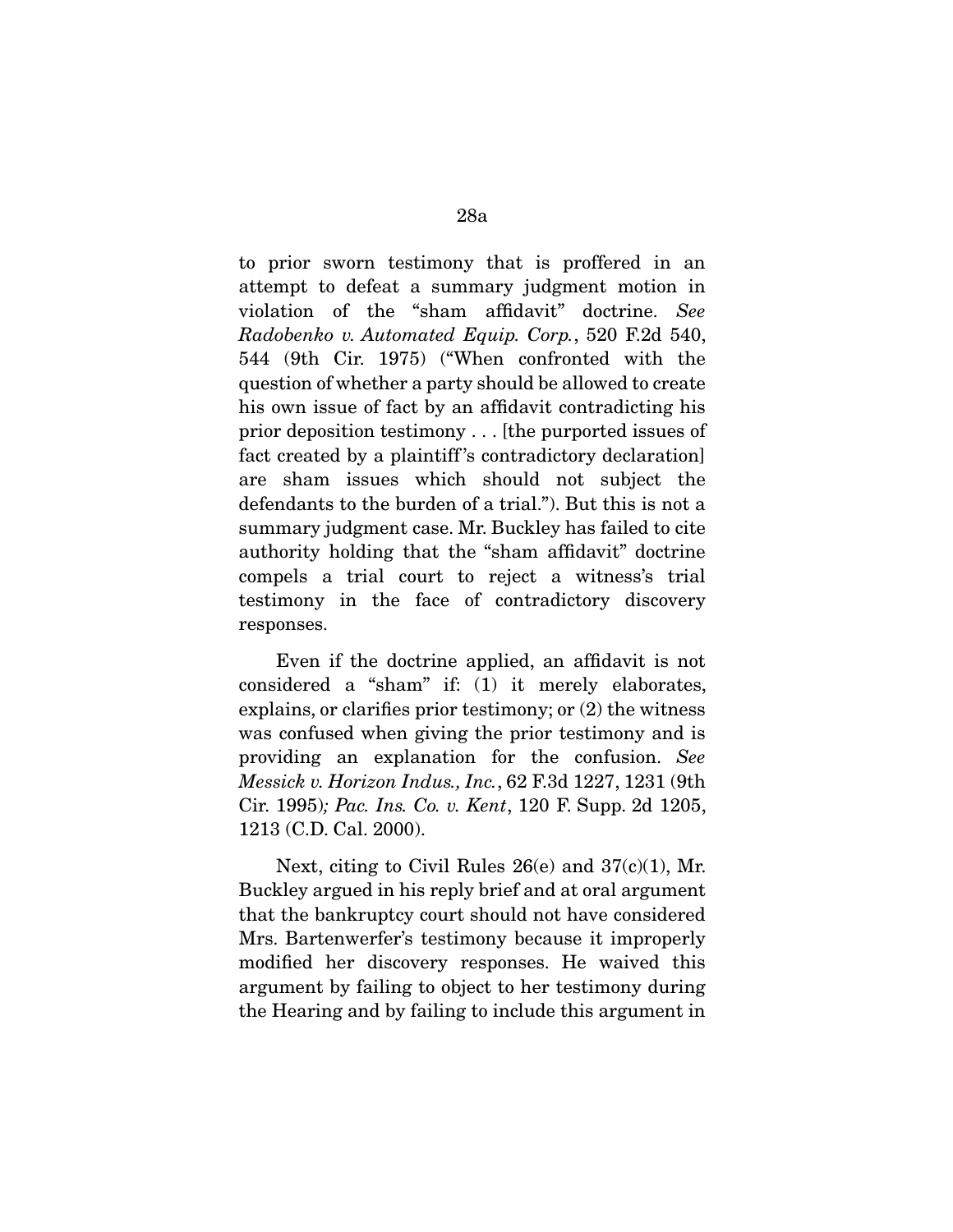his opening brief. *See Smith v. Marsh*, 194 F.3d 1045, 1052 (9th Cir. 1999).

 We conclude that the bankruptcy court admitted and gave due consideration of the discovery responses and it did not abuse its discretion in believing Mrs. Bartenwerfer's testimony over the responses.

# **F. The bankruptcy court appropriately limited the evidence to the issues.**<sup>6</sup>

 Nor did it abuse its discretion in deeming inadmissible documents about Mrs. Bartenwerfer's marketing of real estate other than the Property. Mr. Buckley failed to explain why the documents were relevant to her knowledge regarding the TDS misrepresentations. He submitted that the documents showed that she was involved in the business of "flipping" properties. While this may have been relevant to the issue of whether an agency relationship existed between Debtors, that was a non-issue at the time of the Hearing.

 Even if the bankruptcy court erred in deeming the documents inadmissible, there is no indication that the evidentiary exclusion, or the bankruptcy court's other evidentiary rulings, prejudiced Mr. Buckley's case. The

<sup>6</sup> Debtors moved to strike portions of Mr. Buckley's excerpts of record on the ground that certain documents were not part of the record below. We grant the motion to the extent unopposed. To the extent opposed, we consider the documents for the purpose of deciding whether the bankruptcy court erred in deeming them inadmissible.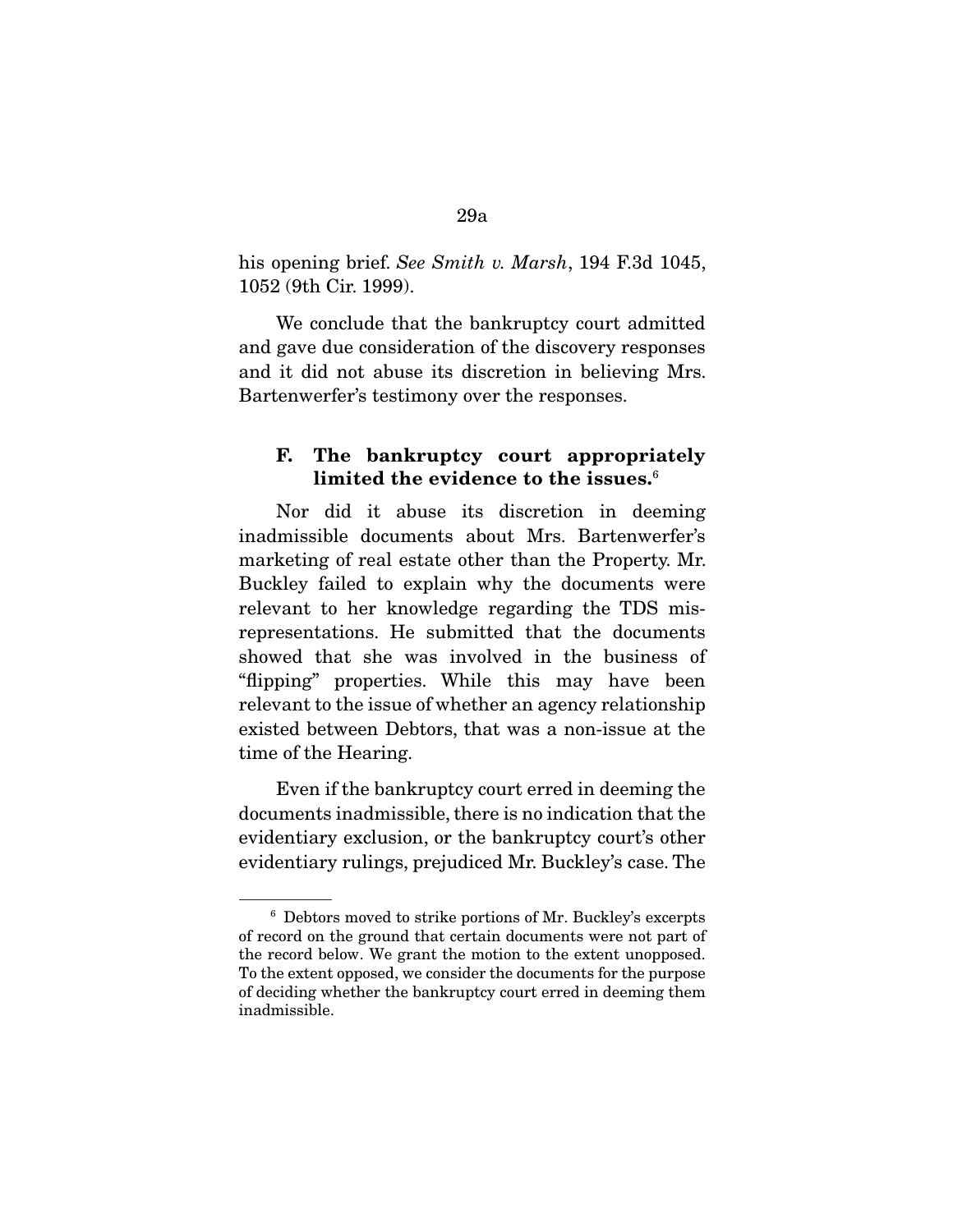best indication of Mrs. Bartenwerfer's intent was her live testimony and the bankruptcy court's contemporaneous assessment of her credibility. Nothing in the excluded evidence was likely to have altered its finding regarding her intent. Thus we discern no reversible error.

# **CONCLUSION**

Based on the foregoing, we AFFIRM.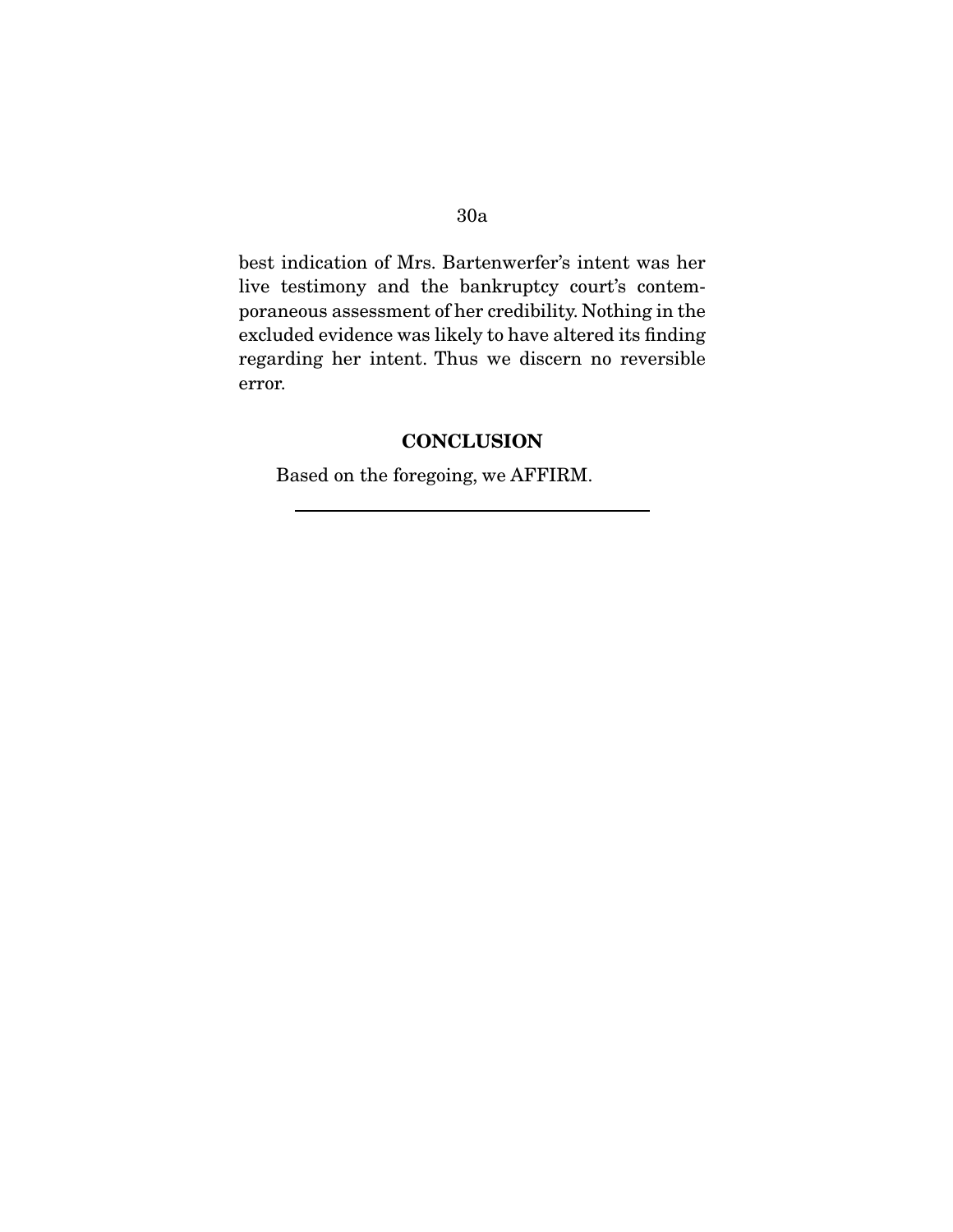#### **APPENDIX C**

# **UNITED STATES BANKRUPTCY APPELLATE PANEL OF THE NINTH CIRCUIT**

# In re: KATE MARIE BARTENWERFER

Debtor

# ----------------------------------------------------------------------- KIERAN BUCKLEY

Appellant

v.

KATE MARIE BARTENWERFER; DAVID WILLIAM BARTENWERFER

BAP No. NC-19-1016-TaFB

Bankr. No. 3:13-bk-30827 Adv. No. 13-03185 Chapter 7

April 23, 2020

Appellees

#### **JUDGMENT**

(Filed Apr. 23, 2020)

ON APPEAL from the United States Bankruptcy Court for California Northern—San Francisco.

THIS CAUSE came on to be heard on the record from the above court.

ON CONSIDERATION WHEREOF, it is ordered and adjudged by this Panel that the judgment of the Bankruptcy Court is AFFIRMED.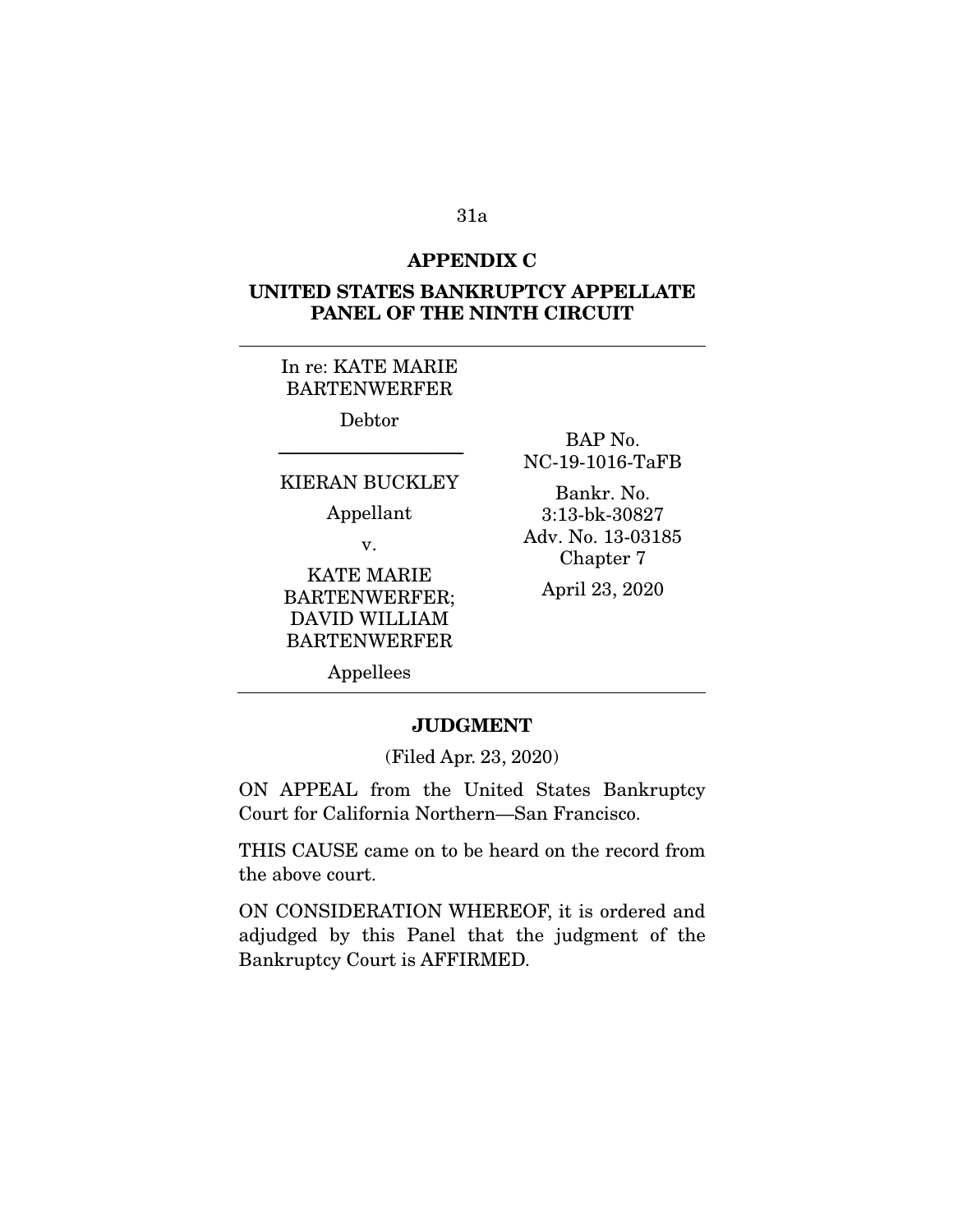# **FOR THE PANEL**,

Susan M Spraul Clerk of Court By: Cecil Lizandro Silva, Deputy Clerk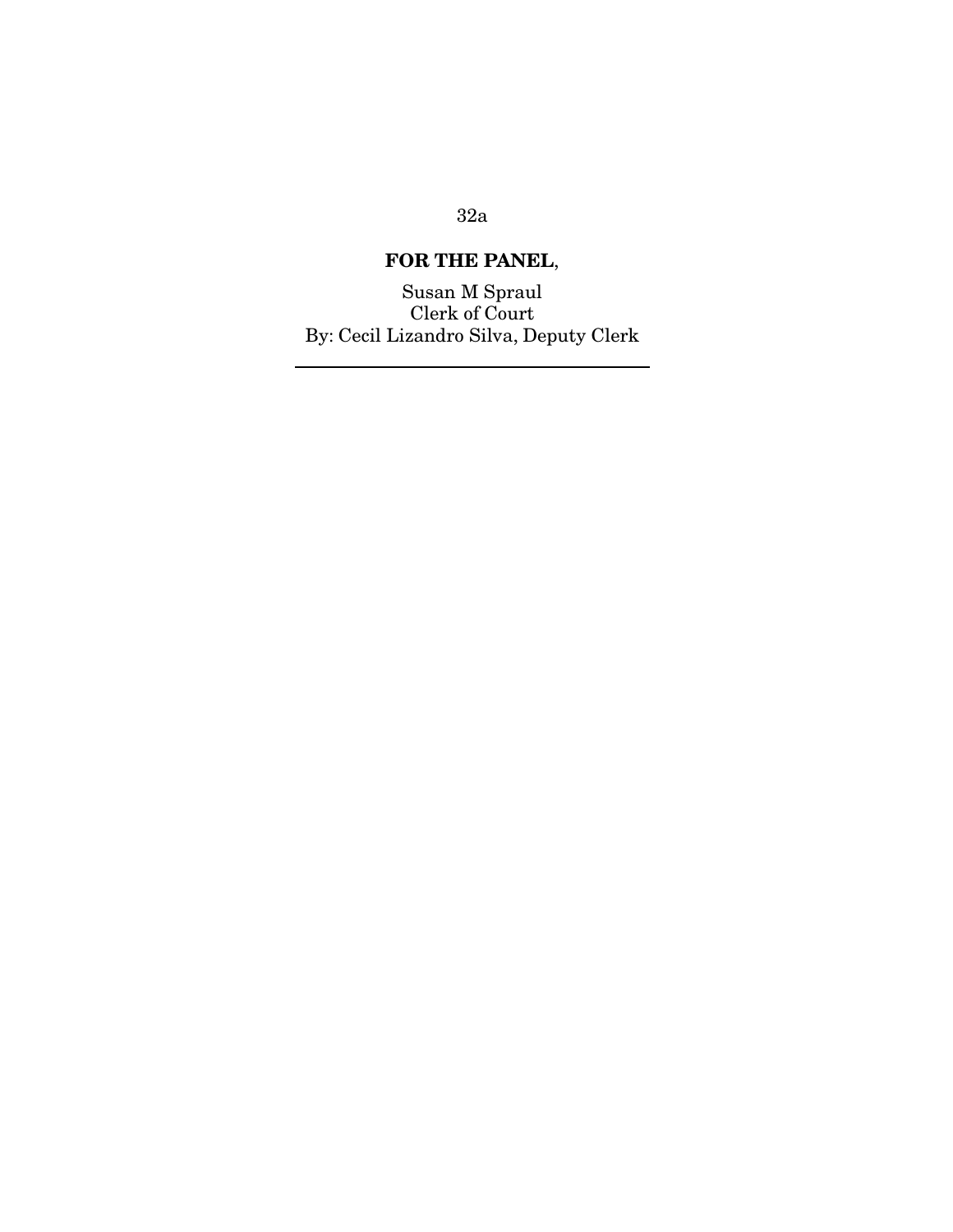## **APPENDIX D**

# **UNITED STATES BANKRUPTCY COURT FOR THE NORTHERN DISTRICT OF CALIFORNIA**

| In re:                                                                  | Case No. 13-30827 HLB |
|-------------------------------------------------------------------------|-----------------------|
| DAVID WILLIAM<br><b>BARTENWERFER</b> and<br>KATE MARIE<br>BARTENWERFER, | Chapter 7             |
| Debtors.                                                                |                       |
| KIERAN BUCKLEY,                                                         | Adv. Proc. No.        |
| Plaintiff,                                                              | 13-03185 HLB          |
| V.                                                                      |                       |
| DAVID WILLIAM<br><b>BARTENWERFER</b> and                                |                       |
| <b>KATE MARIE</b>                                                       |                       |
| BARTENWERFER,                                                           |                       |
| Defendants.                                                             |                       |

## **JUDGMENT FOLLOWING REMAND**

 Pursuant to the court's Memorandum Decision Following Remand entered on January 4, 2019 (Dkt. 200), the court hereby enters judgment on Plaintiff Kieran Buckley's complaint in favor of Defendant Kate Marie Bartenwerfer and against Mr. Buckley.

**\*\*END OF JUDGMENT\*\***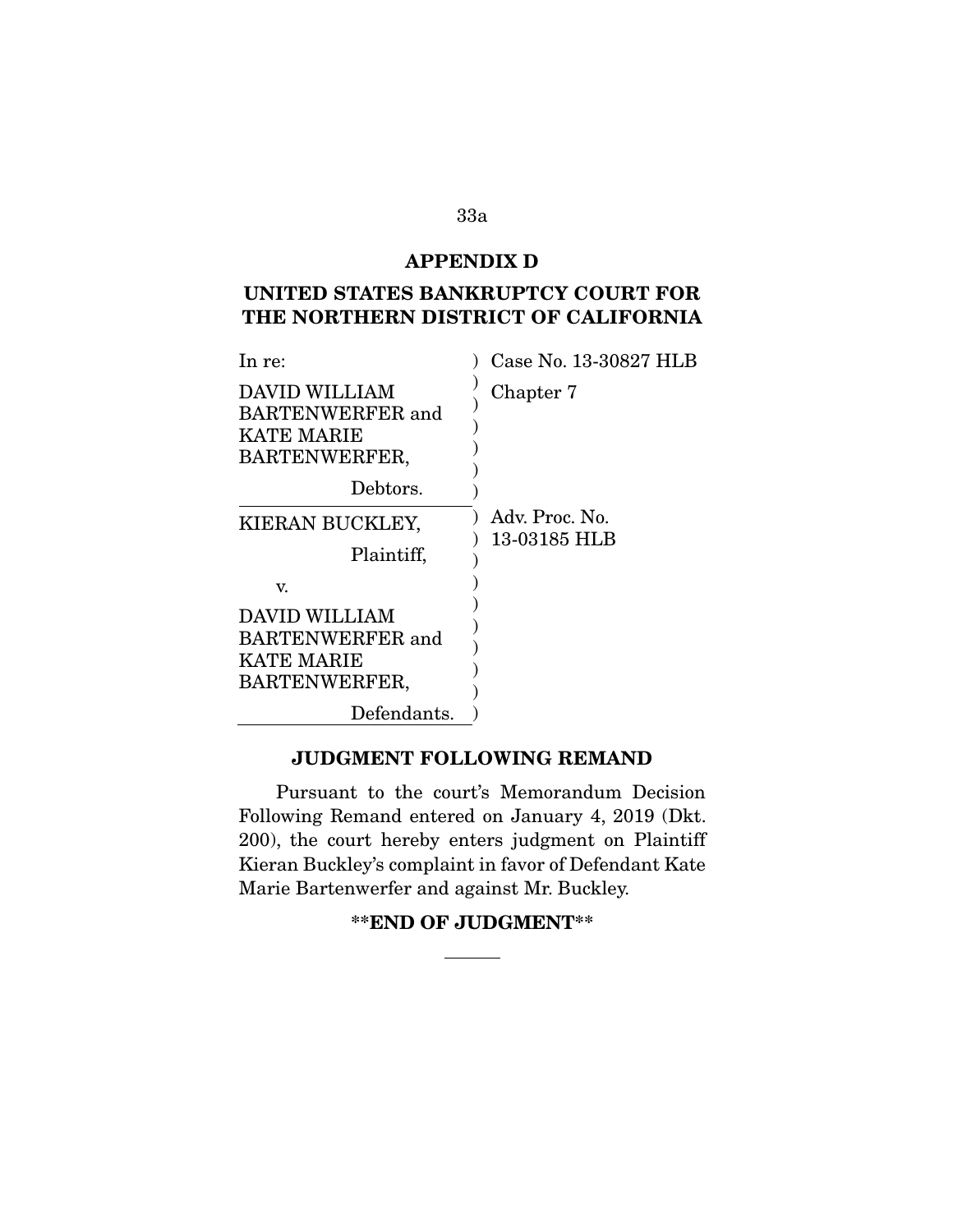# **Court Service List**

[None]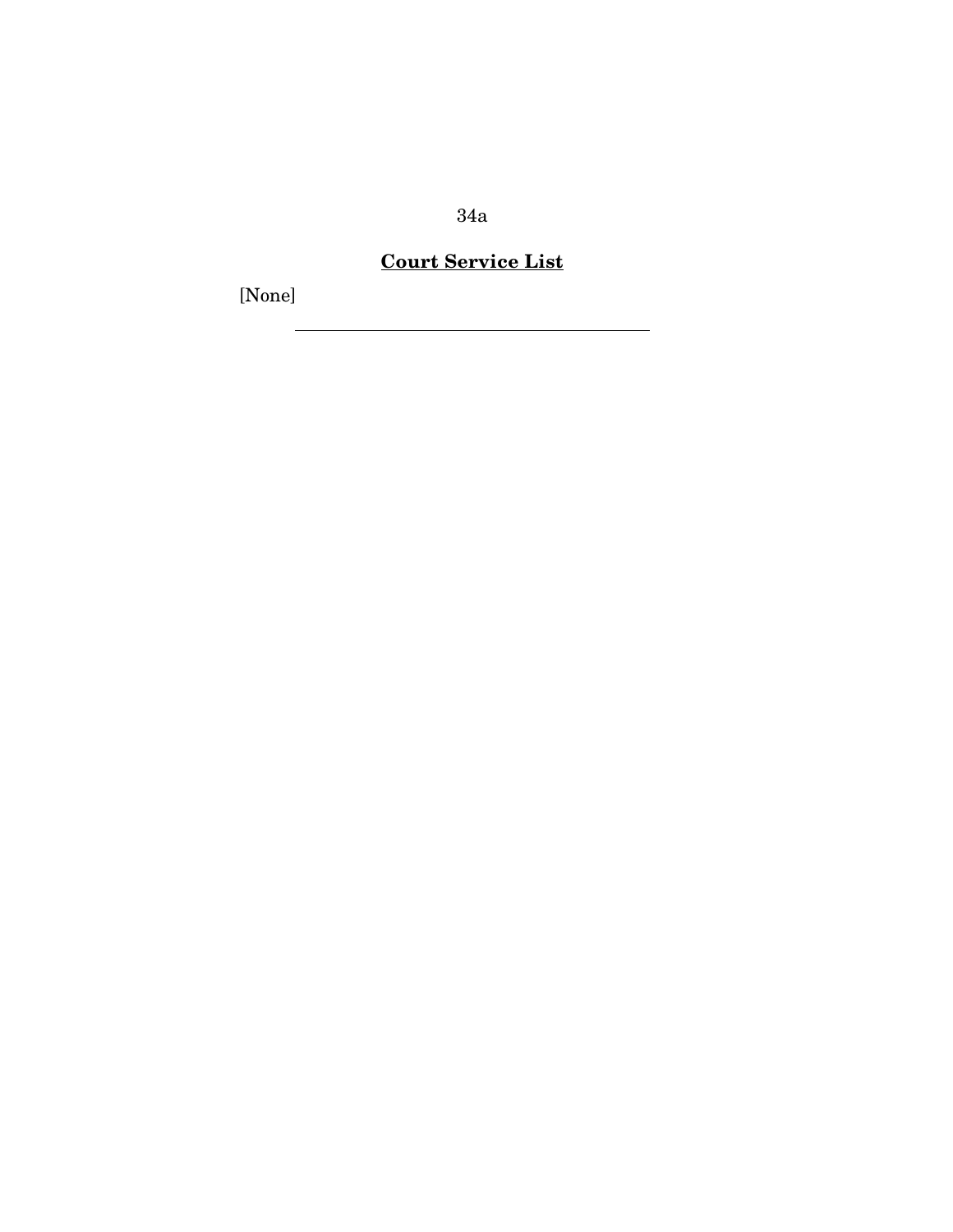## **APPENDIX E**

#### **FOR PUBLICATION**

# **UNITED STATES BANKRUPTCY COURT FOR THE NORTHERN DISTRICT OF CALIFORNIA**

| In re:                  | Case No.             |
|-------------------------|----------------------|
| DAVID WILLIAM           | 13-30827 HLB         |
| <b>BARTENWERFER</b> and | Chapter 7            |
| <b>KATE MARIE</b>       |                      |
| BARTENWERFER,           |                      |
| Debtors.                |                      |
| KIERAN BUCKLEY,         | Adv. Proc. No.       |
|                         | 13-03185 HLB         |
| Plaintiff,              | (Filed Jan. 4, 2019) |
| V.                      |                      |
| <b>DAVID WILLIAM</b>    |                      |
| <b>BARTENWERFER</b> and |                      |
| <b>KATE MARIE</b>       |                      |
| BARTENWERFER,           |                      |
| Defendants.             |                      |

## **MEMORANDUM DECISION FOLLOWING REMAND**

 On December 22, 2017, the Bankruptcy Appellate Panel of the Ninth Circuit (the "BAP") issued a decision (Dkt. 179; the "BAP Decision") that, among other things, vacated and remanded in part this court's judgment of April 19, 2016 (Dkt. 70, as amended by Dkt. 125 and Dkt. 143; the "Judgment"). The Judgment declared a debt owed to Mr. Kieran Buckley by Chapter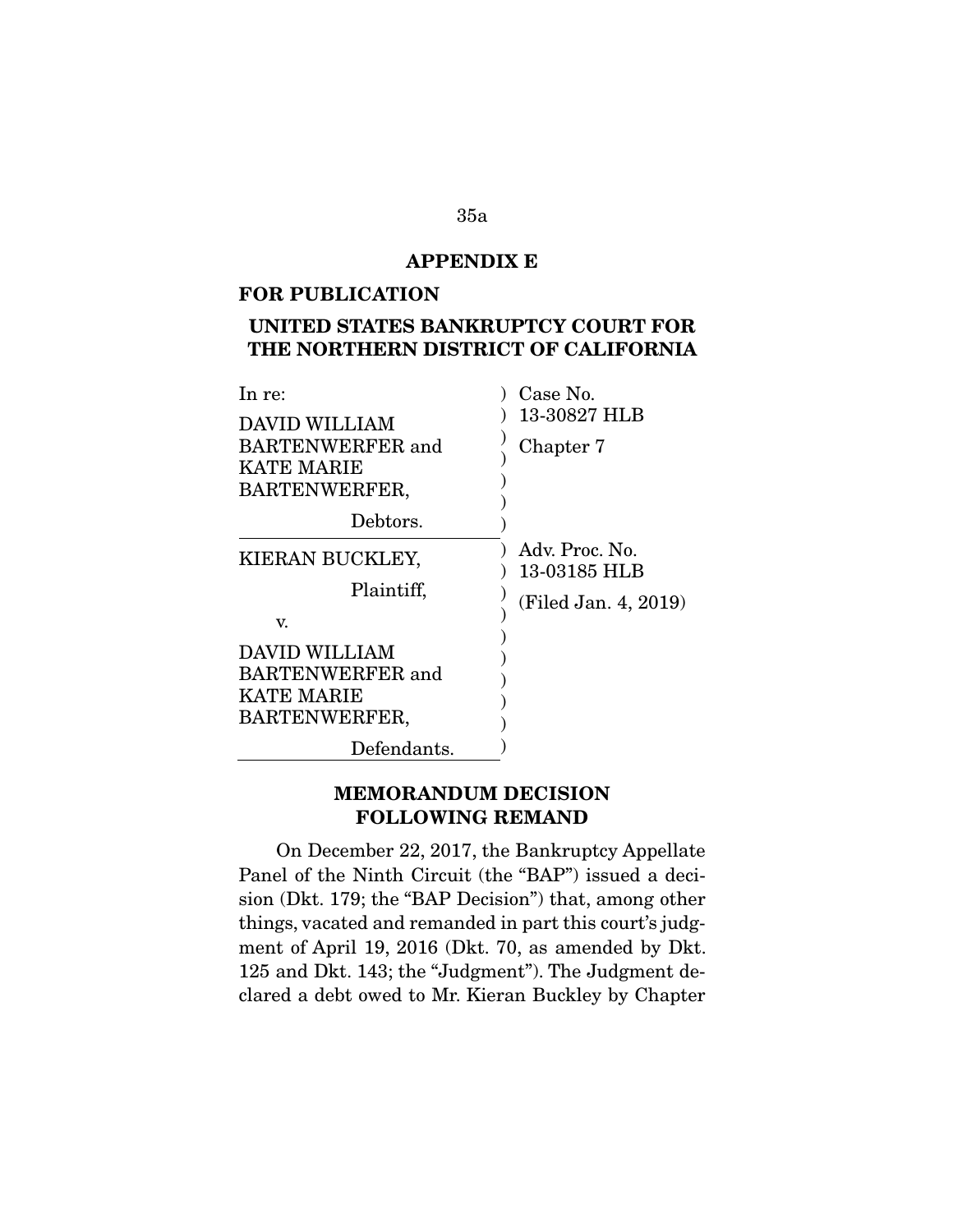7 Debtors David and Kate Bartenwerfer nondischargeable under section  $523(a)(2)(A)^1$ . The BAP Decision affirmed the Judgment as to Mr. Bartenwerfer but vacated and remanded the Judgment as to Mrs. Bartenwerfer so that the court could determine whether Mrs. Bartenwerfer "knew or had reason to know of Mr. Bartenwerfer's fraudulent omissions" in connection with the sale of a house to Mr. Buckley (the "Remanded Issue"). [BAP Decision, 22:23-25.]

 After a delay caused by the parties' respective appeals from the BAP Decision and this court's need for additional briefing, the court reopened the evidentiary record to accept additional testimony on the Remanded Issue, which the parties elicited at a trial conducted on December 12, 2018.

#### **A. Background**

 For the sake of brevity, the court will not repeat but incorporates by reference the relevant facts set forth in its Memorandum Decision of April 1, 2016 (Dkt. 69), which explain the origins and nature of the parties' dispute. The court also incorporates by reference (to the extent relevant) the BAP Decision's recitation of the procedural posture of this action.

<sup>&</sup>lt;sup>1</sup> Unless otherwise indicated, all statutory citations shall refer to Title 1 of the United States Code, aka the "Bankruptcy Code."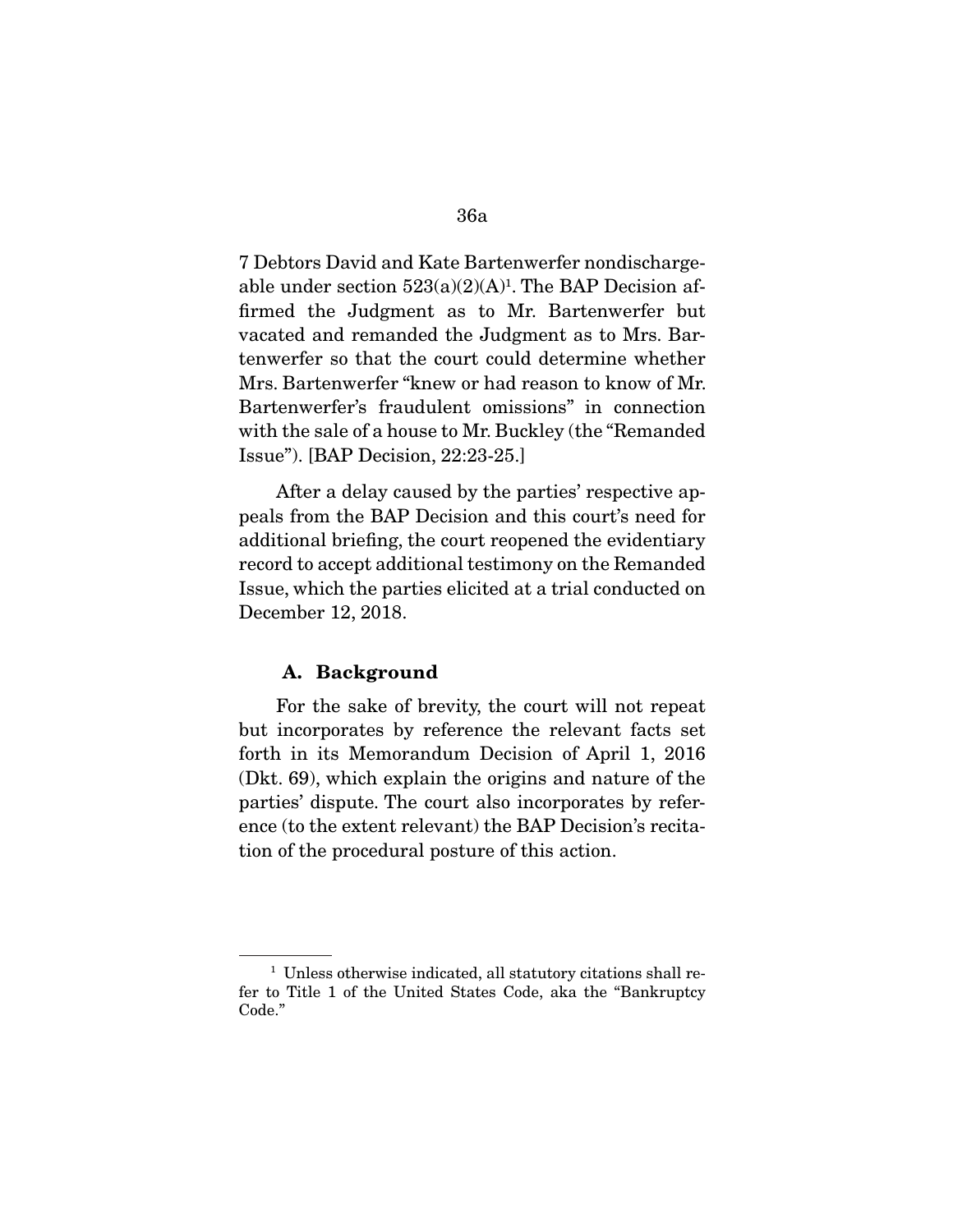#### **B. Jurisdiction**

 This proceeding requests a determination of the dischargeability of a debt under section  $523(a)(2)(A)$ and constitutes a core proceeding in which this court may enter a final judgment. 28 U.S.C. § 1334(b); 28 U.S.C. § 157(a); 28 U.S.C. § 157(b)(2)(I); General Order No. 24 of the United States District Court for the Northern District of California.

#### **C. Findings of Fact as to Remanded Issue**

 When Mr. and Mrs. Bartenwerfer acquired the home located at 549 28th Street, San Francisco, California (the "Property"), they intended to remodel it. At first, their plans were relatively modest. Later, however, after Mr. Bartenwerfer became (according to Mrs. Bartenwerfer) "inspired," those plans morphed into a gargantuan project that involved tearing off the back wall of the Property and increasing its square footage by approximately one third. Mr. Bartenwerfer assumed full-time responsibility for managing these extensive renovations, even though he had no training or education in construction and did not possess a contractor's license.

 At all times relevant to this action, Mrs. Bartenwerfer worked elsewhere. She currently works at Genentech. At the time of the original trial of this action, she had worked at McKesson for approximately ten years. Her work at both places was and remains largely the same. She works in Genentech's Law Department, assisting with licensing and regulatory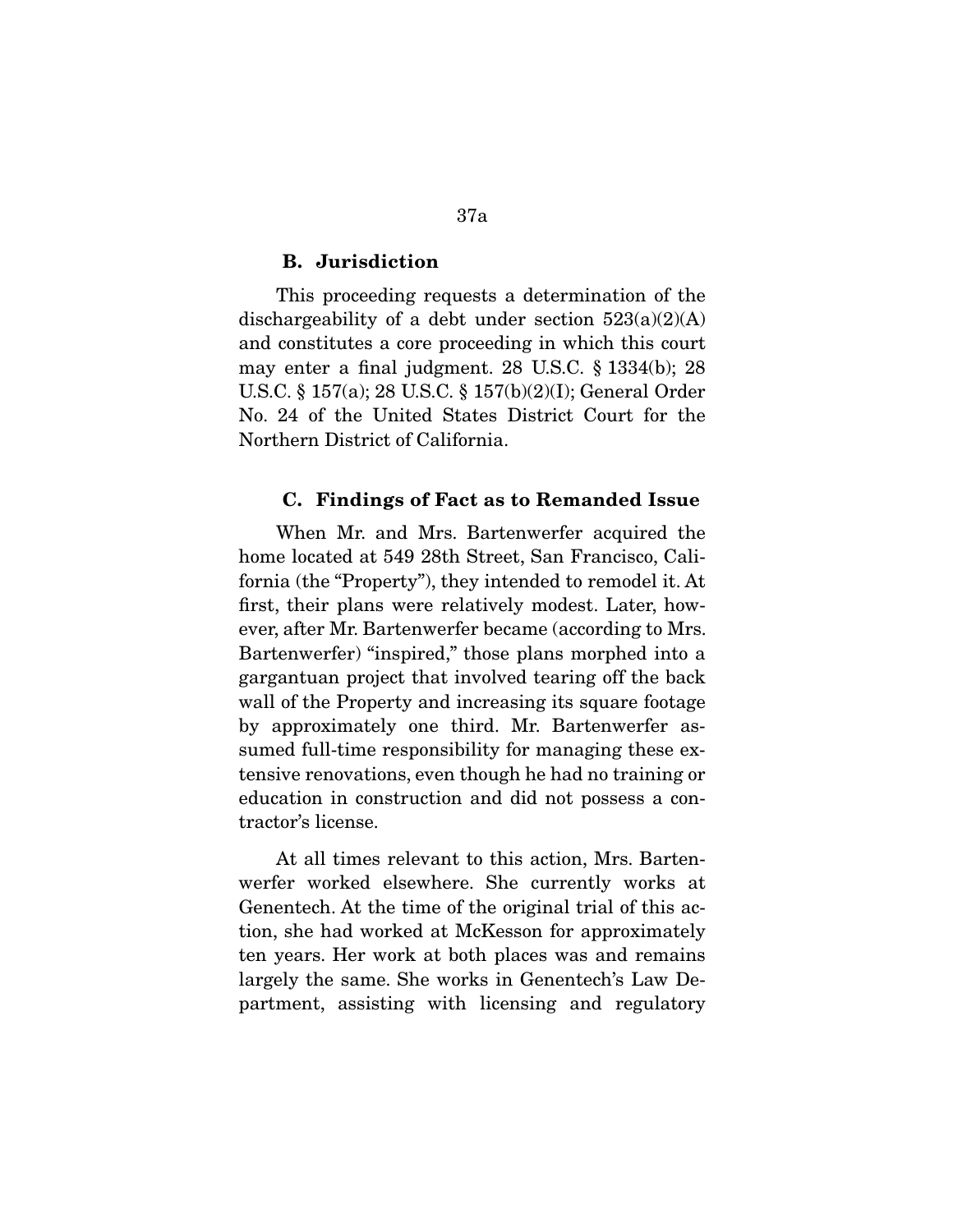issues. She has no specialized legal training, other than that which she might have obtained through her on-the-job experience.

 In 2008, Mrs. Bartenwerfer obtained a California real estate broker's license. She obtained this license after studying books and other materials she obtained from some unspecified source; she attended no classes. After completing the required coursework, she took an exam. Although she failed this exam the first time she took it, she ultimately passed and received her license.

 Mrs. Bartenwerfer never "used" her broker's license, explaining that she never associated her license with a real estate agency and never once acted as a broker for any buyer or seller of real property. She viewed the real estate business as too unstable and too risky to pursue as a profession. And although she originally wanted to obtain this license so that she could earn a commission on the sale of the Property, she came to view herself as too inexperienced to take part in what she believed to be a "complicated" real estate transaction. When she and Mr. Bartenwerfer sold the Property to Mr. Buckley, they engaged Mr. Peter Monti as their agent. Mrs. Bartenwerfer no longer holds an active broker's license.

 Mr. and Mrs. Bartenwerfer lived in the Property until approximately April 2007, when the renovations made continued use of the Property as a residence impossible. Mrs. Bartenwerfer could not recall setting foot on the Property between April 2007 and approximately November 2007, when they put the Property on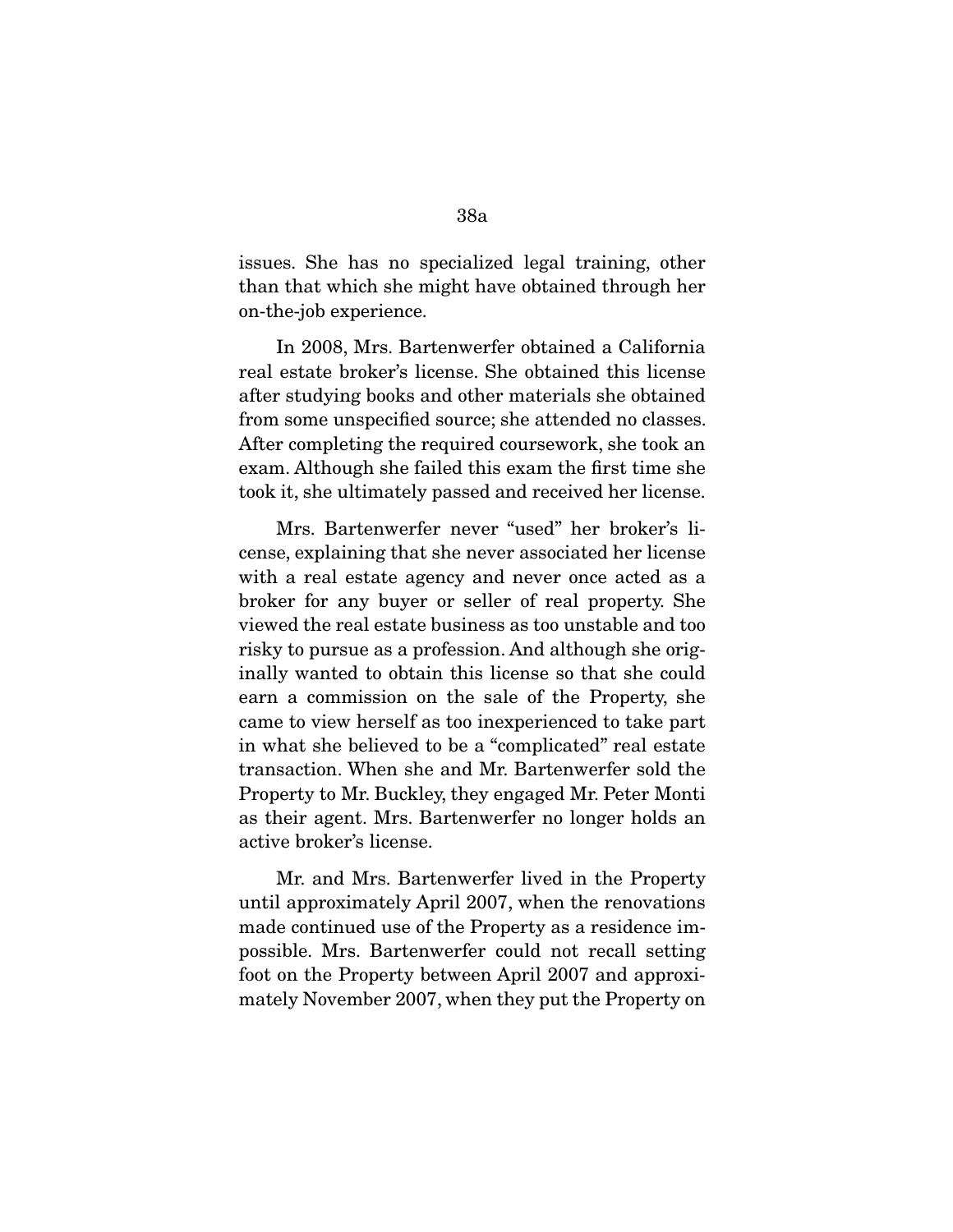the market. This means that she never used the renovated Property as her residence. She never kept clothes in the new master closet, never slept in the new master bedroom, etc.

 Managing the renovation of the Property was Mr. Bartenwerfer's full-time job. Mrs. Bartenwerfer never interacted with or gave instructions to laborers or contractors; never met with or gave instructions to architects; never wrote checks to contractors; etc. Mr. Henry Karnilowicz, a consultant employed to assist Mr. Bartenwerfer with obtaining necessary construction permits, abating violations, and obtaining approval of the construction at the Property, corroborated this aspect of Mrs. Bartenwerfer's testimony. Mr. Karnilowicz only ever dealt with Mr. Bartenwerfer – never with Mrs. Bartenwerfer – regarding the many outstanding permits and notices of violations pertaining to the Property.

 In November 2007, as they prepared to market the Property for sale, Mr. and Mrs. Bartenwerfer executed a Real Estate Transfer Disclosure Statement, as well as a supplement thereto (Plaintiff 's Ex. 2; the "TDS")2 . Mrs. Bartenwerfer admitted that she understood that the purpose of the TDS was to disclose any defects or problems associated with the Property of which a potential purchaser might want to be aware. She also understood that her signature on the document

<sup>2</sup> When Mr. and Mrs. Bartenwerfer executed the TDS, they had not yet married, so Mrs. Bartenwerfer is identified in and executed the TDS as Kate Pfenninger.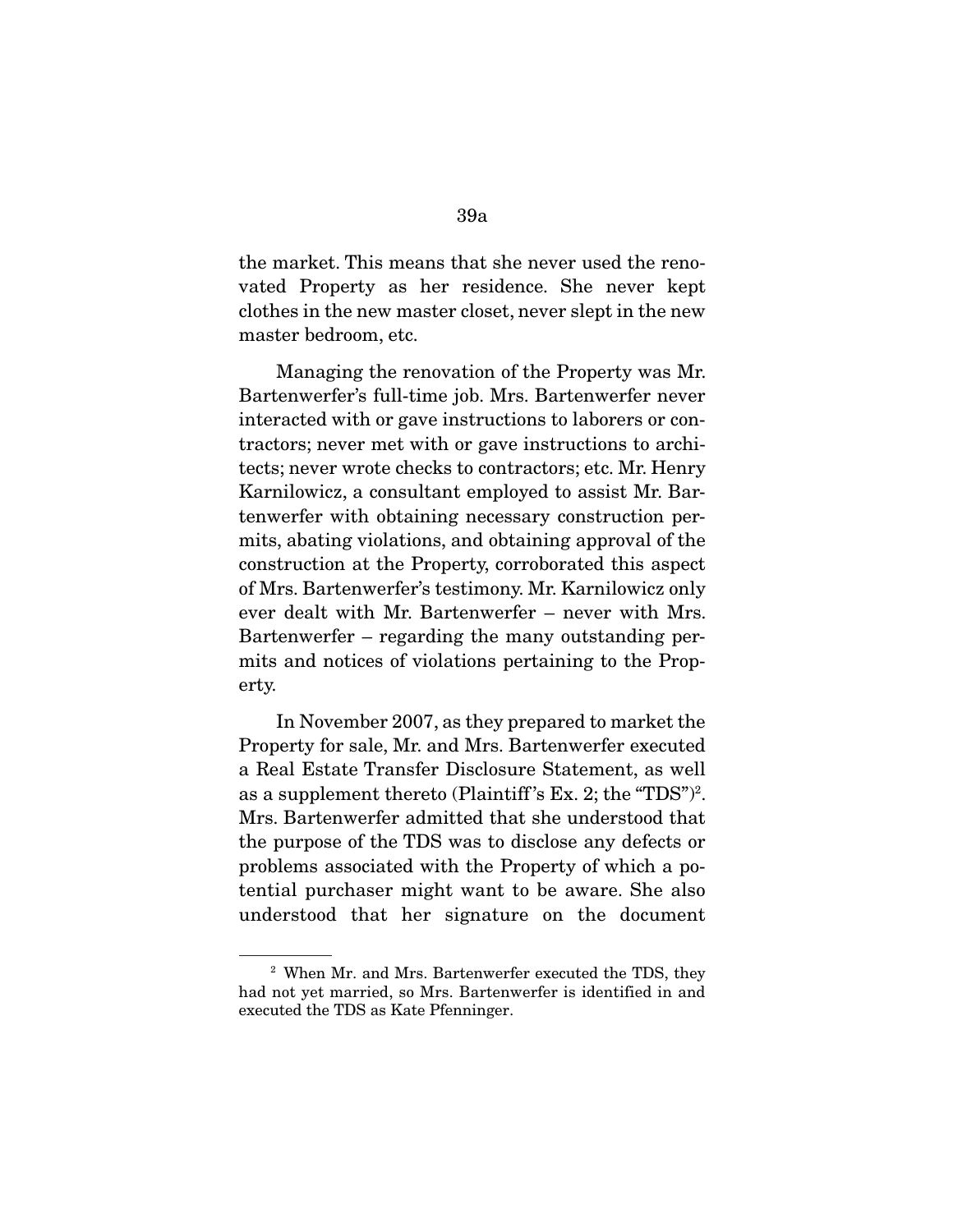constituted her representation that the information disclosed in the TDS was true and correct. And she understood that she had a duty to update the TDS if any new material information came to light.

 Even though Mr. and Mrs. Bartenwerfer attested in the TDS that they answered the questions therein in "an effort to fully disclose all material facts relating to the Property" and certified that "the information provided [was] true and correct," the TDS failed to disclose numerous significant problems. As detailed in the court's April 1, 2016 Memorandum Decision, the TDS failed to disclose several leaks, quite a few open permits, at least one notice of violation, several malfunctioning windows, and a missing fire escape. [Dkt. 69; pp. 11-19.]

 The TDS is a "check-the-box" form, with only a very few places in which narrative information can be added. For example, item A requires the seller to disclose whether the given property has certain fixtures, systems, or features. The seller accomplishes this by checking a box next to each specified feature or fixture that exists in the property to be sold. For example, if the property has "Washer/Dryer Hookups," the seller will check the box next to that feature. He or she will do the same for other features or systems, such as smoke detectors, garbage disposal, dishwasher, fireplace(s), sump pump, central heating, etc.

 The TDS also requires the seller to disclose whether he or she is aware of certain defects or problems by checking either a box marked "yes" or a box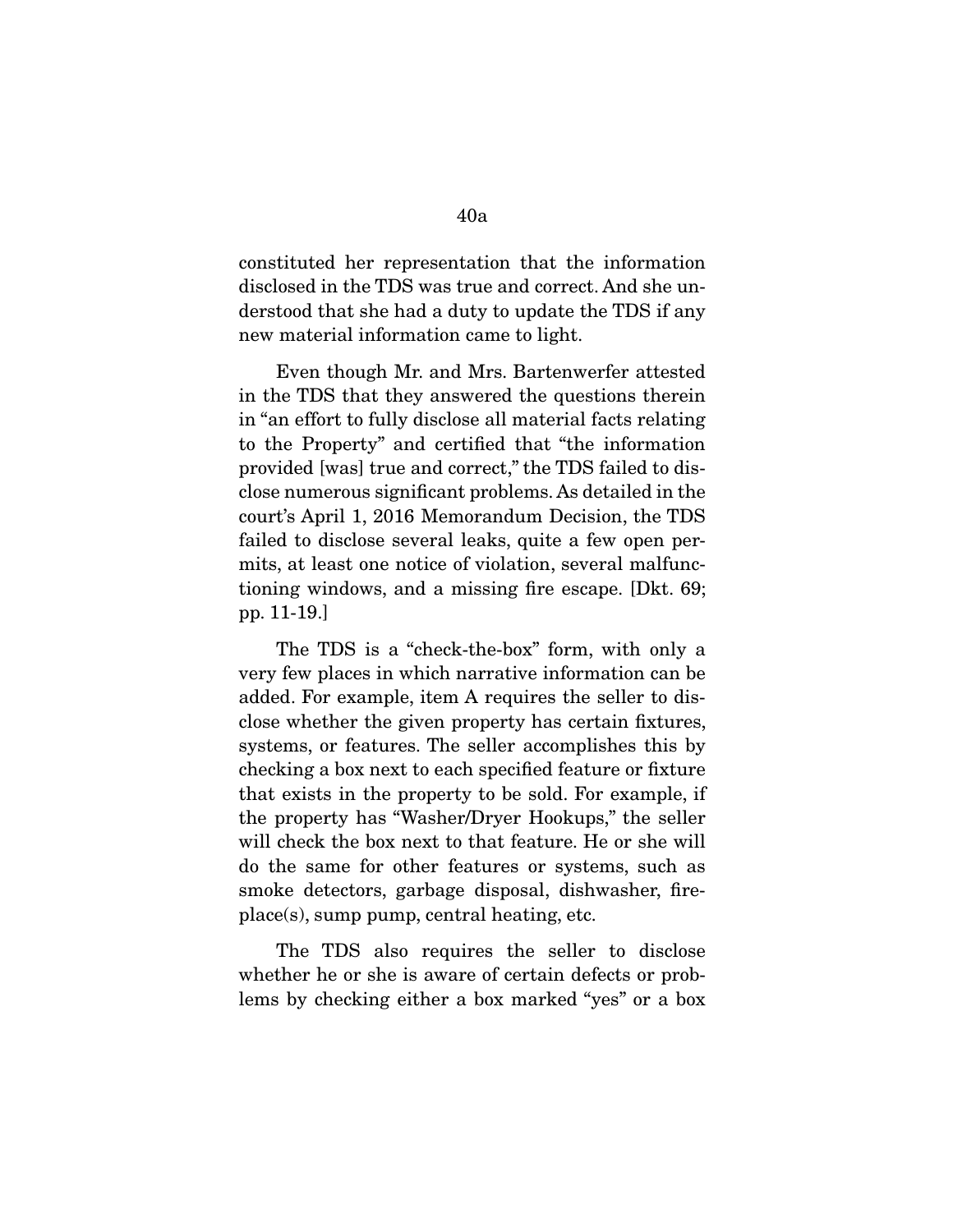marked "no." If the seller checks the "yes" box – thereby confirming the existence of a particular defect or problem – he or she then must check other boxes that indicate the area where the problem exists, such as "roof(s)" or "windows" and then describe the problem in a short section that allows for a narrative answer.

 In response to all questions relevant to this dispute, i.e., all questions that afforded Mr. and Mrs. Bartenwerfer an opportunity to disclose the numerous defects from which the Property suffered, they answered "no." Their omission from the TDS of these significant issues gave rise to a decade of litigation.

 During the December 12 trial, Mrs. Bartenwerfer's testimony revealed that she did not remember much about when and how the TDS was prepared, other than that she did not play any significant role in doing so. She did not, for example, remember signing the TDS, authorizing Mr. Bartenwerfer to prepare the TDS, or even whether it was Mr. Bartenwerfer who did so.

 During the court's original trial, which took place on January 19 and 22, 2016, Mr. Bartenwerfer denied having completed the TDS on his wife's behalf. This directly contradicted the testimony he gave during the 19-day state court trial that preceded the bankruptcy litigation, in which he admitted that he prepared the TDS on behalf of himself and Mrs. Bartenwerfer. The court sees no need to revisit its prior finding that Mr. Bartenwerfer completed the TDS. The question, however, is what did Mrs. Bartenwerfer do, if anything, to verify the information disclosed in the TDS and then,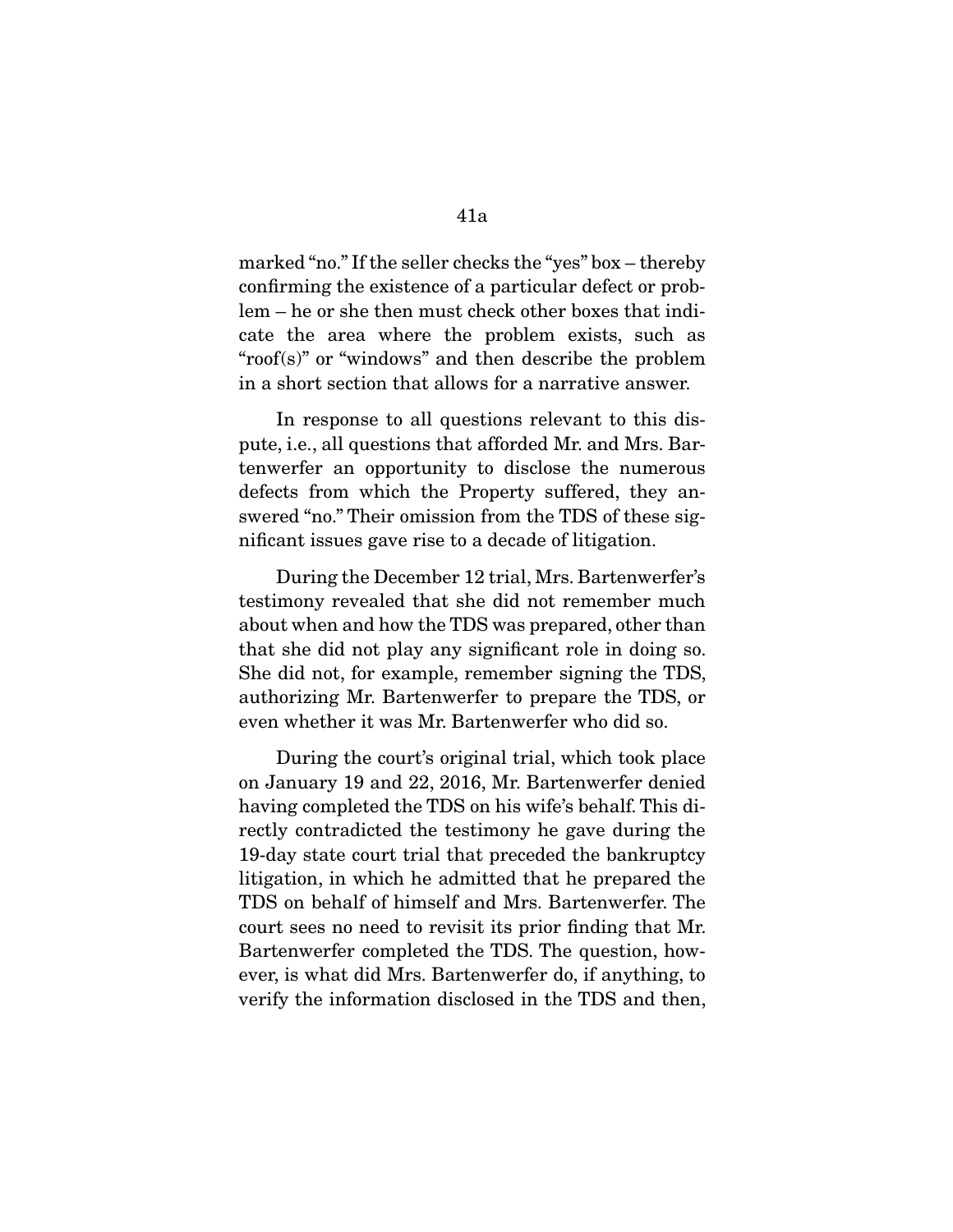assuming she tried to verify those disclosures, whether that effort was sufficient to insulate her from a finding of nondischargeability due to Mr. Bartenwerfer's fraudulent omission of material information.

 During the December 12 trial, Mrs. Bartenwerfer testified that, to the best of her recollection, the TDS was prepared during a visit to the Property in November 2007, at which she, Mr. Bartenwerfer, and their agent, Mr. Monti, were present. She consistently and credibly testified that she verified whatever information she could by visually inspecting the Property during that visit, such as, for example, confirming visually that the Property had a dishwasher and a range. For everything else, she relied on Mr. Bartenwerfer to confirm orally the accuracy of the information disclosed in the TDS.

 Mr. and Mrs. Bartenwerfer also signed a sales contract, in which they represented that they had "no knowledge or notice that the Property has any material defects other than as disclosed . . . in the [TDS] or other writing before Acceptance or as soon thereafter as practicable." [Plaintiff 's Ex. 1, ¶ 19.] Mrs. Bartenwerfer admitted that she understood paragraph 19 of the sales contract when she signed it.

 Mrs. Bartenwerfer did not take any steps to confirm what Mr. Bartenwerfer told her. She did not, for example, ask to see any construction plans or drawings pertaining to the renovation of the Property, which might have revealed the missing fire escape. She did not ask to review any of the permits pertaining to the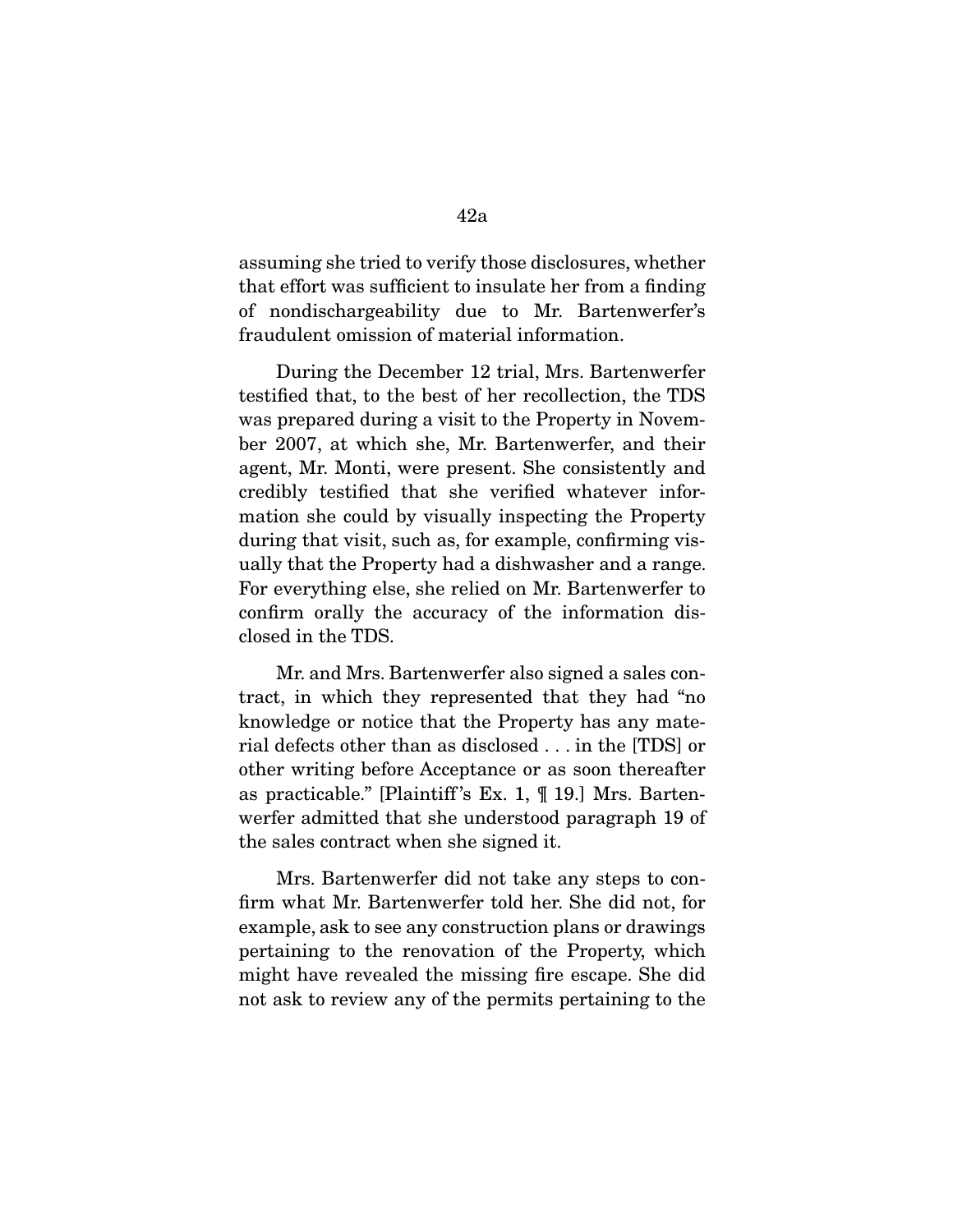construction work done on the Property nor did she speak to Mr. Karnilowicz (the permit consultant), which might have revealed the falsity of the affirmative representations in the TDS that there were no open permits pertaining to the renovation. She did not review quotes or invoices from contractors working on the Property, which might have revealed that, just a month prior to their execution of the TDS, Mr. Bartenwerfer had received a quote for work to repair existing leaks and to prevent their recurrence.

 When asked whether she saw any problems with the Property's windows, Mrs. Bartenwerfer simply said she "was not aware of any problems." The court infers from this testimony that Mrs. Bartenwerfer might have asked Mr. Bartenwerfer whether there were any problems with the windows, but that she did not attempt to open or shut the windows herself, which might have revealed that they did not operate properly.

 Other than the information she confirmed with a visual inspection, Mrs. Bartenwerfer based her attestations in the TDS on what Mr. Bartenwerfer told her. Unfortunately, much of what Mr. Bartenwerfer told her – and much of the information disclosed in the TDS – was false, and Mr. Bartenwerfer knew it was false when he prepared the TDS. He also did nothing to correct the TDS over the ensuing months, as they marketed the Property, or when Mr. Buckley made an offer to and ultimately did purchase the Property, or after that transaction closed.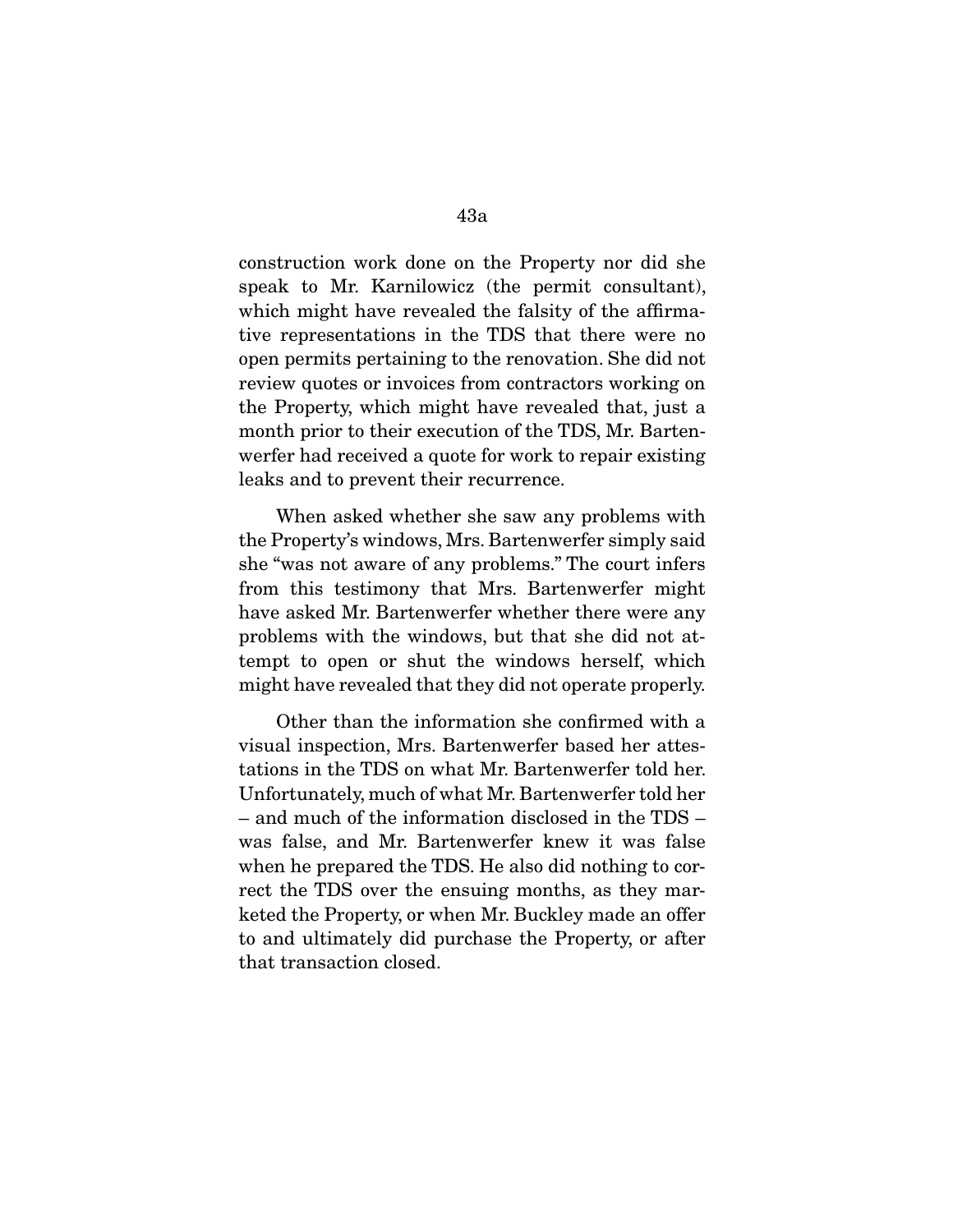Mrs. Bartenwerfer's reliance on Mr. Bartenwerfer continued through discovery in this proceeding. For example, Mr. Buckley served Mrs. Bartenwerfer with interrogatories, one of which asked her to "[p]lease explain in detail why [she] did not believe [her] representations regarding water leaks at the Property were false when the representations were made." [Plaintiff 's Ex. 37, pp. 13-14 (Interrogatory No. 1 and Response).] In response, Mrs. Bartenwerfer stated: "During construction, a problem was discovered with the roofing material above the master bedroom closet. That problem was resolved during the construction process and the responding party did not consider the problem to be a 'leak' of the sort for which disclosure was required since it occurred during the construction of the Property and was resolved during the construction of the Property. Responding party was not aware of any other problem [sic] related to water intrusion or leaks." [Id.]

 Similarly, Interrogatory No. 11 asked Mrs. Bartenwerfer to "[p]lease explain in detail why [she] did not believe that [she] failed to disclose the true status of permits at the Property with the intention and purpose of deceiving [Mr. Buckley]." [Plaintiff 's Ex. 37, p. 16.] Mrs. Bartenwerfer responded: "Responding party believes the true status of the permits at the Property was disclosed to [Mr. Buckley]. Responding party was not obligated to provide copies of the final permits and, in any event, unable to provide copies of the permits to [Mr. Buckley] because responding party need [sic] to maintain control of the same were for [sic] the City and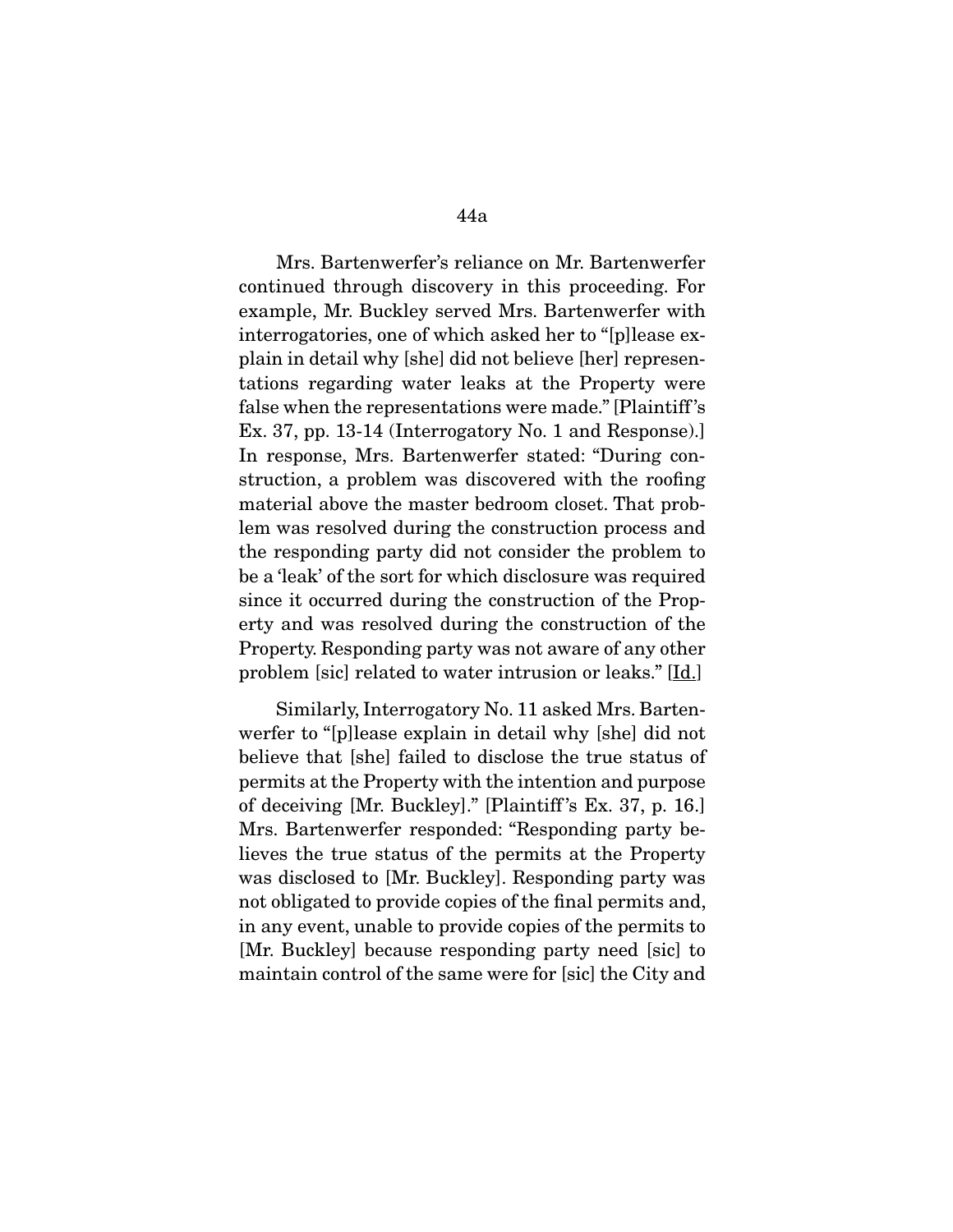County of San Francisco to provide final approval of the permits." [Id.]

 Mrs. Bartenwerfer verified under penalty of perjury that her responses to Mr. Buckley's interrogatories were "true of my own knowledge, except as to matters which are therein stated upon my information and belief, and as to those matters, I believe them to be true." [Plaintiff 's Ex. 37, p. 22.] Mrs. Bartenwerfer did not qualify her responses to Interrogatory Nos. 1 and 11 as based on information and belief; thus, one should be able to accept her responses as based on her own personal knowledge. Except that – assuming one believes her testimony – they were not.

 If one accepts Mrs. Bartenwerfer's testimony as truthful, these responses could not have been based on her personal knowledge. She never lived in the renovated Property; she never saw and did not possess or maintain the construction permits; she never interacted with contractors, laborers, architects, or consultants; she never asked for or reviewed construction plans or drawings; and she never asked for or reviewed invoices or estimates for construction work. According to Mrs. Bartenwerfer's testimony, Mr. Bartenwerfer served as her sole source for information concerning the Property, other than what she could verify visually.

 When confronted with her responses to the foregoing written discovery during the December 12 trial, Mrs. Bartenwerfer waffled. She claimed that she intended her responses – which were clearly drafted as hers and hers alone – to be interpreted as both hers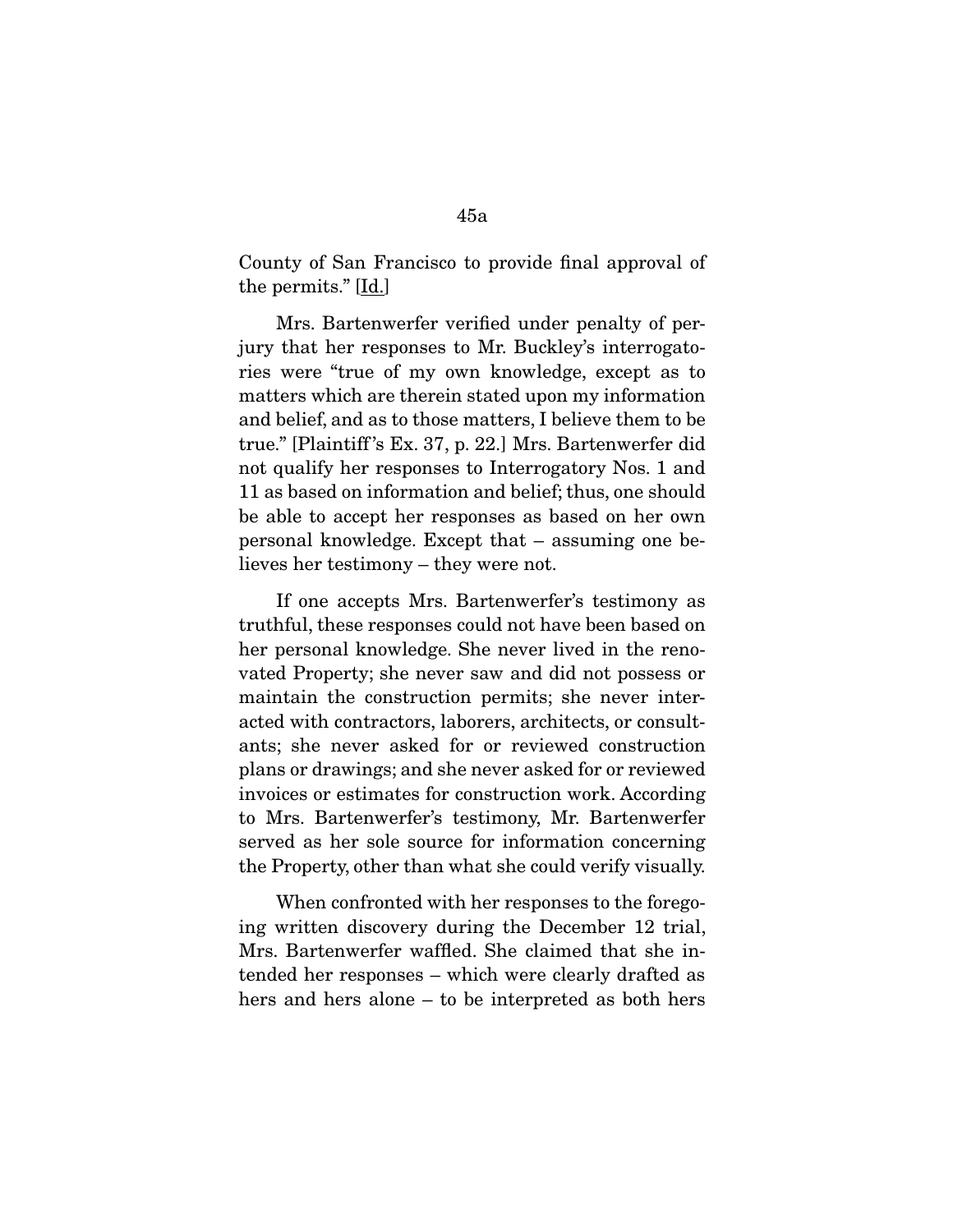and Mr. Bartenwerfer's. This feeble explanation does nothing for her credibility.

 All of that said, the court believes that Mrs. Bartenwerfer told the truth on the stand. She answered questions earnestly, taking care to ask for clarification when needed. And she consistently, clearly, and credibly maintained – perhaps to her detriment – that, when confronted with a question concerning the Property about which she had no personal knowledge and as to which she could not determine an answer based on her visual inspection, she asked Mr. Bartenwerfer and relied unflinchingly on whatever he told her.

#### **D. Conclusions of Law as to Remanded Issue.**

 Mr. Buckley's complaint contained a single cause of action, based on section  $523(a)(2)(A)$ . Section  $523(a)(2)(A)$  excepts from discharge any debt obtained by "false pretenses, a false representation, or actual fraud." To obtain a finding of nondischargeability under section  $523(a)(2)(A)$ , a creditor must prove by a preponderance of the evidence that: (1) the debtor made a fraudulent misrepresentation or omission, or engaged in deceptive conduct; (2) the debtor knew of the falsity or deceptiveness of his or her statements or conduct; (3) the debtor made the representation with the intention and purpose of deceiving the creditor; (4) the creditor justifiably relied on the representation; and (5) the creditor suffered damage as a proximate result of the debtor's fraudulent statements or conduct. In re Slyman, 234 F.3d 1081, 1085 (9th Cir. 2000).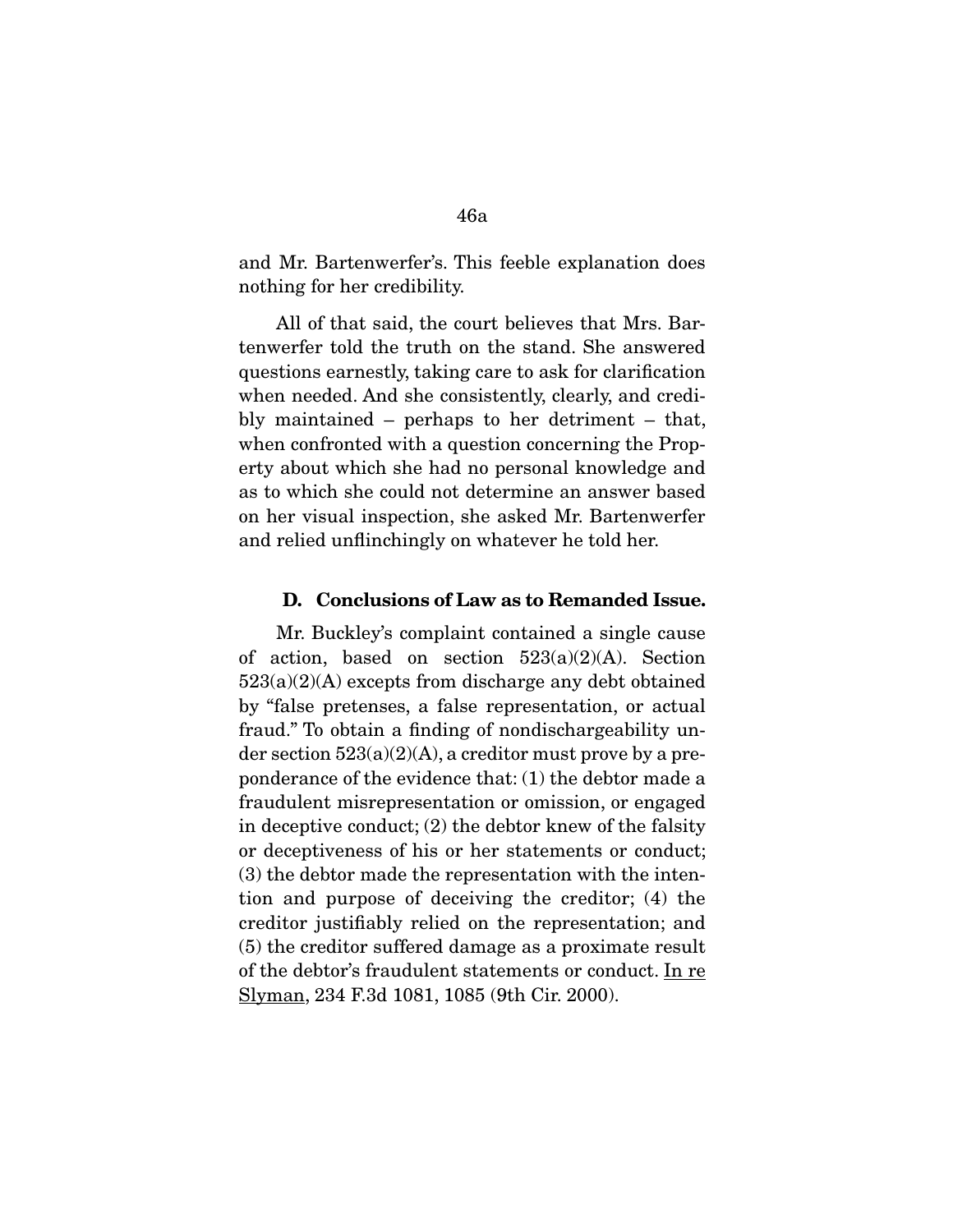The BAP affirmed this court's conclusion that Mr. Buckley succeeded in proving all of the foregoing elements as to Mr. Bartenwerfer. [BAP Decision, 23:16- 19.] As relevant to this decision, the BAP vacated this court's Judgment as to the Remanded Issue.

 In their supplemental briefing on the Remanded Issue, it became clear that the parties no longer seriously dispute that Mrs. Bartenwerfer had no actual knowledge of Mr. Bartenwerfer's fraud. They remain in dispute as to whether she "should have known" of his fraud. And they both offered argument that strayed from the Remanded Issue.

 Mr. Buckley characterizes Mrs. Bartenwerfer's attitude toward the truth about the Property's condition as "indifferent". He points out (correctly) that the court received no evidence that Mrs. Bartenwerfer could not have reviewed the permits, construction drawings, invoices, or other relevant documents; or that she could not have spoken to contractors or to others, such as Mr. Karnilowicz, concerning the Property. According to Mr. Buckley, had Mrs. Bartenwerfer paid "minimal attention" to the facts to which she attested, she would have become aware of their falsity.

 Mr. Buckley also contends that Mrs. Bartenwerfer can be held directly liable for the misrepresentations made to Mr. Buckley because she: (a) signed the TDS without doing the proper due diligence; and (b) failed to disclose that many of the representations she made in the TDS were not based on personal knowledge. [Plaintiff 's Scienter Brief re Kate Bartenwerfer, Dkt.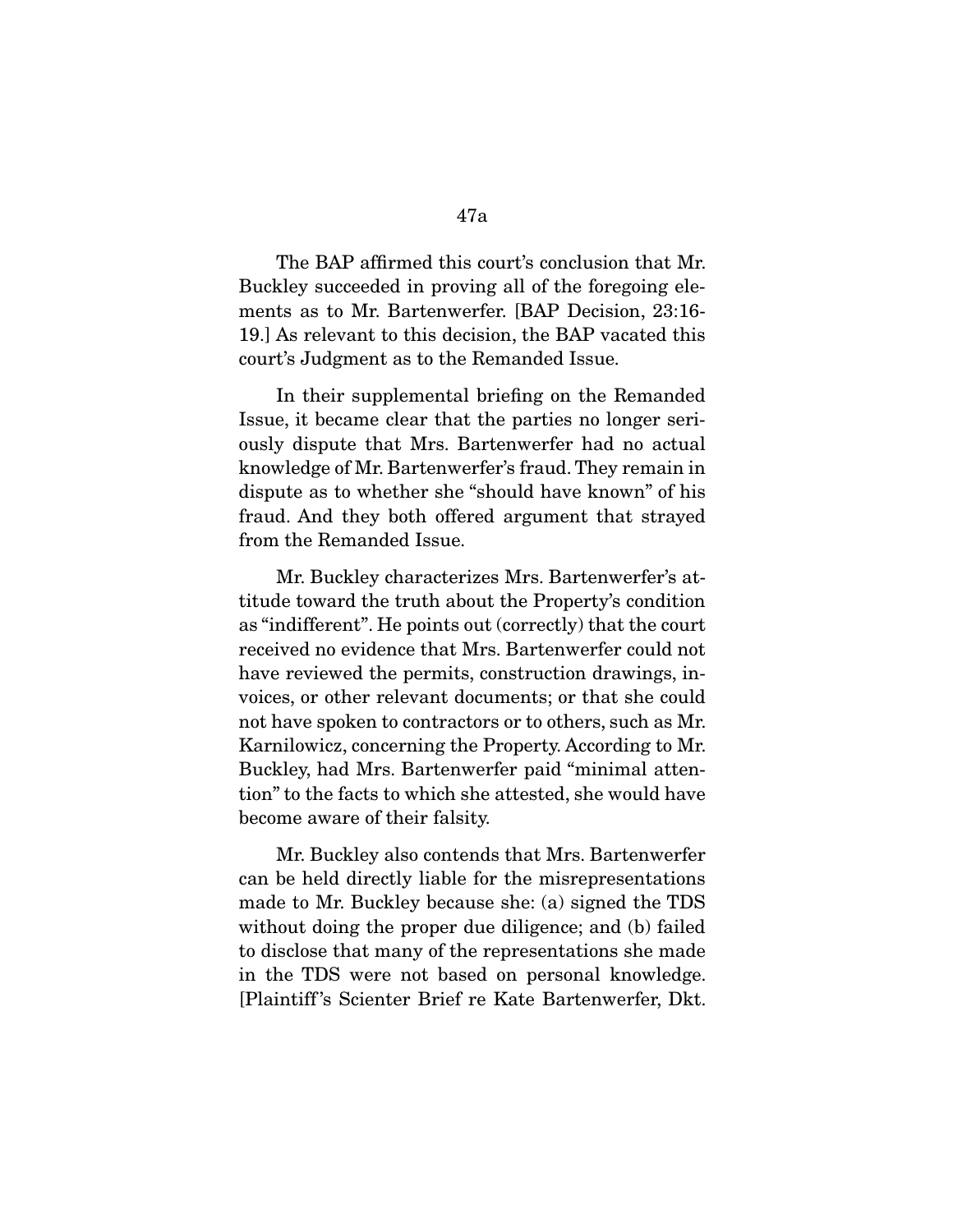187, pp. 19-24.] According to Mr. Buckley, this "grossly reckless" behavior satisfies section  $523(a)(2)(A)$ 's scienter requirement and affords a basis upon which to render the debt nondischargeable that does not require imputation of Mr. Bartenwerfer's fraud to Mrs. Bartenwerfer. The court respectfully declines to address arguments beyond the Remanded Issue. The BAP did not invite the parties to offer or this court to consider new theories relating to Mrs. Bartenwerfer's knowledge or intent.

 Mrs. Bartenwerfer characterizes herself as an "honest but unfortunate" debtor. She believes she acted reasonably by asking Mr. Bartenwerfer to confirm the representations he made (and that she adopted as her own) and argues that this constituted the "minimal attention" required of her under relevant caselaw. She maintains that she would not have known, for example, how to read construction drawings or permits even if she had asked for them, so doing so would not have enabled her discovery of the falsity of Mr. Bartenwerfer's representations as to the Property's condition.

 Mrs. Bartenwerfer also continues to argue that she and Mr. Bartenwerfer were not partners. [Defendants' Brief re Knowledge and Intent of Kate Bartenwerfer, Dkt. 189, pp. 9-12.] This, too, strays from the Remanded Issue and ignores the BAP's express affirmance of this court's finding that Mr. and Mrs.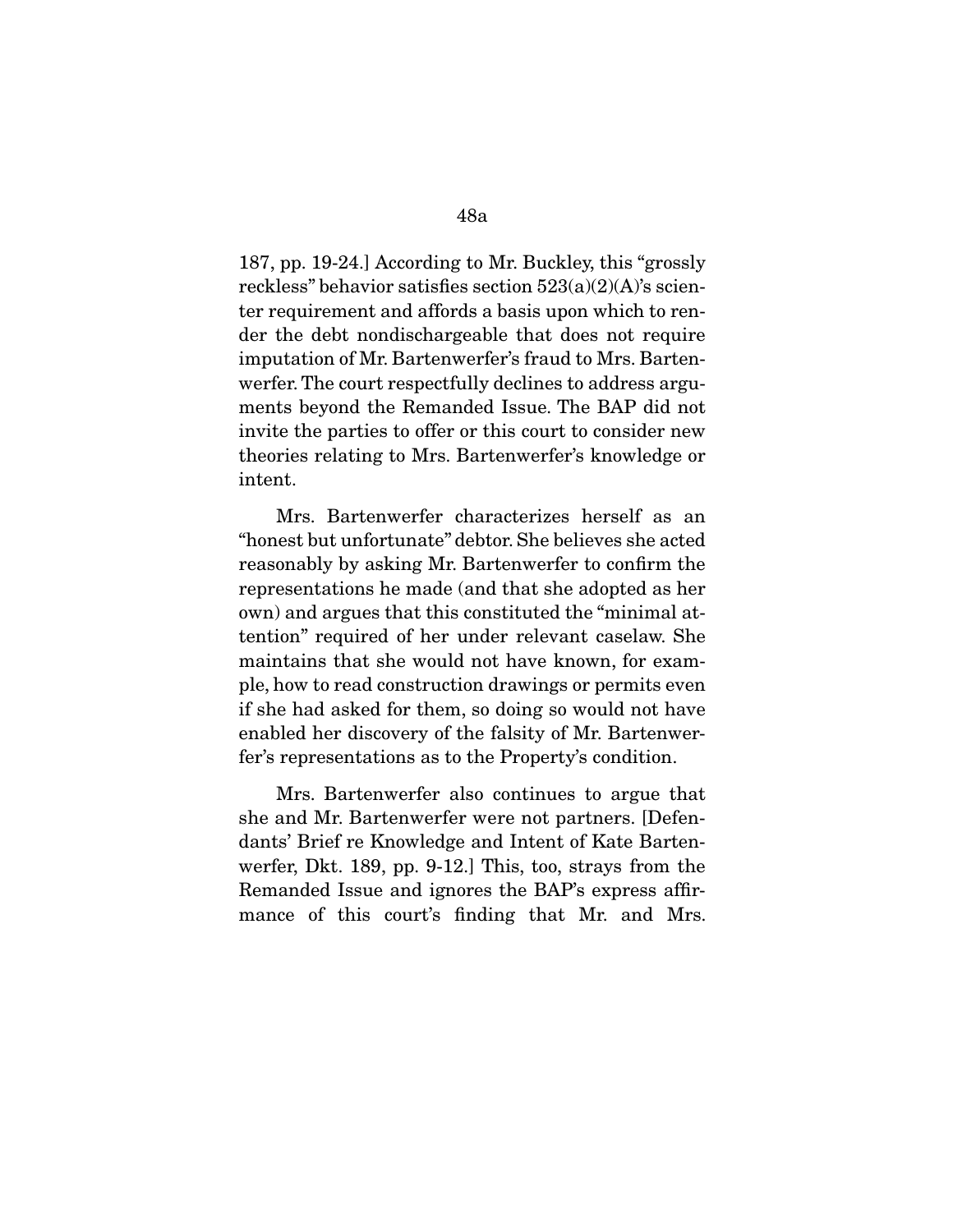Bartenwerfer were partners with respect to the Property. [BAP Decision, 22:9-20.]3

 The Remanded Issue is limited to whether Mrs. Bartenwerfer knew or should have known of her husband's fraud, such that it can be imputed to her for purposes of section  $523(a)(2)(A)$ . The seminal case in the Ninth Circuit on the issue of imputation of fraud is In re Huh, 506 B.R. 257 (9th Cir. BAP 2014) (en banc). Huh involved an action under section  $523(a)(2)(A)$  that arose from the sale of a retail market. The debtor, Mr. Huh, was a licensed real estate broker and operated a real estate and business brokerage. Mr. Kim worked as a part-time sales agent associated with Mr. Huh's brokerage. Mr. Kim served as the seller's agent in the transaction involving the market.

 During the negotiations leading up to the sale, Mr. Kim made numerous misrepresentations to the buyer as to the profitability of the market and the extent of its inventory. He also failed to disclose that local authorities had cited the market for several fire and

<sup>&</sup>lt;sup>3</sup> "We agree with the bankruptcy court's agency finding. Mrs. Bartenwerfer's partnership/agency relationship with Mr. Bartenwerfer was established by not only her co-ownership of the Property, which is a factor tending to establish partnership, but also because she signed the TDS and sales contract and she stood to benefit from the successful completion of the project and sale of the Property. That she participated little in the project and delegated authority to Mr. Bartenwerfer to manage it does not defeat the forming of a partnership. A partnership can exist as long as the parties have the right to manage the business, even though in practice one partner relinquishes the day-to-day management to the other partner." (citations omitted)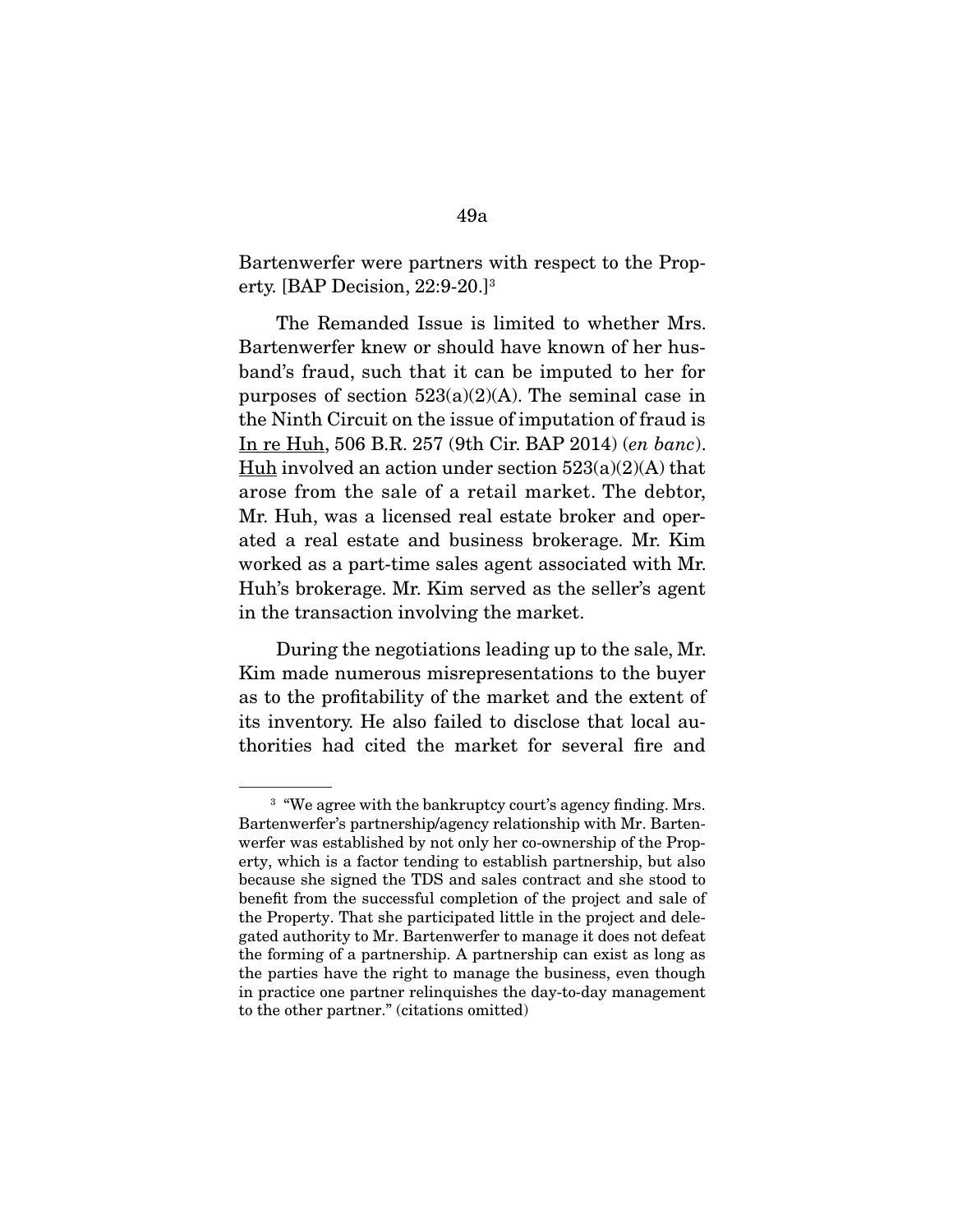health code violations and that, unless the buyer took immediate and expensive corrective measures, he would be unable to obtain a license to operate the business.

 After the worst-case scenario played itself out and the buyer was forced to sell the market at a substantial loss, he sued Mr. Kim in state court and won. During post-trial litigation, the buyer succeeded in adding Mr. Huh as a defendant and in obtaining a judgment against him in an amount that exceeded \$900,000. Mr. Huh then filed a petition for relief under Chapter 7.

 The buyer/judgment-creditor commenced an adversary proceeding in which he asked the bankruptcy court to except his judgment from Mr. Huh's discharge. After trial, the bankruptcy court concluded that Mr. Kim was Mr. Huh's agent but declined to impute Mr. Kim's fraud to Mr. Huh. In support of its conclusion, the bankruptcy court noted, among other things, that Mr. Huh had never communicated directly with the buyer; had never made any affirmative misrepresentations to the buyer or instructed Mr. Kim to make any misrepresentations on his behalf; that Mr. Huh knew nothing about the market; and that Mr. Huh had not even been aware of the market or its purchase until after that transaction closed. The bankruptcy court entered judgment in favor of Mr. Huh.

 The BAP affirmed. 506 B.R. at 259. The BAP held that imputation of an agent's fraud to the agent's principal requires proof of the principal's culpability, i.e., that the principal knew or should have known of the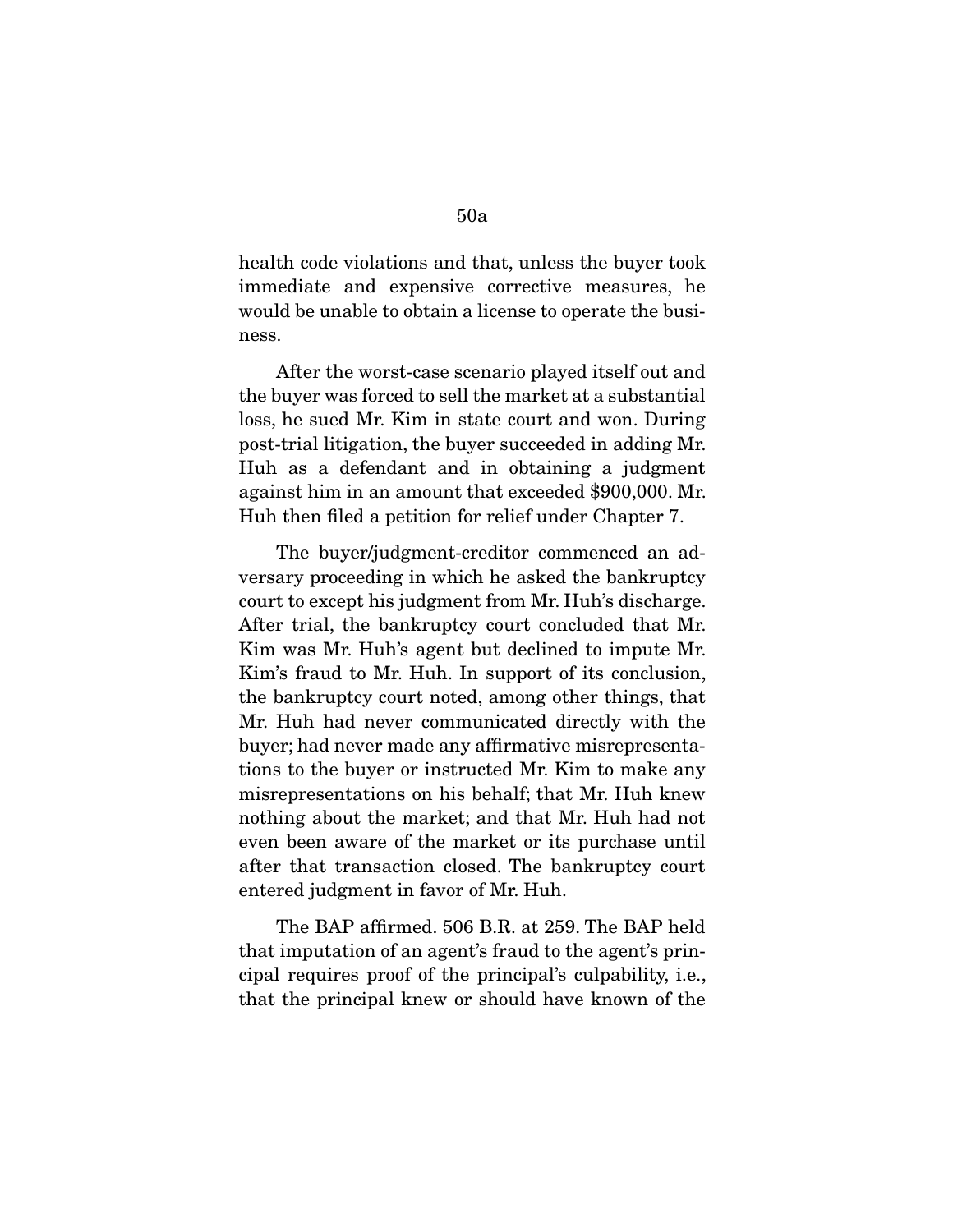agent's fraud. <u>Id.</u> at 271-272. Considering the factual findings made by the bankruptcy court as to Mr. Huh's lack of knowledge of the transaction and of Mr. Kim's fraud, the BAP concluded that the bankruptcy court had correctly decided that the buyer's state court judgment should not be excepted from discharge. Id. at 272.

 Huh does not explicitly obligate a debtor to pay "minimal attention" to his or agent's representations or conduct to avoid imputation of the agent's fraud. In fact, <u>Huh</u> does not discuss what efforts, if any, a debtor must make to avoid a finding that he or she should have known of the agent's fraud and does not describe what Mr. Huh did or did not do to supervise Mr. Kim's conduct. The caselaw followed by Huh, however, provides some meaningful guidance.

Huh adopted the rule announced by the Eighth Circuit Court of Appeals in Matter of Walker, 726 F.2d 452 (8th Cir. 1984). Walker involved an action under section  $523(a)(2)(A)$  against a debtor whose wife made fraudulent misrepresentations to a bank for the purpose of inducing the bank to loan more money than it otherwise would have to the debtor's business. The parties did not dispute that the debtor's wife served as his agent.

 The bankruptcy court held that this agency relationship, as well as the fact that both husband and wife enjoyed the benefit of the fraudulently obtained funds, justified imputation of the wife's fraud to her debtor/husband. The district court disagreed, reasoning that, in order hold a debtor liable for his agent's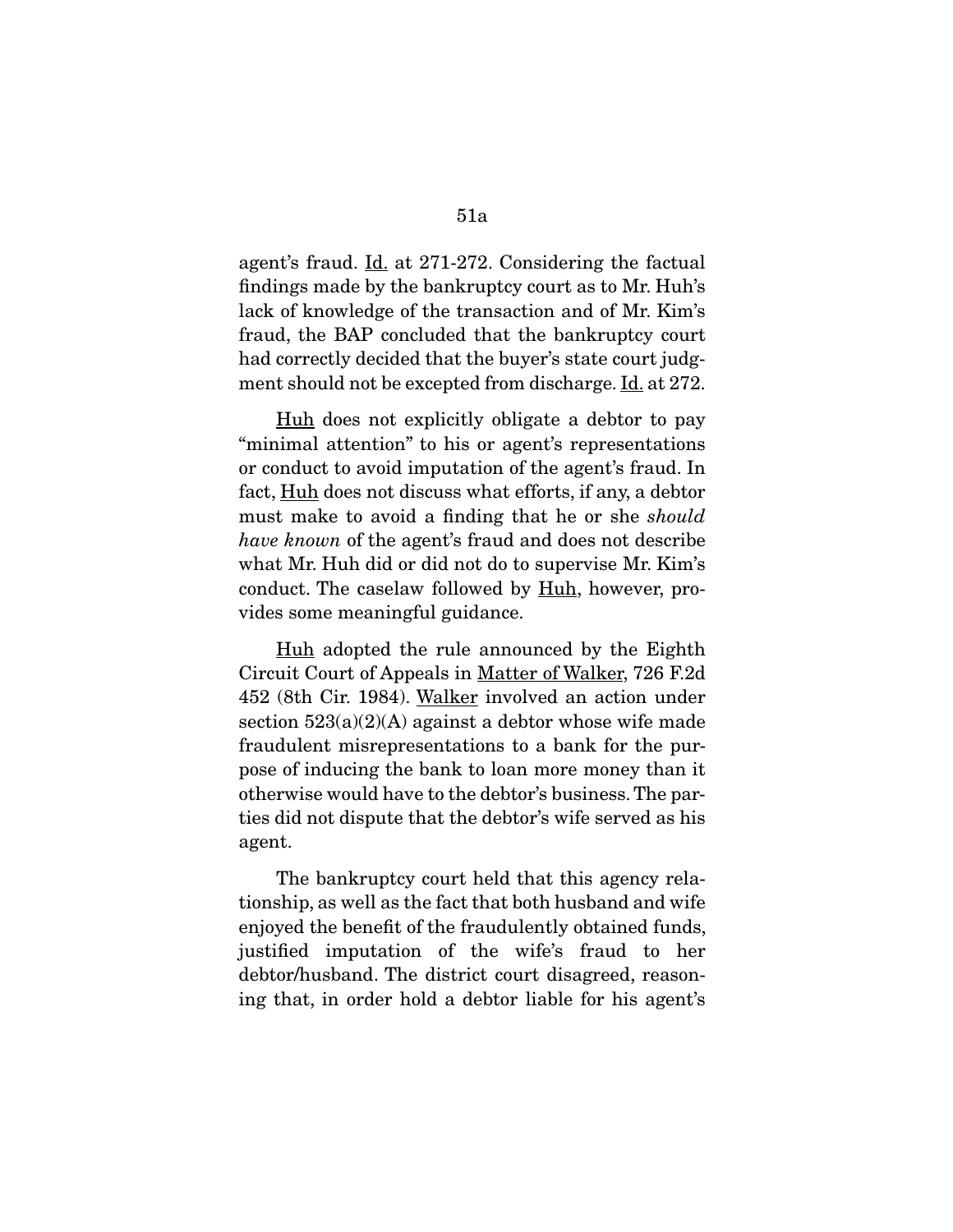fraud, the party seeking a declaration of nondischargeability must prove that the debtor knew or should have known of the fraud. The Eighth Circuit agreed with the district court's "knew or should have known" standard but reversed and remanded because it found the factual record developed in the bankruptcy court inconclusive as to that issue. 726 F.2d at 454.

 In discussing the "should have known" component of the standard to which it adhered, the Eighth Circuit briefly examined cases in which courts had imputed an agent's fraud to a debtor. It found that in each such case, the debtors were found to be "recklessly indifferent" and possessed "no reason, good or bad, for their lack of knowledge." Id. (citations omitted). The Eighth Circuit held that "[t]he debtor who abstains from all responsibility for his affairs cannot be held innocent for the fraud of his agent if, had he paid minimal attention, he would have been alerted to the fraud." Id. Huh quotes this language and adopts wholesale Walker's "knew or should have known" standard,<sup>4</sup> so it is fair to say that the BAP also approves of the guidance offered by Walker as to whether a debtor "should have known" of his or her agent's fraud.

 The court could find no caselaw from within the Ninth Circuit that discusses the "should have known" prong of the Walker rule. Decisions from courts in other jurisdictions that follow Walker and/or its "knew

<sup>4</sup> Huh, 506 B.R. at 266.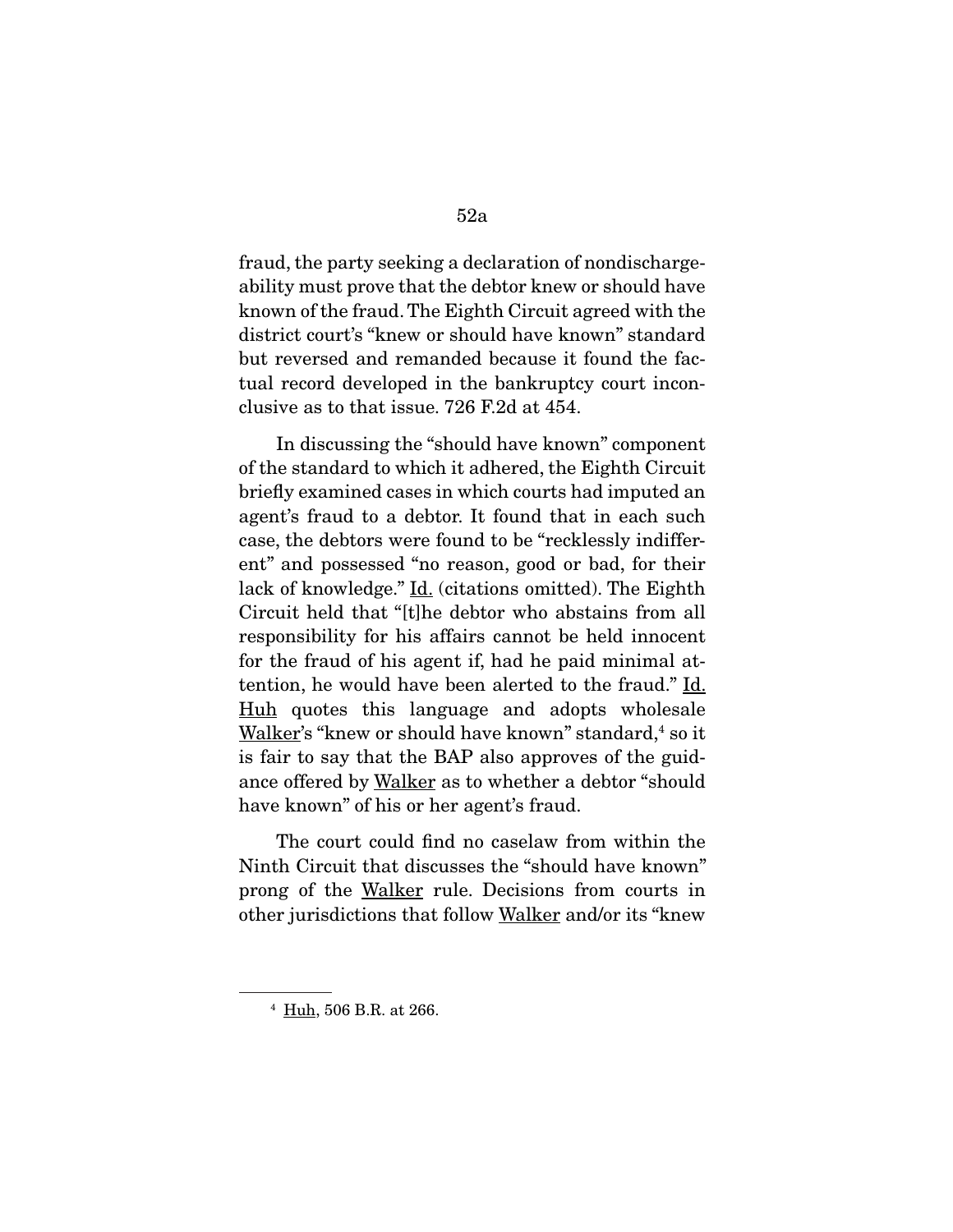or should have known" standard, however, prove helpful.

 Helena Chem. Co. v. Richmond (In re Richmond), 429 B.R. 263 (Bankr. E.D. Ark. 2010) involved a creditor's demand for (among other things) a declaration of nondischargeability under section  $523(a)(2)(A)$ . The creditor had loaned money to one or more of the debtor's businesses, which the debtor's son managed. The Debtor orally relinquished managerial responsibility to his son, rather than documenting that delegation in accordance with the applicable corporate governance documents. The debtor did this because he knew of his son's serious financial problems and wished to conceal those problems from creditors.

 Unfortunately, the debtor's son persisted in his financial misconduct while running his father's businesses. He made material misrepresentations to the plaintiff/creditor concerning the existence and ownership of certain equipment that was to serve as the creditor's collateral; fraudulently inflated cash, inventory, and receivables; and willfully failed to disclose intercompany debt. He also concealed the businesses' insolvency through an elaborate check-kiting scheme.

 While the bankruptcy court received some evidence that proved the father's direct involvement in a small portion of his son's fraudulent activities, for the most part the debtor did little to supervise his son. He signed whatever checks and other documents his son placed before him; failed to monitor bank accounts; and never attempted to verify the accuracy of tax returns,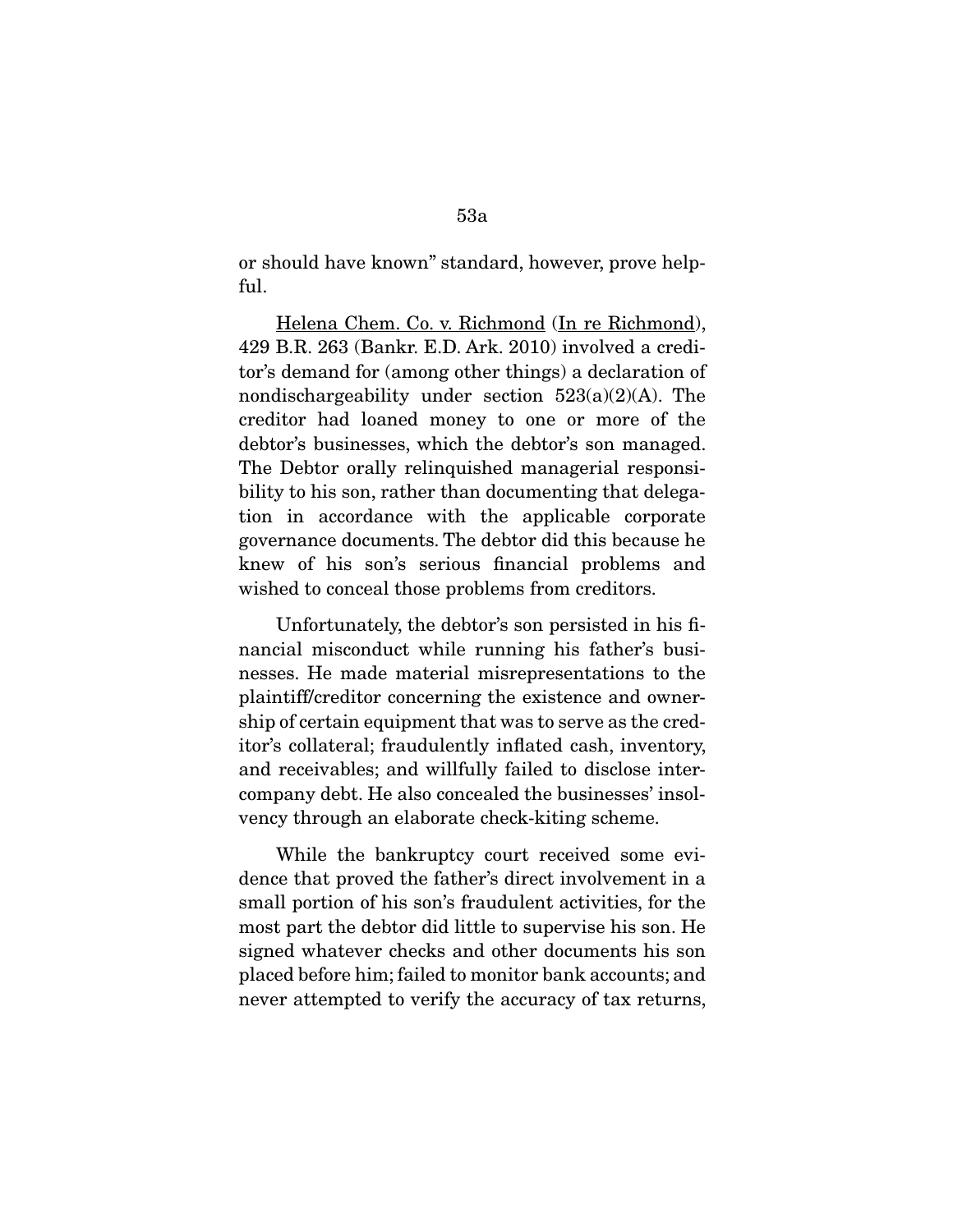financial statements, loan applications, and other documents his son prepared on his behalf.

 The creditor argued that the bankruptcy court should impute the son's fraud to his father/debtor. The debtor attempted to distance himself from his son's misconduct, pleading ignorance to most of it. The bankruptcy court agreed with the creditor, emphasizing that the debtor knew of his son's insolvency, tax problems, and pattern of financial mismanagement but nevertheless gave him carte blanche. Richmond, 429 B.R. at 290-291. According to the bankruptcy court, this justified a judgment in favor of the creditor under section  $523(a)(2)(A)$ . Id. at 295.

 In Warthog, Inc. v. Zaffron (In re Zaffron), 303 B.R. 563 (Bankr. E.D.N.Y. 2004), a creditor that had leased a large conference center to an entity through which the debtor and his partner conducted business demanded a judgment of nondischargeability under section  $523(a)(2)(A)$  as to the debt arising from the lease. Prior to execution of the lease, the debtor's partner made numerous misrepresentations concerning financing commitments he and the debtor had received from banks and other investors; commitments from alleged clients as to use of the conference center; and as to the debtor's experience as an investment banker. The partner made some of these misrepresentations the debtor's presence, but the debtor made no effort to correct them. As to the partner's other false statements, the debtor claimed ignorance.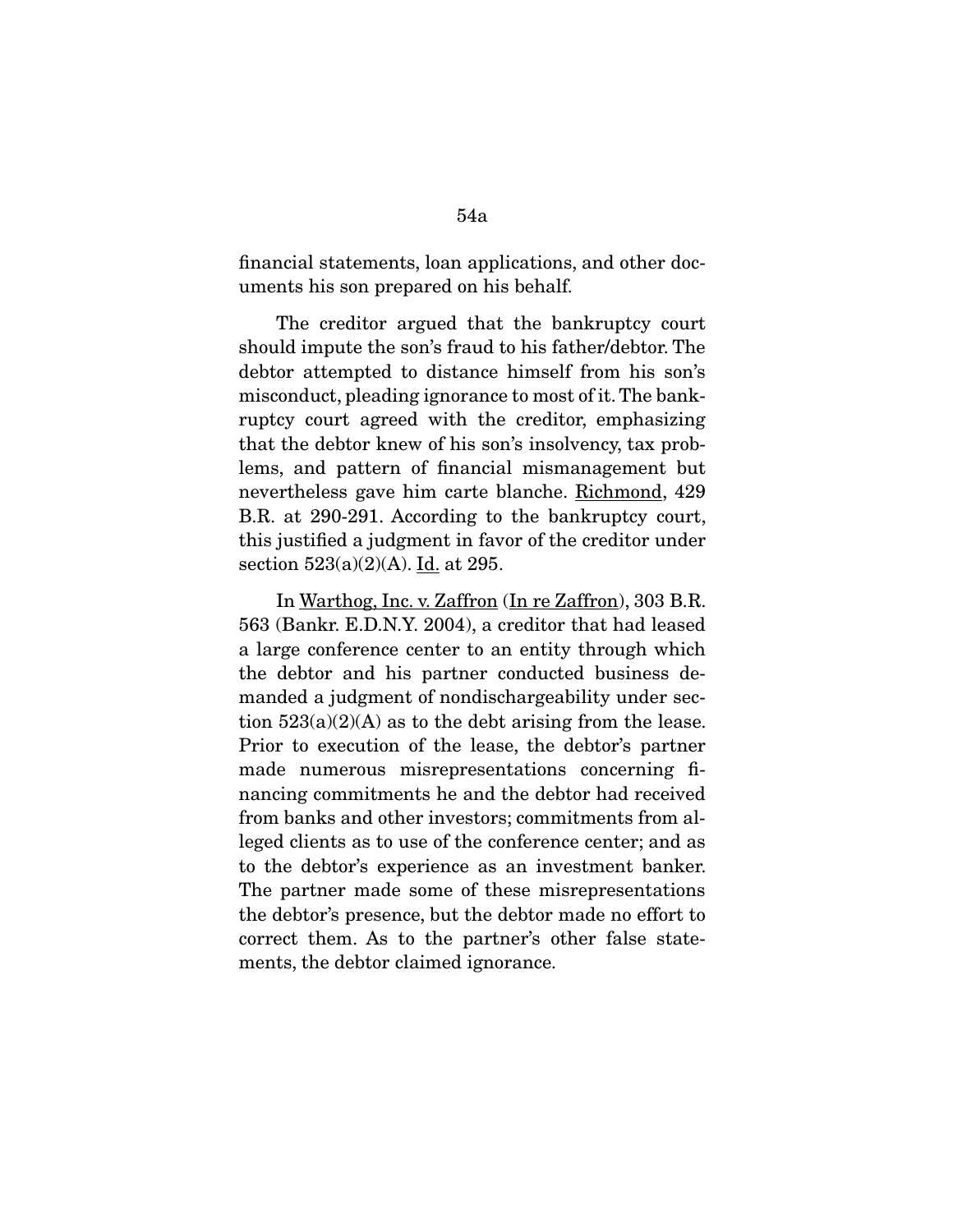The bankruptcy court declared the debt nondischargeable. The court found it "difficult to believe that based on the actual facts as the Debtor knew them to be" the creditor would have leased such large premises to the debtor and his partner without representations as to financing. It also noted the debtor's failure to correct the false representations made in his presence. This "reckless indifference" to the truth justified a judgment in favor of the creditor under section  $523(a)(2)(A)$ . <u>Id.</u> at 572-573.

 In Am. Inv. Bank, N.A. v. Hosking (In re Hosking), 89 B.R. 971 (Bankr. S.D. Fla. 1988), the debtor obtained a loan from a bank so that he could invest in an oil drilling venture. The debtor authorized his financial advisor and accountant to prepare the documents required by the bank, which the debtor understood would include a financial statement and loan application. The debtor's agents prepared the necessary documents, but they contained numerous materially false representations. The debtor maintained that he did not read or sign the documents his agents prepared but admitted to asking his agents to prepare those documents; admitted to needing the loan to invest in the oil drilling venture; and admitted to acknowledging in writing that the bank's decision to extend credit was based in part on a loan application and his financial status.

 The bankruptcy court did not believe the debtor's testimony that he did not sign the loan application or financial statement. But even accepting that testimony as true, the court found ample evidence upon which to conclude that the debtor knew or should have known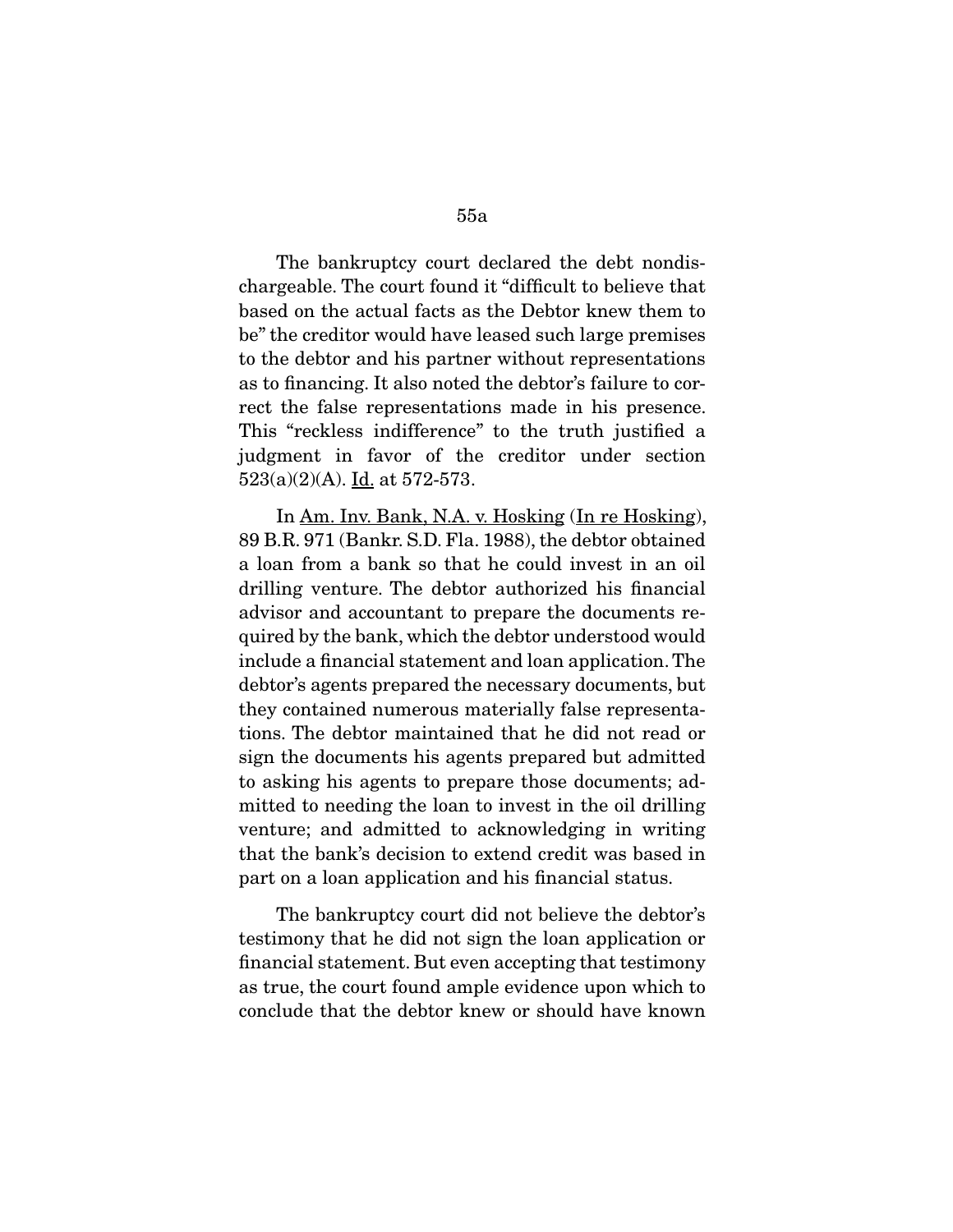of his agents' fraud. The court emphasized the debtor's intelligence and experience as a businessman, as well as his admissions concerning the documentation required by the bank. By abandoning his responsibilities as a loan applicant and paying no attention to the activities of his agents, the debtor behaved recklessly, which justified a judgment in favor of the bank. Hosking, 89 B.R. at 977.

 In each of the foregoing cases, the debtor knew of – but ignored – facts and circumstances that should have prompted him to investigate the truth of representations made by his agent. In Hosking, the debtor knew that obtaining a loan would require a financial statement and loan application and authorized his agents to prepare them, but made no effort to find out what those documents actually said. In Richmond, the debtor knew of his son's history of financial mismanagement but nevertheless signed whatever documents the son placed before him without verifying their accuracy. In **Zaffron**, the debtor understood that the lessor would require proof of significant financial backing and knew that his company did not have such backing, but made no effort to investigate the representations made by his partner. In each of these cases, the debtor's willful refusal to pay minimal attention to the activities of their agents amounted to reckless indifference. Under Walker, such culpability justifies imputation of the agents' fraud to the debtors and a finding of nondischargeability under section 523(a)(2).

 The case before this court does not follow the foregoing pattern. Mrs. Bartenwerfer did not live at the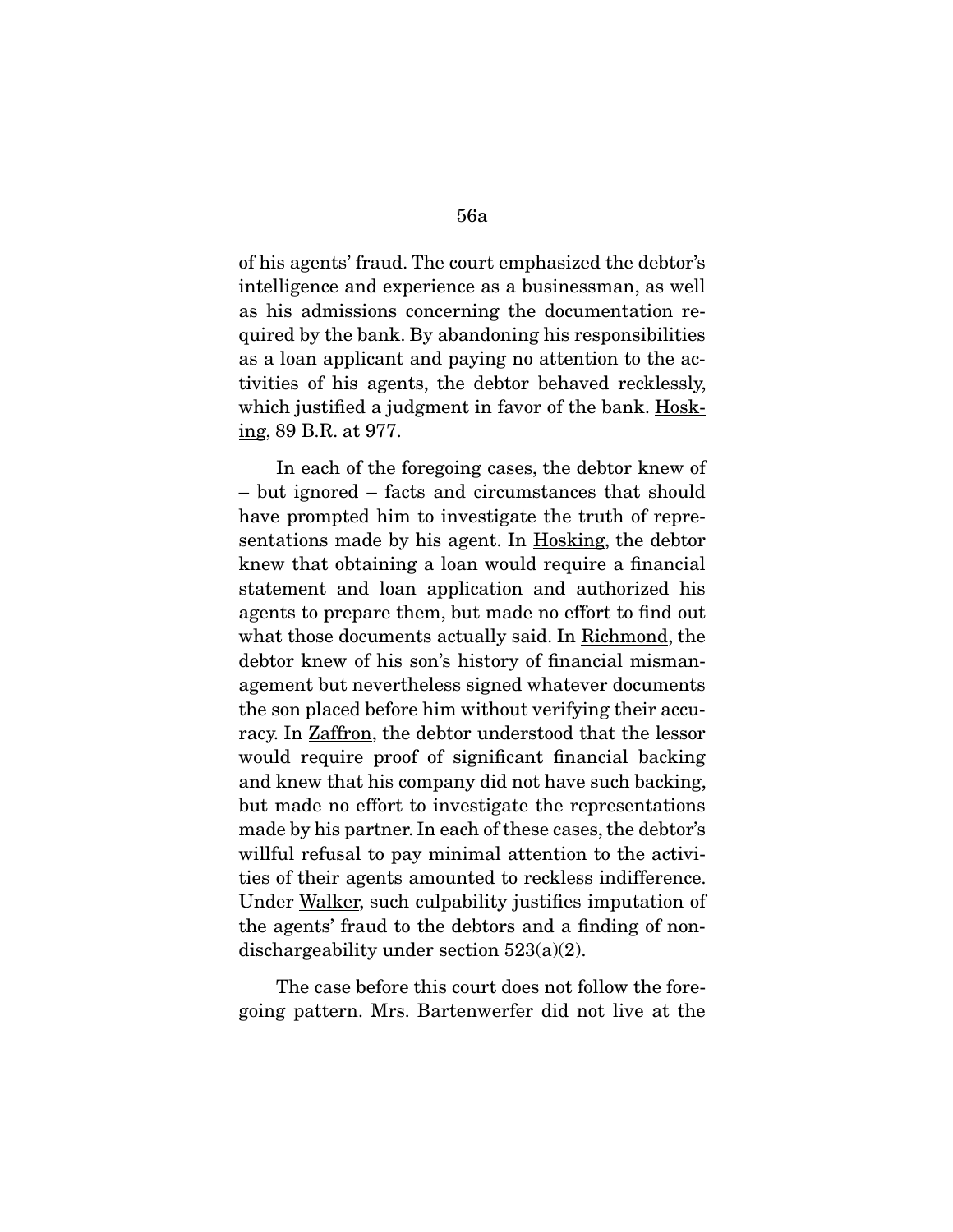Property after the relevant renovations started. Once she moved out, she did not visit the Property again until she, Mr. Bartenwerfer, and Mr. Monti met there to prepare the TDS. She never met with or gave instructions to any of the laborers, contractors, architects, or other professionals hired by Mr. Bartenwerfer. She played no role in obtaining permits for the construction or in working with municipal authorities with respect to those permits. She and Mr. Bartenwerfer agreed that he would assume full-time responsibility for the Property and its renovation and they stuck to that arrangement.

 In light of their arrangement, the court finds Mrs. Bartenwerfer's conduct reasonable with respect to the representations made in the TDS. She confirmed visually whatever information she could. As to disclosures that were not subject to visual verification, she asked Mr. Bartenwerfer to confirm their veracity. It was, after all, his full-time job to supervise the construction.

 While Mr. Bartenwerfer did not possess a contractor's license and had no training in construction, the court does not believe these facts render Mrs. Bartenwerfer's conduct any less reasonable, and certainly not reckless. Mr. Bartenwerfer devoted himself full-time to the Property; Mrs. Bartenwerfer logically assumed that his first-hand knowledge provided the most immediate and accurate source of information concerning its condition.

 And the court received no evidence whatsoever that suggested Mrs. Bartenwerfer might have received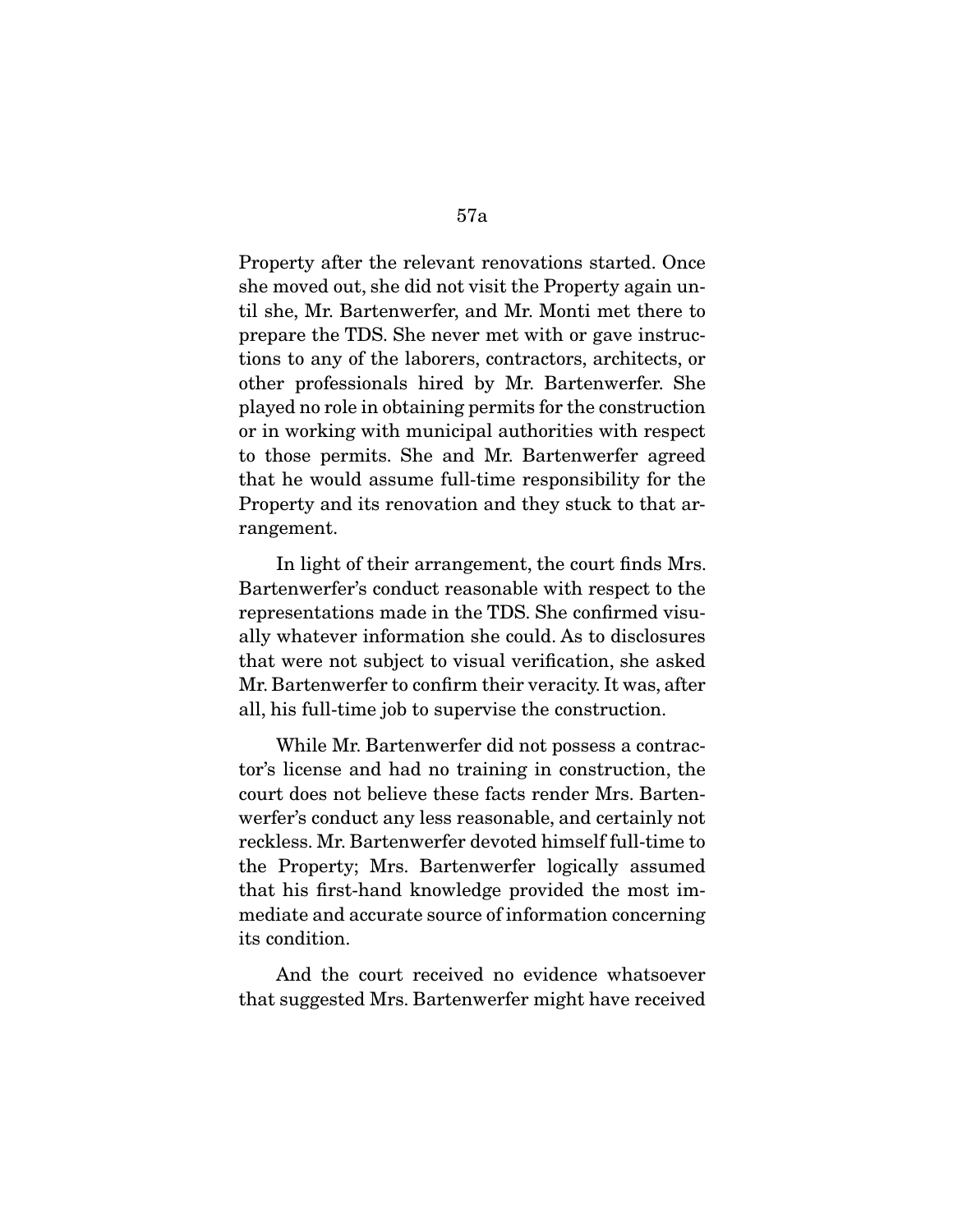any hint of defects in the Property through other channels. Put another way, Mr. Buckley did not prove that Mrs. Bartenwerfer knew of but ignored facts that should have prompted her to investigate the representations set forth in the TDS beyond asking Mr. Bartenwerfer to confirm the accuracy of information she could not verify herself by visual inspection.

 And finally, the court does not believe that the fact Mrs. Bartenwerfer could have asked, but did not, to review permits, construction drawings, invoices, checks, or other documents requires a difference result. Nothing in Huh, Walker, or any of the other relevant caselaw requires a debtor to independently verify each and every representation made by his or her agent. If debtors were held to such a standard, it would render debtors liable for all misrepresentations made by their agents – a standard the BAP has rejected. Huh, 506 B.R. at 266. The Walker standard implicitly acknowledges that a principal must be able to trust and rely on his or her agent unless the principal knows or has reason to know of cause not to, and rightfully so. Otherwise, there would be little point to principal-agent relationships. It is only where a debtor learns of facts that require investigation into the agent's conduct but fails to undertake such an inquiry that a court can find that the debtor "should have known" of the agent's fraud and can impute such fraud to the debtor. Mr. Buckley failed to prove that Mrs. Bartenwerfer knew of any such facts.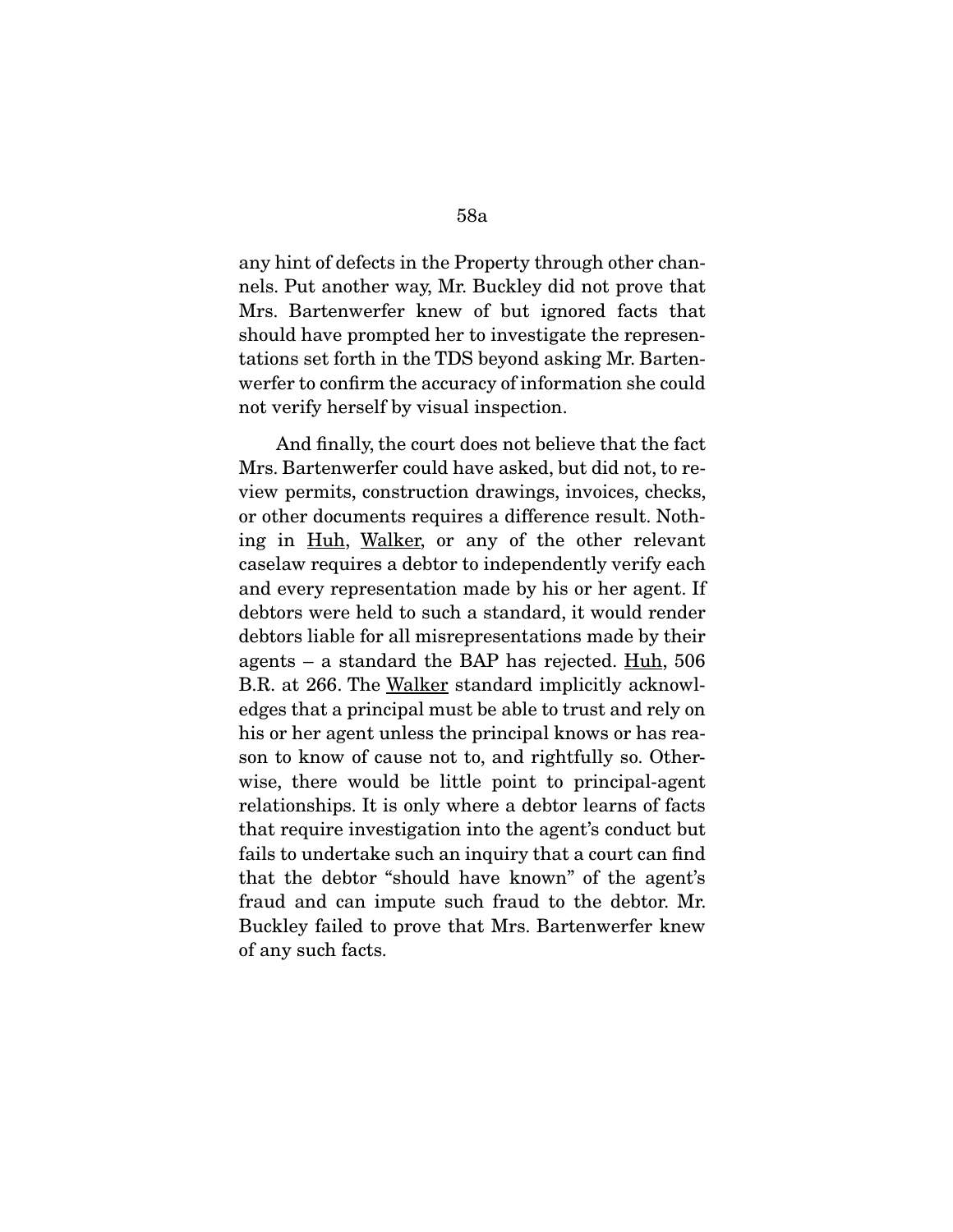# **E. Conclusion**

 For the foregoing reasons, the court will render judgment on Mr. Buckley's complaint in favor of Mrs. Bartenwerfer.

# **\*\*END OF ORDER\*\***

# **Court Service List**

[None]

#### 59a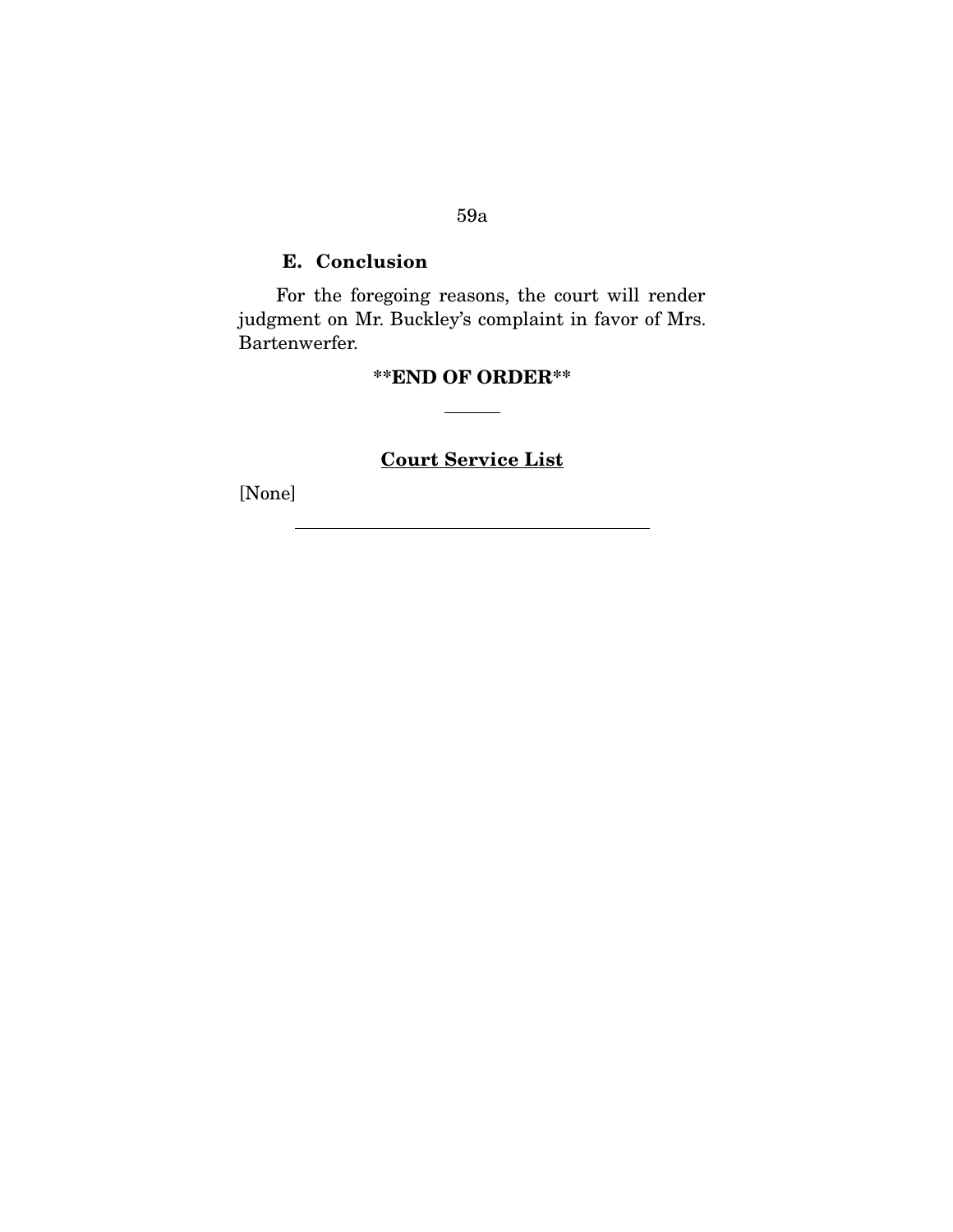#### **APPENDIX F**

#### UNITED STATES COURT OF APPEALS

#### FOR THE NINTH CIRCUIT

| In re: DAVID WILLIAM |  |
|----------------------|--|
| BARTENWERFER; KATE   |  |
| MARIE BARTENWERFER,  |  |

Debtors,

Nos. 20-60021, 20-60023, 20-60024

BAP No. 16-1277

ORDER

KIERAN BUCKLEY,

(Filed Sep. 24, 2021)

Appellant/Cross-Appellee,

---------------------------------------

v.

# DAVID WILLIAM BARTENWERFER; KATE MARIE BARTENWERFER,

Appellees/Cross-Appellants.

Before: McKEOWN and NGUYEN, Circuit Judges, and HUCK,\* District Judge.

 Judges McKeown and Nguyen have voted to deny the petition for rehearing en banc, and Judge Huck has so recommended. The full court has been advised of the petition for rehearing en banc, and no judge has

 <sup>\*</sup> The Honorable Paul C. Huck, United States District Judge for the U.S. District Court for Southern Florida, sitting by designation.